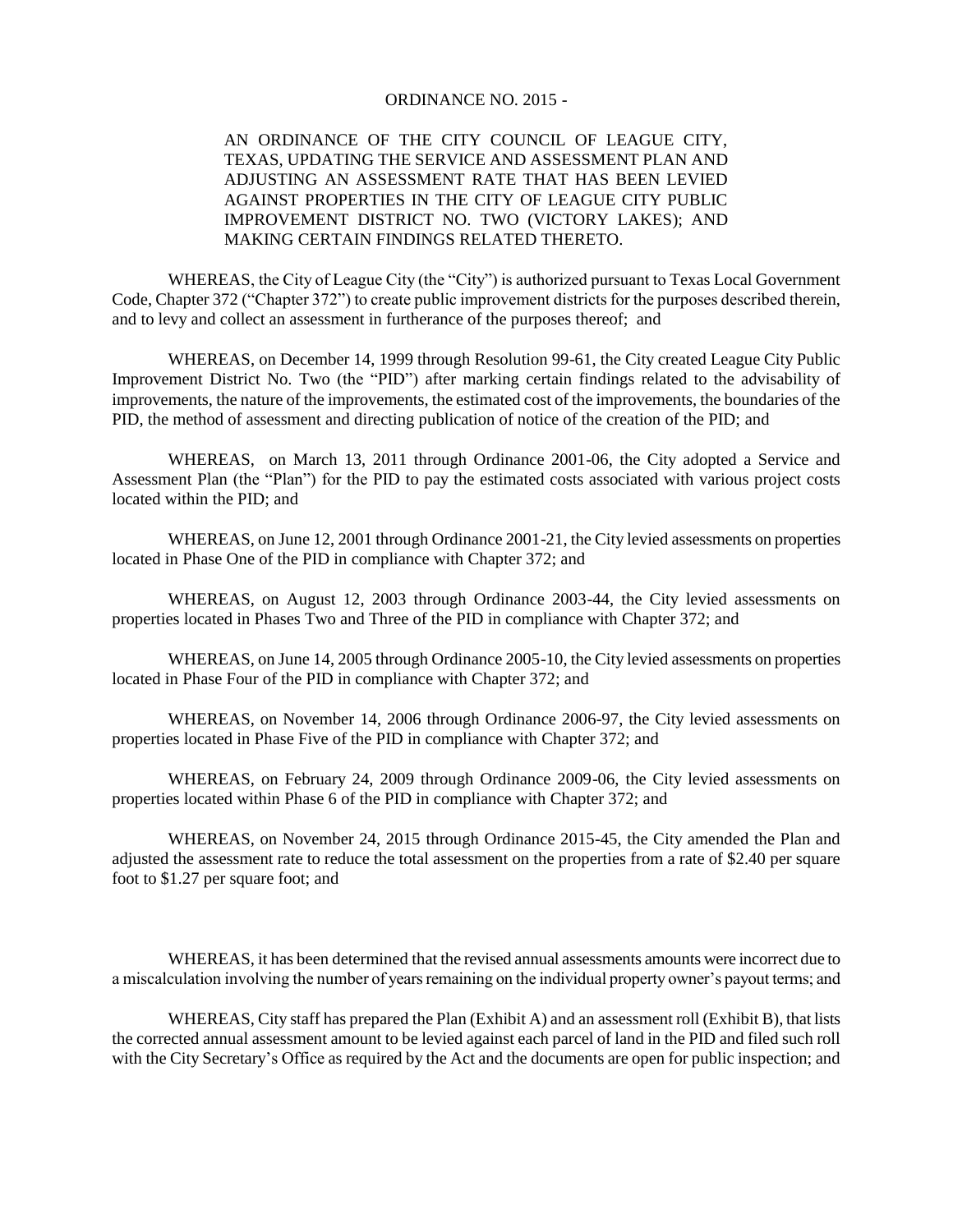WHEREAS, the notice of the public hearing to consider the Plan, including corrected assessment roll, was published in a newspaper of general circulation at least 10 days prior to the public hearing; and

WHEREAS, a public hearing to consider the proposed assessments and improvements was held at 6:00 p.m. on December 22, 2015, in City Council Chambers, City Hall, located at 200 West Walker Street, League City, Texas; and

WHEREAS, at such public hearing all interested persons including the persons owning property in the PID were given a reasonable opportunity to be heard and the City Council of the City of League City, having fully considered any comments, is of the opinion that such assessments be levied as set out herein; and

NOW THEREFORE, BE IT ORDAINED BY THE CITY COUNCIL OF THE CITY OF LEAGUE CITY, TEXAS, that:

Section 1. The facts recited in the preamble hereto are found to be true and correct.

Section 2. The Updated Service and Assessment Plan (Exhibit A) and the Assessment roll (Exhibit B), which are attached and incorporated by reference, are hereby approved and the special assessments described therein are hereby levied, effective as of the adoption of this ordinance, on the subject property in accordance with the terms of the Plan, which Plan determines, *inter alia*, the method of payment of the assessments, and makes provision for the payment thereof in periodic installments, interest thereon and the collection thereof. The Mayor, City Secretary and any other appropriate officials of the City are hereby authorized to take all necessary actions on behalf of the City to implement the terms thereof in accordance therewith, and to record this ordinance in the official real property records of Galveston County, Texas.

Section 3. It is hereby found, determined and declared that a sufficient written notice of the date, hour, place and subject of this meeting of the City Council was posted at a place convenient to the public at the City Hall of the City for the time required by law preceding this meeting, as required by the Open Meetings Law, Chapter 551, Texas Government Code, and that this meeting has been open to the public as required by law at all times during which this Ordinance and the subject matter thereof has been discussed, considered and formally acted upon. City Council further ratifies, approves and confirms such written notice and the contents and posting thereof.

*(signature blocks on the next page)*

PASSED first reading the \_\_\_\_\_\_ day of \_\_\_\_\_\_\_\_\_\_\_\_\_\_\_\_\_\_\_, 2015.

PASSED second reading the \_\_\_\_\_ day of \_\_\_\_\_\_\_\_\_\_\_\_\_\_\_\_\_\_\_\_\_\_\_\_\_\_\_\_, 2015.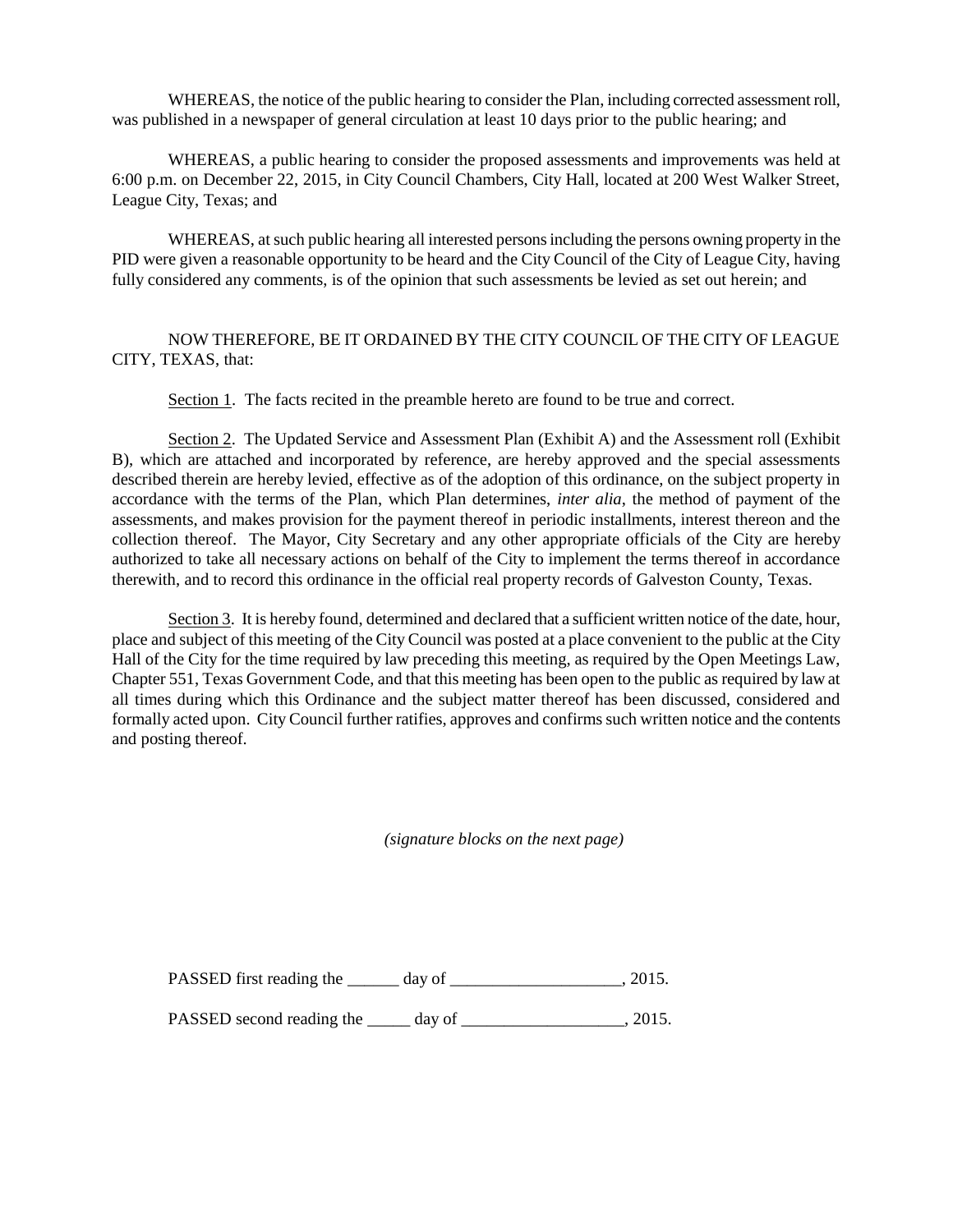TIMOTHY PAULISSEN Mayor

\_\_\_\_\_\_\_\_\_\_\_\_\_\_\_\_\_\_\_\_\_\_\_\_\_\_\_\_\_\_\_\_\_\_\_\_\_

ATTEST:

DIANA M. STAPP City Secretary

APPROVED AS TO FORM:

\_\_\_\_\_\_\_\_\_\_\_\_\_\_\_\_\_\_\_\_\_\_\_\_\_\_\_\_\_\_\_\_\_

 $\overline{\phantom{a}}$  , where  $\overline{\phantom{a}}$  , where  $\overline{\phantom{a}}$  ,  $\overline{\phantom{a}}$  ,  $\overline{\phantom{a}}$  ,  $\overline{\phantom{a}}$  ,  $\overline{\phantom{a}}$  ,  $\overline{\phantom{a}}$  ,  $\overline{\phantom{a}}$  ,  $\overline{\phantom{a}}$  ,  $\overline{\phantom{a}}$  ,  $\overline{\phantom{a}}$  ,  $\overline{\phantom{a}}$  ,  $\overline{\phantom{a}}$  ,  $\overline{\phantom{a}}$  ,

NGHIEM V. DOAN City Attorney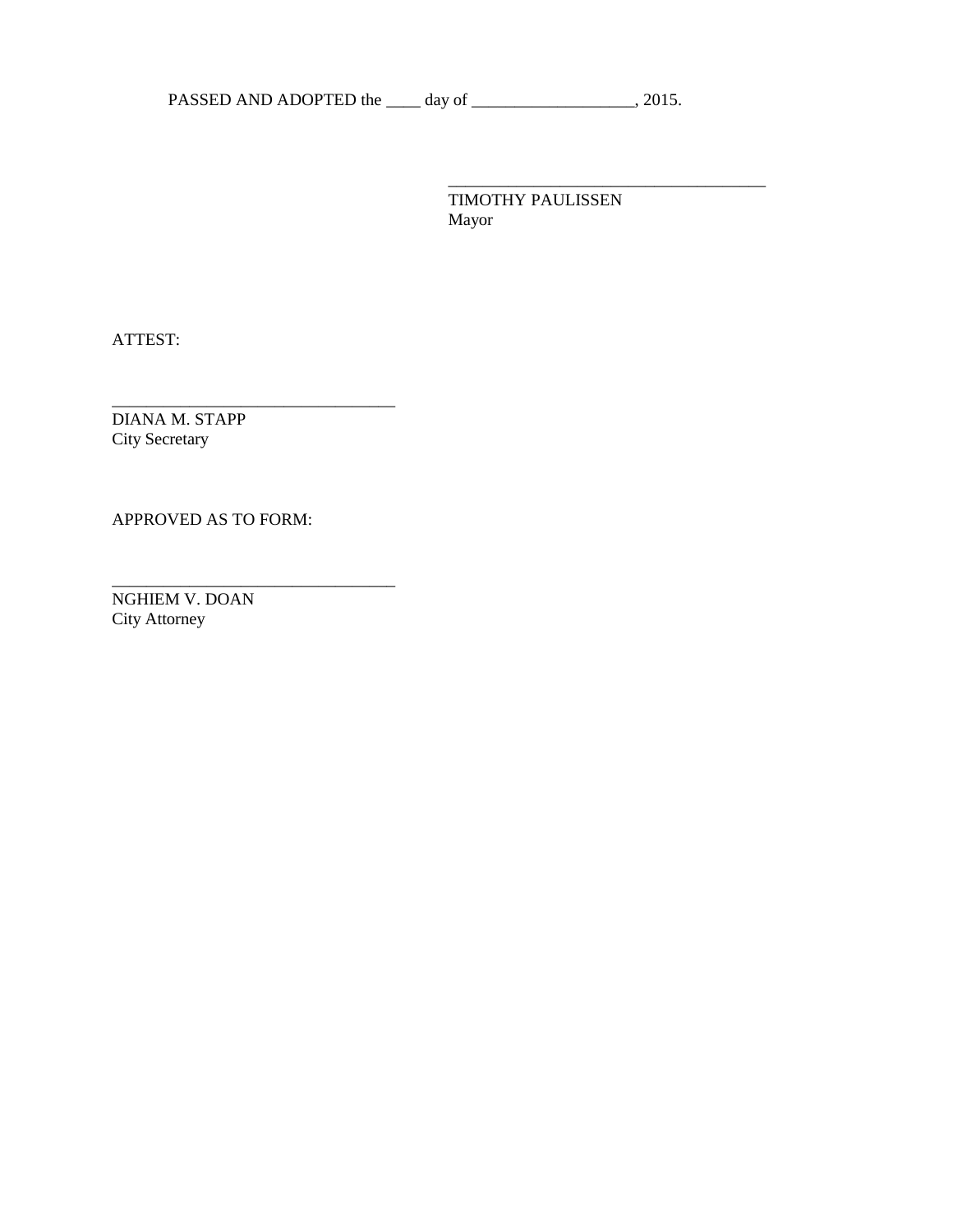## **EXHIBIT A**

## **PUBLIC IMPROVEMENT DISTRICT NO. 2**

## **SERVICE AND ASSESSMENT PLAN**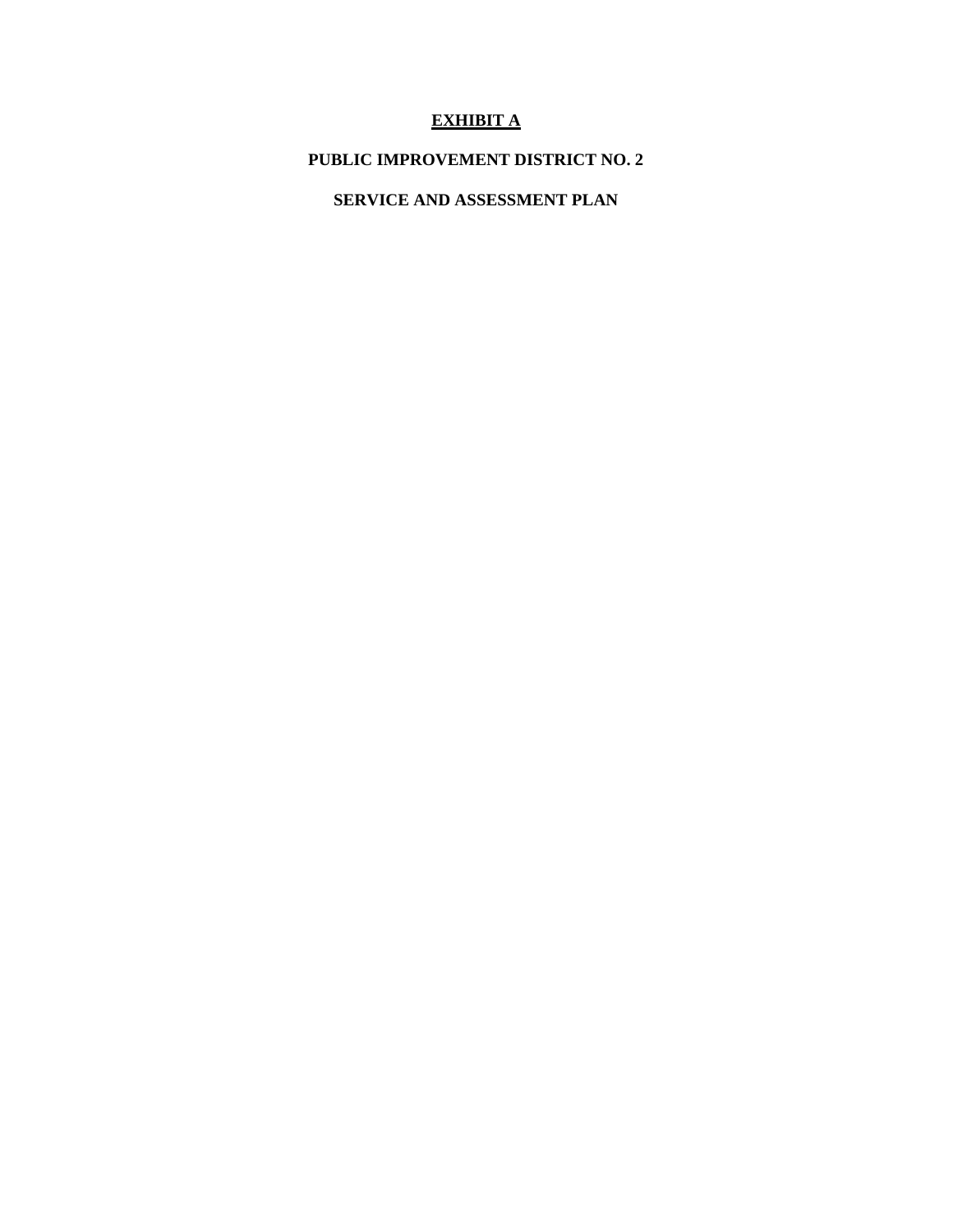## **EXHIBIT B**

## **PUBLIC IMPROVEMENT DISTRICT NO. 2**

### **ASSESSMENT ROLL**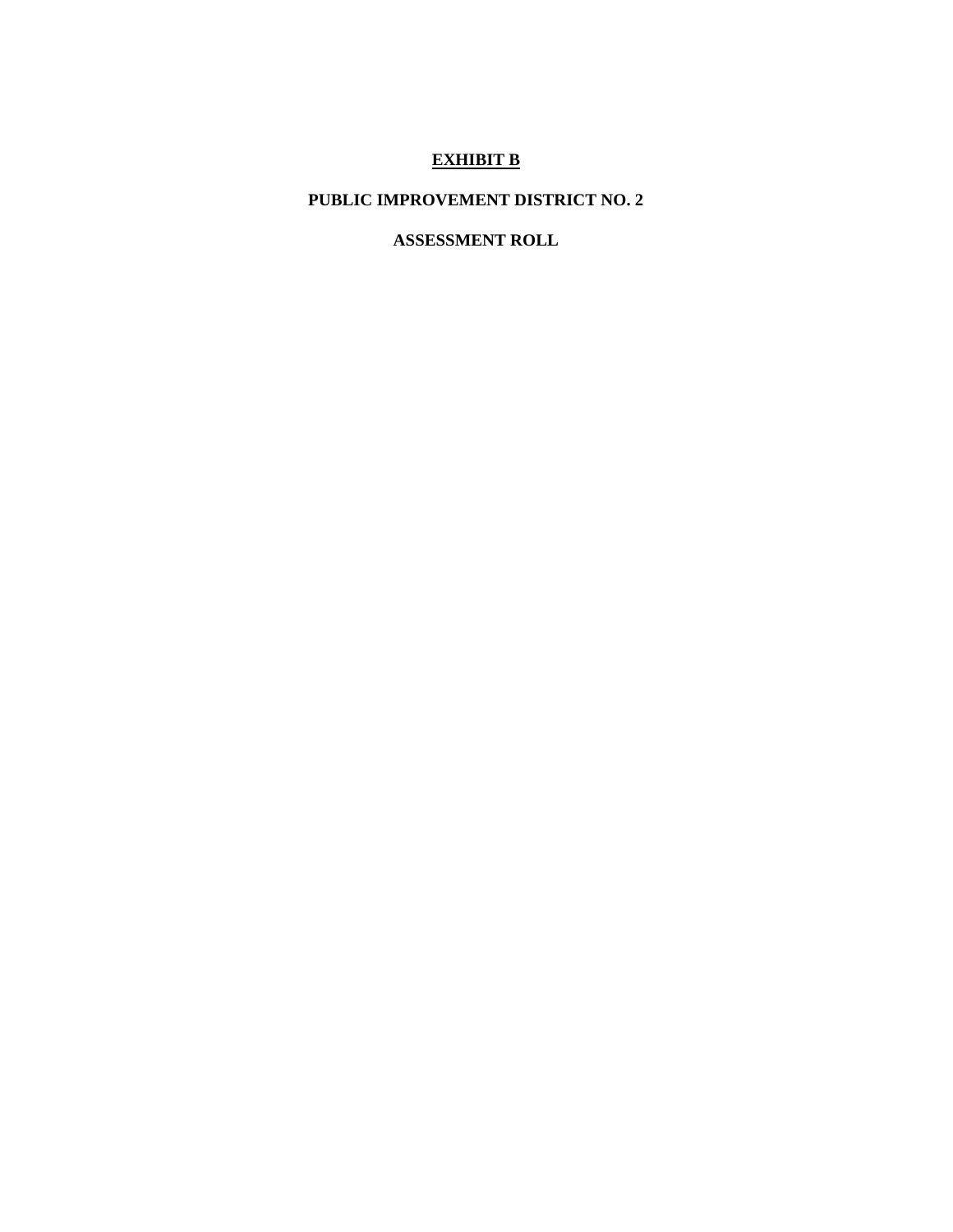## **Victory Lakes Restated and First Amended Service and Assessment Plan Public Improvement District Number Two League City, Galveston County, Texas**

## **1. Introduction**

This Restated and First amended Service and Assessment Plan (the "Plan") is prepared and adopted in conformance with the Public Improvement District Assessment Act, codified as Chapter 372, Texas Local Government Code (the "Act"), and pursuant to Resolution No. 99-61 creating the League City Public Improvement District Number Two (the "PID" or "PID No. 2" or the "District"), League City (the "City"), Galveston County, Texas. The creation of the PID was initiated by a petition (the "Creation Petition") submitted to the City by Saddle Creek Ranch, Inc., in compliance with the requirements of Section 372.005 of the Act.

## **2. Boundaries**

The boundaries of PID No. 2 are as indicated in the Metes and Bounds Description attached as Exhibit "A-1".

## **3. Administration of the District**

Administration of the District will be the responsibility of the Board of Directors of the League City Tax Increment Reinvestment Zone Number Two (the "Board"), as appointed by the City Council of the City of League City, Texas.

## **4. Public Improvements**

The public improvements will to be financed and constructed hereby (the "Public Improvements") serve to promote the construction of approximately 717 single-family units ("SFU") and, the development of 293.56 acres of unrestricted reserve. The Public Improvements included in the Plan will confer a special benefit to properties within PID No. 2 and consist of the construction of street paving, storm water detention facilities, landscape, sound barriers, public entryways, public trail, contingency provisions, engineering services, financing costs, and administrative and legal services for the PID. The Public Improvements to be constructed will be pre-funded by Saddle Creek Ranch, Inc. dba Victory Lakes (the "Developer").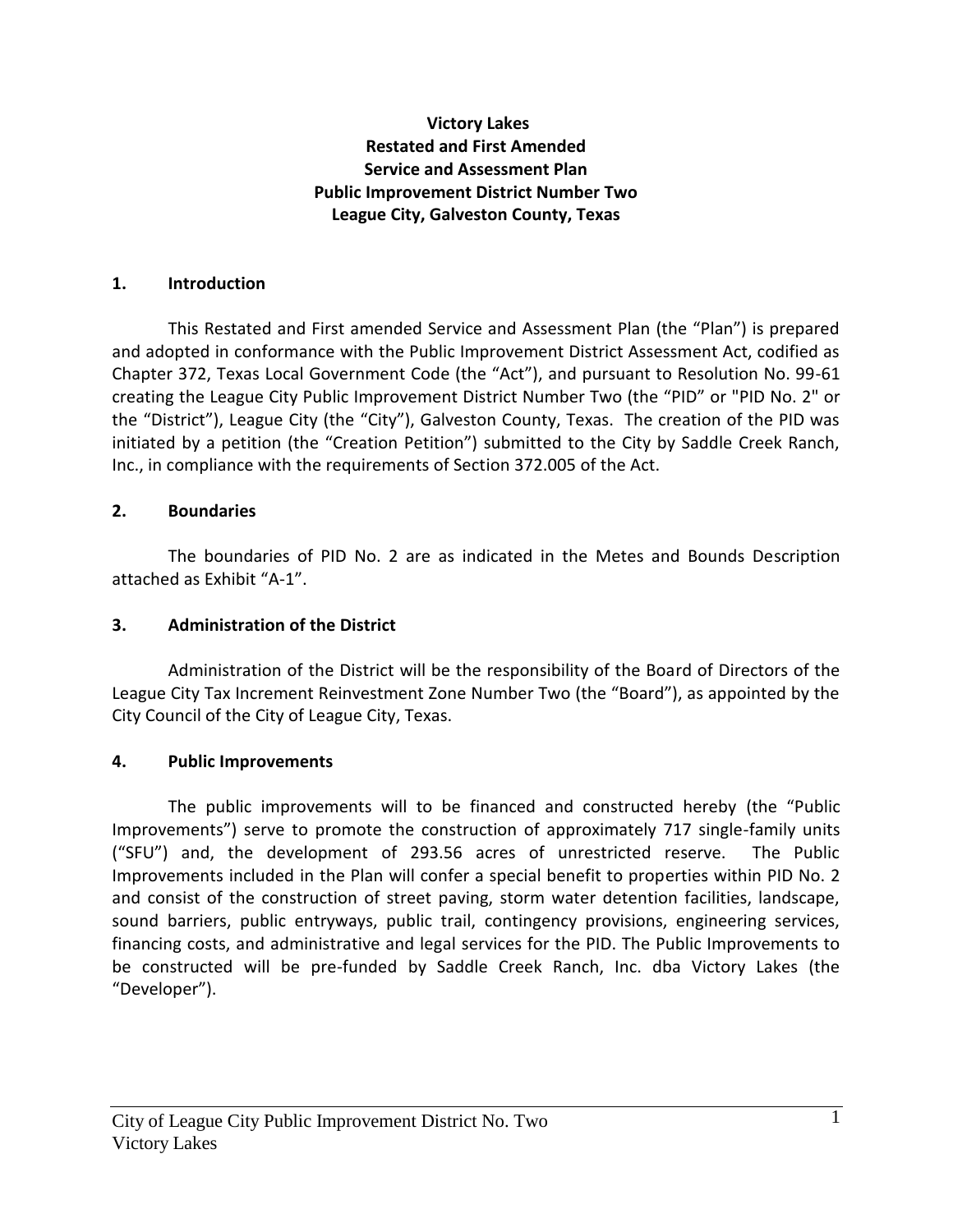The improvements authorized under this Plan, and the original estimated costs thereof, are described below:

## **VICTORY LAKES ORIGINAL ESTIMATED PID BUDGET SECTIONS 1-7**

| <b>PUBLIC IMPROVEMENT</b>                    | <b>ESTIMATED COST</b> |
|----------------------------------------------|-----------------------|
| <b>Pavement and Utilities</b>                | \$1,359,563           |
| <b>Detention Facilities</b>                  | 1,303,820             |
| Landscape                                    | 611,500               |
| Sound Barrier                                | 627,900               |
| Entries                                      | 1,840,000             |
| Trail                                        | 362,112               |
| <b>Engineering Design</b>                    | 915,734               |
| Land Assembly                                | 642,027               |
| Developer Interest                           | 448,650               |
| <b>Subtotal</b>                              | 8,111,306             |
| Interest for 20 year PID Payment Term (6.5%) | 6,611,752             |
| Administration & Legal Expenses              | 360,000               |
| <b>TOTAL</b>                                 | \$15,083,058          |
|                                              |                       |

The improvements authorized under this Plan for Sections 1 - 6 representing 622 single family properties have been completed and a report has been performed showing the actual PID costs for these sections as follows:

## **SECTION 1 ACTUAL COSTS**

| <b>PUBLIC IMPROVEMENT</b>     |                 | <b>ACTUAL COST</b> |
|-------------------------------|-----------------|--------------------|
| <b>Pavement and Utilities</b> |                 | \$334,621          |
| <b>Detention Facilities</b>   |                 | 562,068            |
| Landscape                     |                 | 235,499            |
| Sound Barrier                 |                 | 208,434            |
| Entries                       |                 | 435,599            |
| Trail                         |                 | 0                  |
| <b>Engineering Design</b>     |                 | 421,430            |
| Land Assembly                 |                 | 303,201            |
|                               | <b>Subtotal</b> | \$2,500,852        |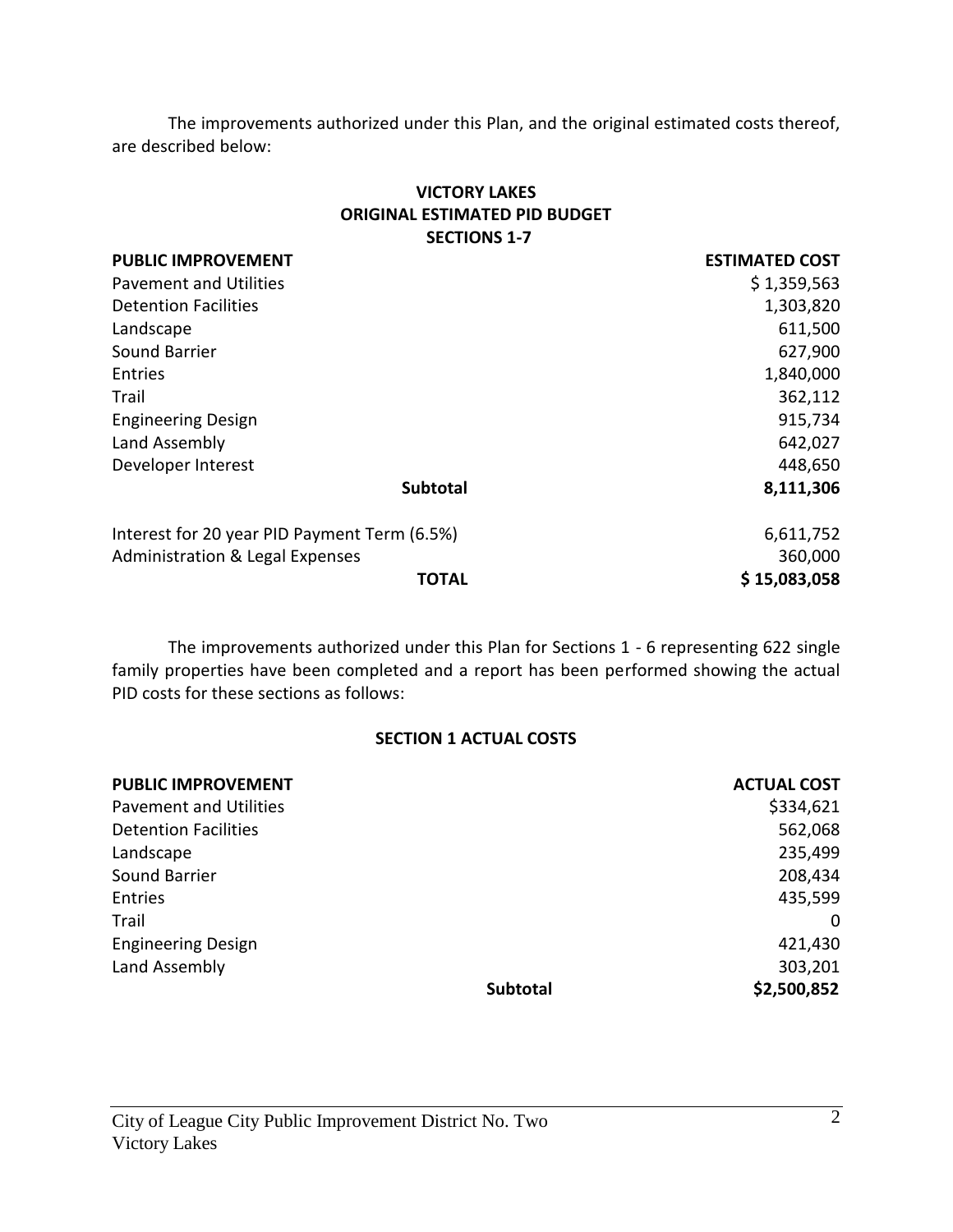### **SECTION 2 ACTUAL COSTS**

| <b>PUBLIC IMPROVEMENT</b>     | <b>ACTUAL COST</b>           |
|-------------------------------|------------------------------|
| <b>Pavement and Utilities</b> | \$231,831                    |
| <b>Detention Facilities</b>   | 0                            |
| Landscape                     | $\mathbf 0$                  |
| Sound Barrier                 | $\mathbf 0$                  |
| Entries                       | $\mathbf 0$                  |
| Trail                         | $\mathbf 0$                  |
| <b>Engineering Design</b>     | 27,652                       |
| Land Assembly                 | 101,816                      |
|                               | \$361,299<br><b>Subtotal</b> |

## **SECTION 3 ACTUAL COSTS PUBLIC IMPROVEMENT ACTUAL COST** Pavement and Utilities  $$200,817$ Detention Facilities 0 Landscape 0 Sound Barrier 0 Entries 0 Trail 0 Engineering Design 21,426 Land Assembly 37,444 **Subtotal \$259,687**

|                               | <b>SECTION 4 ACTUAL COSTS</b> |                    |
|-------------------------------|-------------------------------|--------------------|
| <b>PUBLIC IMPROVEMENT</b>     |                               | <b>ACTUAL COST</b> |
| <b>Pavement and Utilities</b> |                               | \$480,325          |
| <b>Detention Facilities</b>   |                               | 0                  |
| Landscape                     |                               | 104,254            |
| Sound Barrier                 |                               | 0                  |
| Entries                       |                               | 0                  |
| Trail                         |                               | 0                  |
| <b>Engineering Design</b>     |                               | 41,835             |
| Land Assembly                 |                               | 104,171            |
|                               | <b>Subtotal</b>               | \$730,585          |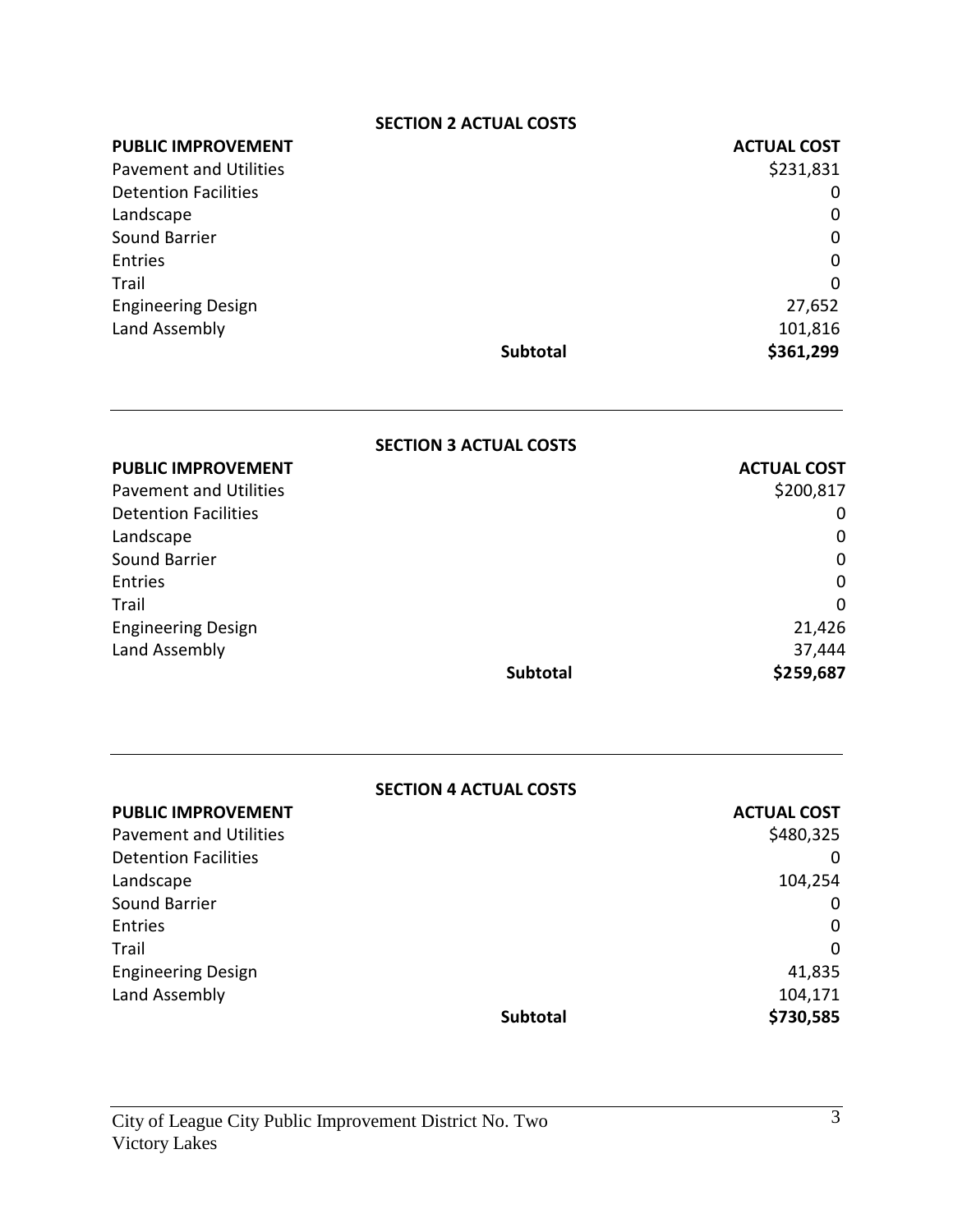# **SECTION 5 ACTUAL COSTS**

| <b>PUBLIC IMPROVEMENT</b>     |                 | <b>ACTUAL COST</b> |
|-------------------------------|-----------------|--------------------|
| <b>Pavement and Utilities</b> |                 | \$139,710          |
| <b>Detention Facilities</b>   |                 | 0                  |
| Landscape                     |                 | 212,042            |
| Sound Barrier                 |                 | 0                  |
| Entries                       |                 | 0                  |
| Trail                         |                 | 0                  |
| <b>Engineering Design</b>     |                 | 49,473             |
| Land Assembly                 |                 | 44,173             |
| <b>Assessment Fees</b>        |                 | 13,800             |
|                               | <b>Subtotal</b> | \$459,198          |

| <b>SECTION 6 ACTUAL COSTS</b> |  |  |
|-------------------------------|--|--|
|-------------------------------|--|--|

| <b>PUBLIC IMPROVEMENT</b>     | <b>ACTUAL COST</b>           |
|-------------------------------|------------------------------|
| <b>Pavement and Utilities</b> | \$191,862                    |
| <b>Detention Facilities</b>   | 0                            |
| Landscape                     | 87,499                       |
| Sound Barrier                 | 0                            |
| Entries                       | $\mathbf{0}$                 |
| Trail                         | $\mathbf 0$                  |
| <b>Engineering Design</b>     | 38,907                       |
| Land Assembly                 | 56,253                       |
| <b>Assessment Fees</b>        | 33,150                       |
|                               | \$407,671<br><b>Subtotal</b> |

## **VICTORY LAKES ACTUAL PID COST SECTIONS 1 – 6**

| <b>CATEGORY</b>         | <b>ACTUAL COSTS</b> |           |
|-------------------------|---------------------|-----------|
| Public PID Improvements |                     | 4,719,292 |
| Developer Interest      |                     | 1,570,524 |
| Administration          |                     | 228,432   |
| Total                   |                     | 6,518,248 |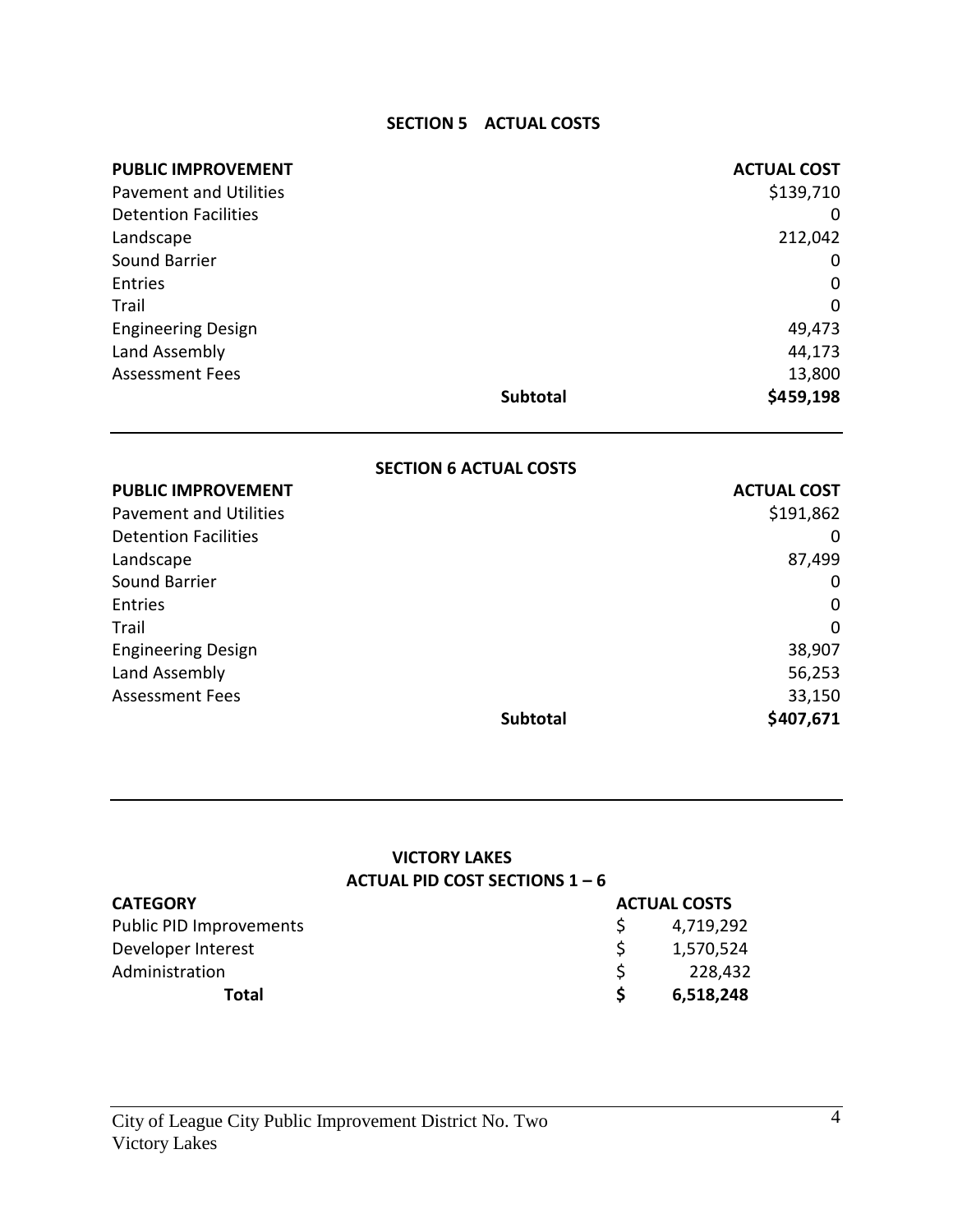The improvements authorized under this Plan for Sections 7 have not been undertaken to date, and the following represents an estimate of those costs to be incurred:

## **VICTORY LAKES ESTIMATED PID COST SECTIONS 7**

| <b>CATEGORY</b>                | <b>ESTIMATED COSTS</b> |
|--------------------------------|------------------------|
| <b>Public PID Improvements</b> | 2,262,566              |
| Developer Interest             | 525,248                |
| Administration                 | 125,000                |
| Total                          | 2,912,814              |

### **VICTORY LAKES ESTIMATED TOTAL PID COSTS SECTION 1 -7**

| <b>Sections 1-6 Actual Costs</b> | 6,518,248 |
|----------------------------------|-----------|
| <b>Section 7 Estimated costs</b> | 2,912,814 |
| Total                            | 9,431,062 |

## **8. Advance Financing by Developer**

The Developer will advance the funds for construction of the Public Improvements for the account of the City and will be entitled to repayment pursuant to a Public Improvement District Development and Financing Agreement (the "Development Agreement"), executed among the Board, the City and the Developer. Although the Public Improvements are required for the growth and development of the PID, it is not necessary for them to be built simultaneously. In addition, it is intended that portions of the PID not benefiting from a particular phase of the improvements not be assessed for such improvements. It is anticipated that pursuant to the terms of the PID Development and Financing Agreement one or more series PID bonds will be issued to reimburse the Developer; provided that pursuant to the Development Agreement, assessments may be used to pay reimbursement expenses or the costs of Public Improvements directly if not anticipated to be required for the payment of PID bonds. Any such bonds issued will be payable solely from the PID assessments levied and collected, which shall be sufficient to pay principal and interest on the applicable series of bonds. Such bonds will not be an obligation of the City in any way and bondholders will not have a lien on any revenues of the City.

## **9. Apportionment of Costs**

In accordance with Chapter 372, Texas Local Government Code, the Public Improvements to be constructed will be paid by assessments that constitute one hundred percent (100 %) of the total costs. Payment of assessments, if any, on property owned by exempt jurisdictions other than the City shall be established by contract.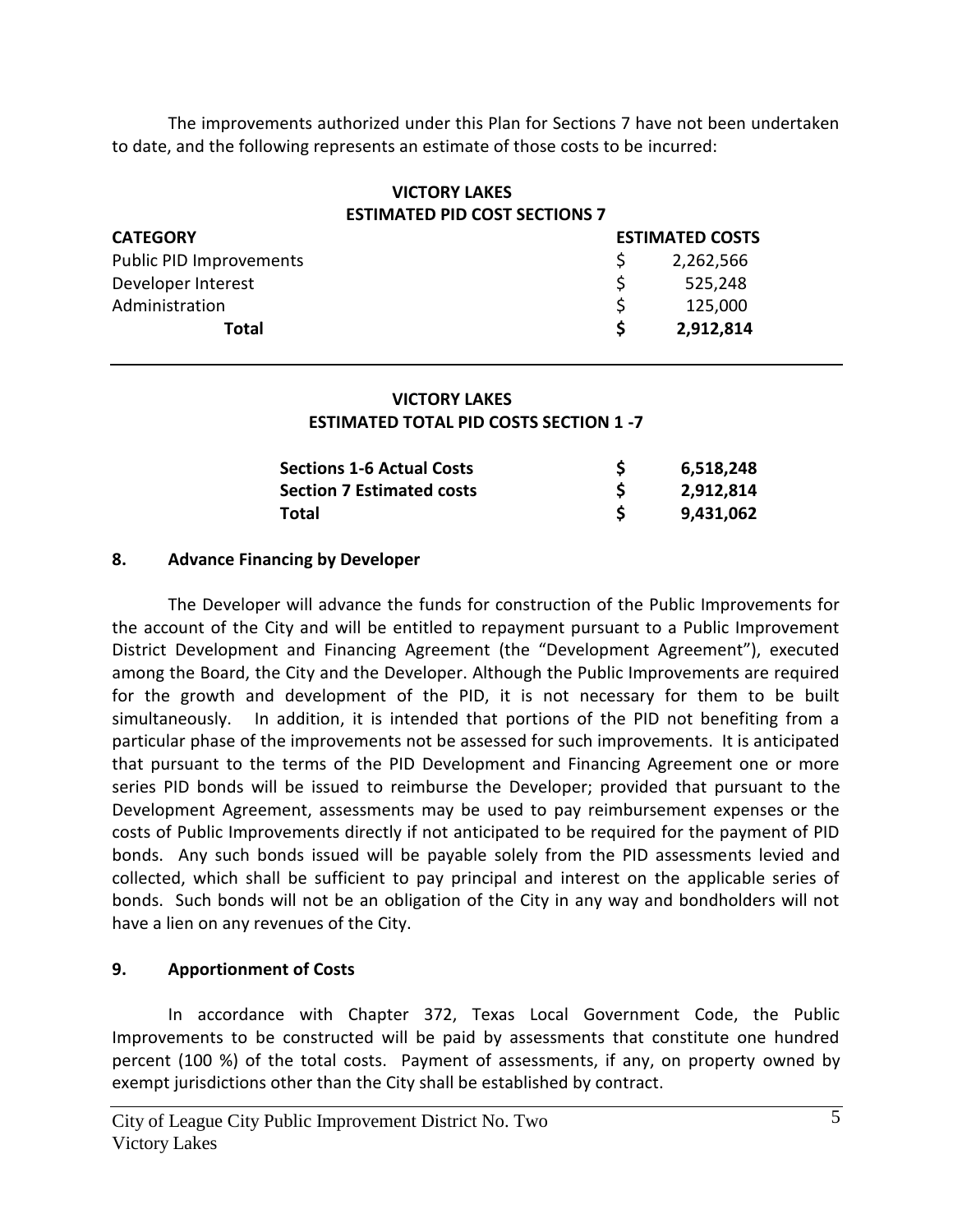## **10. Levy of Assessments**

The plan of assessment contemplates that the assessment will be levied in phases, as Public Improvements are constructed within each Phase. The assessment year shall be concurrent with the City's tax year. The assessments against property may be paid in annual installments based on an amortization of twenty (20) years plus the period between the effective date of the assessment ordinance and the date of the first installment. For planning purposes the assumed interest rate is 6.50%.

The assessments shall be based upon the actual cost of the Public Improvements plus those related costs as deemed reimbursable by the City. The assessment will be allocated on a square foot basis. The cost of the Public Improvements will consist of the costs to construct street paving, storm water detention facilities, landscaping, sound barriers, public entryways, public trail, contingency provisions, for each development phase, related professional design and engineering fees, administrative and legal services and interest payable to the Developer pursuant to the Public Improvement District Development and Financing Agreement.

The Plan estimated and the City levied the following assessments in each section based on the estimated total public improvement costs plus interest and administrative costs:

## EXISTING ASSESSMENT RATES

| Section One Residential        | \$2.40/square foot (\$0.12/square foot/year) |
|--------------------------------|----------------------------------------------|
| Section Two Residential        | \$2.40/square foot (\$0.12/square foot/year) |
| Section Three Residential      | \$2.40/square foot (\$0.12/square foot/year) |
| Section Four Residential       | \$2.40/square foot (\$0.12/square foot/year) |
| Section Five Residential       | \$2.40/square foot (\$0.12/square foot/year) |
| <b>Section Six Residential</b> | \$2.40/square foot (\$0.12/square foot/year) |

The above assessments equate to \$2.40 per square foot of residential property  $(S0.12/square$  foot/year x 20 years = \$2.40 per square foot) and were derived from improvement cost estimates at the time on the levy. Based on the actual costs for Sections 1 – 6 and the estimated costs for Section 7, the total assessment on each property will be reduced from \$2.40 per square foot to \$1.27 per square foot and the amounts already paid by properties in Section  $1 - 6$  at the higher rate of \$2.40 will be credited against the new assessment amounts resulting in lower total assessments and annual payments for all Section 1 – 6 properties. Each property will have a 20 year payment term as specified in the original plan.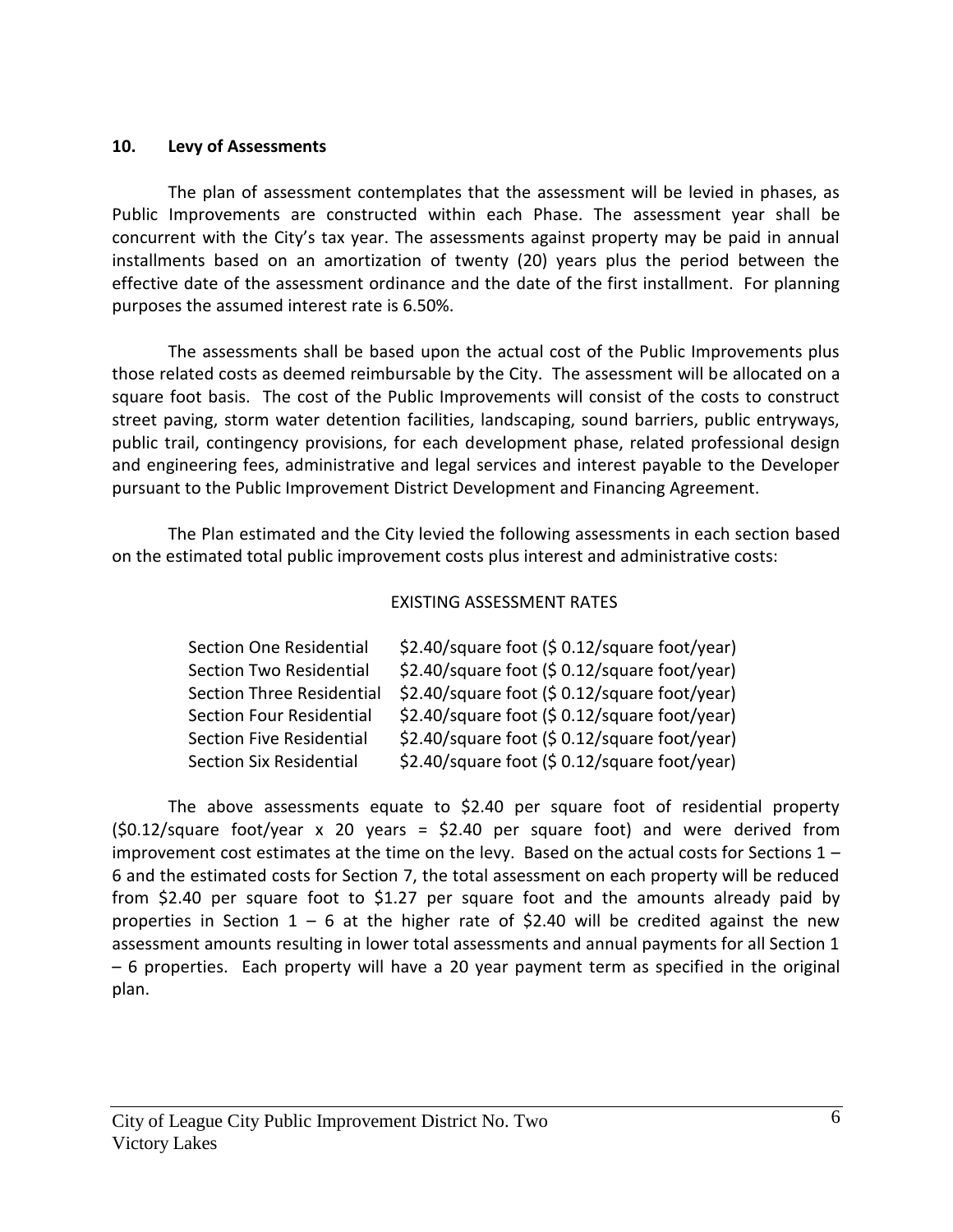### NEW ASSESSMENT RATES

| <b>Section One Residential</b>   | \$1.27/square foot  |
|----------------------------------|---------------------|
| <b>Section Two Residential</b>   | \$1.27/square foot  |
| <b>Section Three Residential</b> | $$1.27/square$ foot |
| <b>Section Four Residential</b>  | $$1.27/square$ foot |
| Section Five Residential         | \$1.27/square foot  |
| Section Six Residential          | $$1.27/square$ foot |
| <b>Section Seven Residential</b> | \$1.27/square foot  |

Notice of the levy of each assessment will be given as provided in Chapter 372 of the Local Government Code. The assessment levy statement will be sent to each property owner in the District, and the installment of the assessment levy will be due and payable at the same time property taxes are due and payable to the City.

The first installment of an assessment against a particular property shall be due on the first day of the calendar year following the earlier of: (i) the date such property has been improved with a habitable structure as evidenced by the issuance of a certificate of occupancy or such other indication of substantial completion as may be established by the District, or (ii) the third anniversary of the date such assessment was levied. Thereafter, subsequent installments shall be due on the first day of each succeeding calendar year until the assessment together with interest as provided herein has been paid in full. The owner of assessed property may pay at any time the entire assessment then due on each property.

A lien will be established against the property assessed effective as of the date of the ordinance levying the assessment, privileged above all other liens, including prior mortgage liens, to the extent allowed by Section 372.018(b) of the Local Government Code. Assessment installments shall be considered delinquent on the same date as the City's property taxes in the year following the assessment levy. Delinquent assessments or installments shall incur the costs of collection. If practicable, the assessment shall be included on the City property tax statement. The owner of assessed property may pay at any time the entire assessment then due on each property.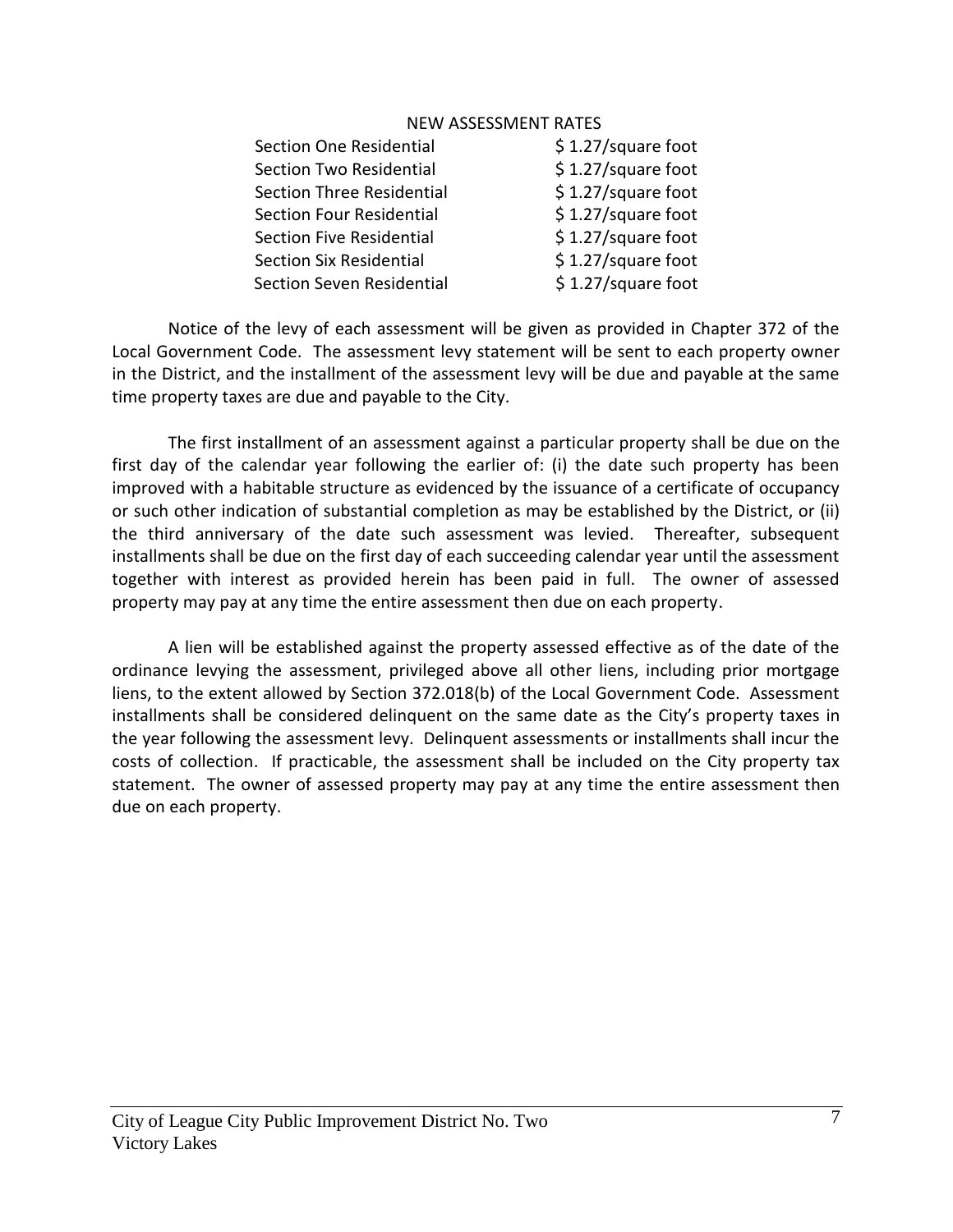## EXHIBIT "A-1"

## VICTORY LAKES PUBLIC IMPROVEMENT DISTRICT NUMBER TWO LEAGUE CITY, GALVESTON COUNTY, TEXAS

## METES AND BOUNDS DESCRIPTION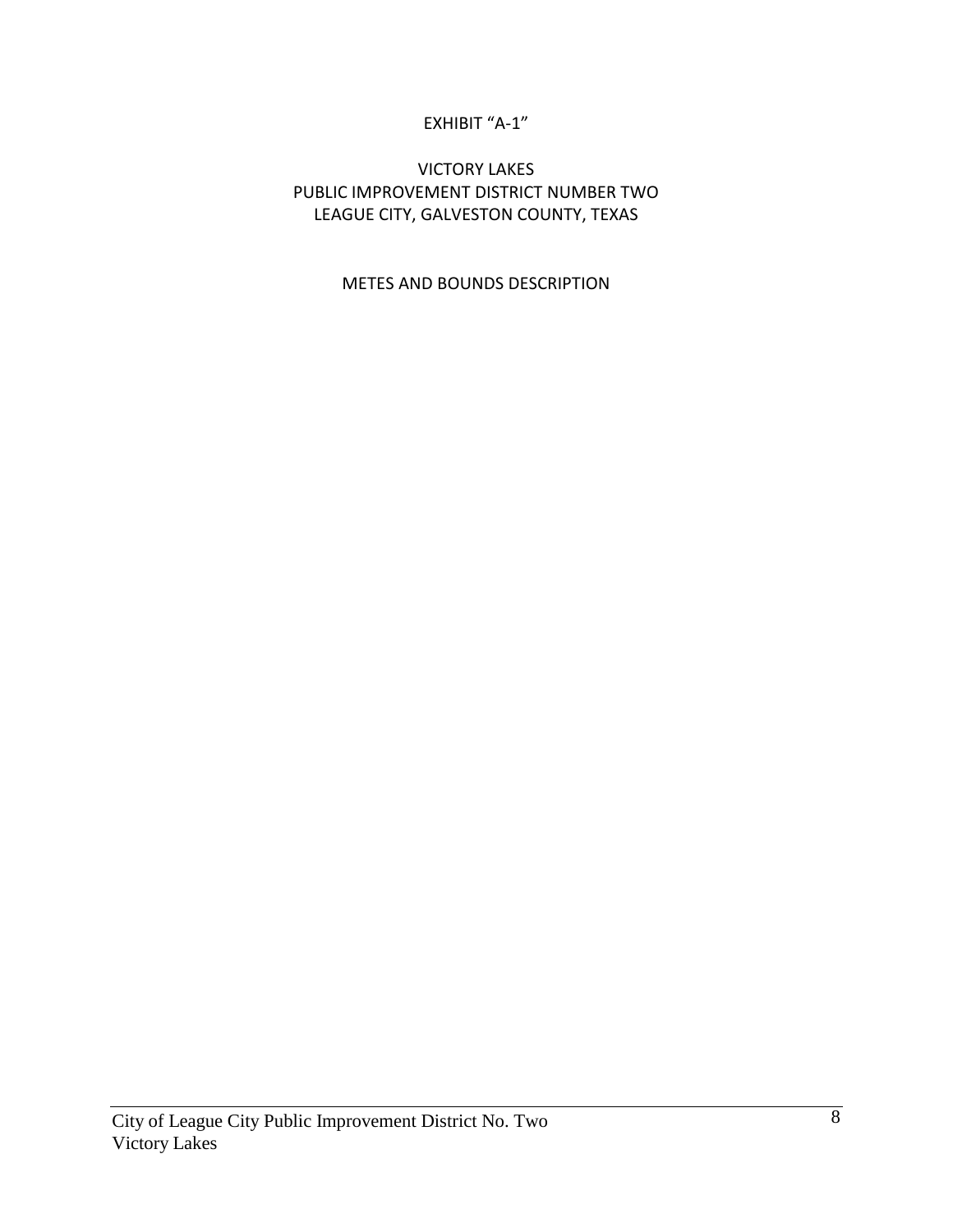| <b>Total Original</b><br><b>Original Annual</b><br><b>Total Revised</b><br><b>Revised Annual</b><br>Assessment<br>Assessment<br>Payments<br><b>Account Number</b><br>Sq. Ft<br>Assessment<br><b>Amount Paid</b><br>Rate<br>Assessment<br><b>Balance Due</b><br>Remaining<br>Name 2<br>Phase<br>Assessment<br>Payment<br>Name<br>20731700010019000<br>$14,206$ \$<br>37,504.80<br>$1,875.24$ \$<br>37,504.80<br>1.27<br>18,041.62 \$<br>(19, 463.18)<br>LEWIS SHEDRICK WAYNE SR & NINOSKA A<br>22<br>- Ś<br>- Ś<br>$\mathbf{0}$<br>-S<br>20731300020010000<br>$8,751$ \$<br>$21,013.34$ \$<br>$1,050.67$ \$<br>14,709.38 \$<br>1.27<br>- Ś<br>$11,113.77$ \$<br>(3,595.61)<br>$\Omega$<br><b>BALACHANDRA SHIVAIAH</b><br>21<br>20731300030012000<br>$10,400 \;$ \$<br>24,986.02 \$<br>$1,249.30$ \$<br>17,490.20 \$<br>1.27<br>13,208.00 \$<br>(4,282.20)<br>- Ś<br>$\Omega$<br>WESTFALL MONA J & DONALD P URBATSCH<br>21<br>13,208.00 \$<br>20731300040035000<br>$10,400$ \$<br>24,986.02 \$<br>$1,249.30$ \$<br>17,490.20 \$<br>1.27S<br>(4,282.20)<br>$\Omega$<br>SARRIA JUAN C & ANA M VIDAL<br>21<br>1,975.88 \$<br>25,686.44 \$<br>20,911.82 \$<br>20731300010004000<br>$16,466$ \$<br>39,517.63 \$<br>1.27<br>- \$<br>(4,774.62)<br>$\Omega$<br>TEICHMAN HENRY K<br>21<br>10,891 \$<br>1,306.80 \$<br>16,988.40 \$<br>$1.27 \quad$ \$<br>13,831.57 \$<br>20731300010008000<br>26,136.00 \$<br>(3, 156.83)<br>$\Omega$<br>RAMOS GILBERTO N & ANALAURA<br>21<br>$9,375$ \$<br>$1.27 \quad$ \$<br>11,906.25 \$<br>(2,703.80)<br>20731300010009000<br>22,476.96 \$<br>$1,123.85$ \$<br>14,610.05 \$<br>$\Omega$<br><b>JOHNSON BRIAN &amp; GITANNE</b><br>21<br>$9,375$ \$<br>- \$<br>20731300010010000<br>22,476.96 \$<br>$1,123.85$ \$<br>14,610.05 \$<br>1.27<br>$11,906.25$ \$<br>(2,703.80)<br>$\Omega$<br>TIMMERMAN STEPHEN D &<br><b>CATHLEEN M</b><br>21<br>20731300010011000<br>$8,750$ \$<br>20,908.80 \$<br>$1,045.44$ \$<br>13,590.72 \$<br>1.27 \$<br>$11,112.50$ \$<br>(2,478.22)<br>$\Omega$<br><b>EDWARDS TED &amp; ELOISE</b><br>21<br>20731300010012000<br>$9,874$ \$<br>23,731.49 \$<br>$1,186.57$ \$<br>15,425.41 \$<br>1.27<br>- \$<br>12,539.98 \$<br>(2,885.43)<br>$\Omega$<br>JACOB EDDIE D<br>21<br>20731300010013000<br>$9,384$ \$<br>22,476.96 \$<br>$1,123.85$ \$<br>$14,610.05$ \$<br>1.27 \$<br>$11,917.68$ \$<br>(2,692.37)<br><b>BROWER VALERIE</b><br>21<br>$\Omega$<br>13,658.73 \$<br>20731300010014000<br>$8,750$ \$<br>$21,013.34$ \$<br>$1,050.67$ \$<br>$1.27 \quad$ \$<br>$11,112.50$ \$<br>(2,546.23)<br>LAZO RENE R & LISA<br>$\Omega$<br>21<br>20731300010015000<br>$8,750$ \$<br>$21,013.34$ \$<br>$1,050.67$ \$<br>13,658.71 \$<br>1.27 \$<br>$11,112.50$ \$<br>(2,546.21)<br>HU ZHAOYONG & TIANRONG XIE<br>21<br>$\Omega$<br>20731300010017000<br>9,069<br>$21,745.15$ \$<br>$1,087.26$ \$<br>14,134.38 \$<br>$1.27 \quad$ \$<br>$11,517.63$ \$<br>(2,616.75)<br>$\Omega$<br>LACY PHILLIP & BARBARA<br>21<br>-Ś<br>16,172.92 \$<br>20731300010018000<br>$10,376$ \$<br>24,881.47 \$<br>$1,244.07$ \$<br>1.27<br>- \$<br>$13,177.52 \quad$ \$<br>(2,995.40)<br>$\Omega$<br><b>HOWES RICHARD &amp; ALISON</b><br>21<br>20731300010019000<br>$9,596$ \$<br>22,999.68 \$<br>$1,149.98$ \$<br>14,949.74 \$<br>1.27 \$<br>$12,186.92 \quad$ \$<br>(2,762.82)<br>$\Omega$<br>21<br>RAJU GOTTUMUKKALA & LAKSHMI<br>$1,082.03$ \$<br>14,066.39 \$<br>1.27 \$<br>11,442.70 \$<br>(2,623.69)<br>21<br>20731300020003000<br>$9,010$ \$<br>21,640.61 \$<br>$\Omega$<br>MCKENZIE THOMAS F & ELIZABETH<br>13,930.54 \$<br>$1.27 \quad$ \$<br>$11,320.78$ \$<br>(2,609.76)<br>20731300020004000<br>$8,914$ \$<br>21,431.52 \$<br>$1,071.58$ \$<br>$\Omega$<br>CHEN MOU JIN & YOU MIN ZHAN<br>21<br>20731300020006000<br>12,670 \$<br>30,422.30 \$<br>$1,521.12 \quad$ \$<br>19,774.56 \$<br>1.27<br>- Ś<br>16,090.90 \$<br>(3,683.66)<br>21<br>$\Omega$<br>LINDBERG CRAIG A & EMILY K<br>15,357.55 \$<br>20731300020009000<br>$9,832$ \$<br>23,626.94 \$<br>$1,181.35$ \$<br>$1.27 \quad$ \$<br>12,486.64 \$<br>(2,870.91)<br><b>GUTIERREZ OSCAR &amp; VICKIE</b><br>21<br>$\Omega$<br>20731300020011000<br>$8,750$ \$<br>$21,013.34$ \$<br>$1,050.67$ \$<br>13,658.71 \$<br>1.27<br>$11,112.50$ \$<br>(2,546.21)<br>SOLIZ ORLANDO & NOEMI<br>- Ś<br>$\Omega$<br>21<br>$8,750$ \$<br>$1,050.67$ \$<br>13,658.71 \$<br>$11,112.50$ \$<br>20731300020012000<br>$21,013.34$ \$<br>$1.27 \quad$ \$<br>(2,546.21)<br>$\Omega$<br>LOZADA MANUEL J III<br>& RHEA HEIDI B BALITBIT-LOZADA<br>21<br>$21,013.34$ \$<br>$1,050.67$ \$<br>13,658.71 \$<br>$1.27 \quad$ \$<br>20731300020013000<br>$8,751$ \$<br>$11,113.77$ \$<br>(2,544.94)<br>$\Omega$<br>PANCHBHAVI VINOD & MAYOURA<br>21<br>8,687 \$<br>$1,040.21$ \$<br>13,522.75 \$<br>$1.27 \quad$ \$<br>11,032.49 \$<br>20731300020014000<br>20,804.26 \$<br>(2,490.26)<br>$\Omega$<br><b>HAYWOOD STEVEN MARK &amp;</b><br><b>JACQUELINE MARIE</b><br>21<br>20731300020015000<br>$14,022 \;$ \$<br>33,663.17 \$<br>$1,683.16$ \$<br>21,881.08 \$<br>$1.27 \quad$ \$<br>17,807.94 \$<br>(4,073.14)<br>$\Omega$<br>21<br><b>HYMAN MARK &amp; CORRIE</b><br>$9,287$ \$<br>20731300020017000<br>22,267.87 \$<br>$1,113.39$ \$<br>16,821.78 \$<br>1.27<br>- \$<br>11,794.49 \$<br>(5,027.29)<br>$\Omega$<br>CALAPAN ABELARDO A & THELMA<br>21<br>22,372.42 \$<br>11,826.24 \$<br>20731300020018000<br>$9,312 \quad $$<br>$1,118.62 \quad$ \$<br>$16,114.54$ \$<br>$1.27 \quad$ \$<br>(4,288.30)<br>$\Omega$<br>MALHOTRA ADVITYA<br>& TINA KOCHAR<br>21<br>20731300020019000<br>22,372.42 \$<br>$1,118.62$ \$<br>14,542.06 \$<br>11,830.05 \$<br>$9,315$ \$<br>1.27<br>- Ś<br>(2,712.01)<br>$\Omega$<br><b>GARDNER BRENDA</b><br>21<br>20,908.80 \$<br>13,590.72 \$<br>(2,525.21)<br>20731300020025000<br>$8,713$ \$<br>$1,045.44$ \$<br>1.27 \$<br>$11,065.51$ \$<br>$\Omega$<br>21<br>DULL DONALD L & SANDRA R<br>20731300020026000<br>$8,716$ \$<br>20,908.80 \$<br>$1,045.44$ \$<br>13,590.72 \$<br>$1.27 \quad$ \$<br>$11,069.32$ \$<br>(2,521.40)<br>VASQUEZ ARNULFO & ARLIA<br>$\Omega$<br>21<br>20731300020039000<br>$10,840$ \$<br>26,031.46 \$<br>$1,301.57$ \$<br>16,920.41 \$<br>$1.27 \quad$ \$<br>13,766.80 \$<br>(3, 153.61)<br>21<br>$\Omega$<br>PALOSKI WILLIAM & BRENDA<br>20731300020041000<br>$9,375$ \$<br>22,476.96 \$<br>$1,123.85$ \$<br>$14,610.05$ \$<br>1.27<br>- \$<br>$11,906.25$ \$<br>(2,703.80)<br>$\mathbf 0$<br>PROPERTY OWNER OF RECORD<br>21<br>$9,937$ \$<br>15,493.42 \$<br>20731300020045000<br>23,836.03 \$<br>$1,191.80$ \$<br>1.27<br>- \$<br>$12,619.99$ \$<br>(2,873.43)<br>$\Omega$<br>LINN HEATHER M<br>21<br>20731300020048000<br>$9,779$ \$<br>23,522.40 \$<br>$1,176.12 \quad$ \$<br>15,290.50 \$<br>1.27 \$<br>$12,419.33$ \$<br>(2,871.17)<br>21<br>$\Omega$<br>HURST WESLEY H & JULIANE<br>20731300020049000<br>$11,386$ \$<br>27,285.98 \$<br>$1,364.30\quad$ \$<br>17,735.90 \$<br>1.27<br>\$<br>14,460.22 \$<br>(3,275.68)<br>21<br>$\Omega$<br><b>CHONG KENNETH &amp; DAO H</b><br><b>DUONG</b><br>20731300030003000<br>34,081.34 \$<br>$22,152.91$ \$<br>1.27 \$<br>18,047.97 \$<br>21<br>$14,211 \;$ \$<br>1,704.07 \$<br>(4, 104.94)<br>$\Omega$<br>OLSON ARTHUR RAYMOND & KIMBERLY ADE<br>20731300030004000<br>$15,664$ \$<br>37,635.84 \$<br>$1,881.79$ \$<br>24,463.28 \$<br>1.27<br>- \$<br>19,893.28 \$<br>(4,570.00)<br>$\Omega$<br>MELENDEZ CARLOS A<br>21<br>19,027.08 \$<br>20731300030006000<br>$12,216$ \$<br>29,272.32 \$<br>$1,463.62$ \$<br>$1.27 \quad$ \$<br>$15,514.32$ \$<br>(3,512.76)<br><b>MEDINA CHRISTOPHER &amp;</b><br><b>KARLA</b><br>$\Omega$<br>21<br>20731300030007000<br>$11,050$ \$<br>26,554.18 \$<br>$1,327.71$ \$<br>17,260.23 \$<br>1.27<br>$14,033.50$ \$<br>KNOLL RODNEY & SHARLA<br>- \$<br>(3,226.73)<br>$\Omega$<br>21<br>20731300030008000<br>$11,050 \text{ }$<br>26,554.18 \$<br>$1,327.71$ \$<br>17,260.23 \$<br>$1.27 \quad$ \$<br>14,033.50 \$<br>(3,226.73)<br>DAVENPORT VIRGINIA S<br>$\Omega$<br>21<br>20731300030009000<br>12,960 \$<br>$1,557.71$ \$<br>20,250.23 \$<br>$1.27 \quad$ \$<br>16,459.20 \$<br>(3,791.03)<br>LATA<br>$31,154.11$ \$<br>$\Omega$<br>KAPHALIA BHUPENDRA S &<br>21<br>$10,400$ \$<br>1,249.30 \$<br>16,240.90 \$<br>$1.27 \quad$ \$<br>13,208.00 \$<br>21<br>20731300030011000<br>24,986.02 \$<br>(3,032.90)<br>$\Omega$<br>BERKLAND KRISTINNA ANN<br>20731300030014000<br>$12,547$ \$<br>30,108.67 \$<br>$1,505.43$ \$<br>19,570.59 \$<br>$1.27 \quad$ \$<br>15,934.69 \$<br>(3,635.90)<br>MCCLOSKEY TYNAN S & DARCI P<br>21<br>$\Omega$<br>20731300030016000<br>$11,050 \text{ }$<br>26,554.18 \$<br>$1,327.71$ \$<br>17,260.23 \$<br>1.27<br>- \$<br>$14,033.50$ \$<br>(3,226.73)<br>ZEKA JASON S & KATIE L<br>21<br>$\Omega$<br>12,605<br>30,213.22 \$<br>1,510.66 \$<br>19,638.59 \$<br>$1.27 \quad$ \$<br>16,008.35 \$<br>(3,630.24)<br>21<br>20731300030017000<br>Ŝ.<br><b>KELSOE NEAL &amp; LINDA</b> |  |  |  |  | Revised |  |  |  |  |
|---------------------------------------------------------------------------------------------------------------------------------------------------------------------------------------------------------------------------------------------------------------------------------------------------------------------------------------------------------------------------------------------------------------------------------------------------------------------------------------------------------------------------------------------------------------------------------------------------------------------------------------------------------------------------------------------------------------------------------------------------------------------------------------------------------------------------------------------------------------------------------------------------------------------------------------------------------------------------------------------------------------------------------------------------------------------------------------------------------------------------------------------------------------------------------------------------------------------------------------------------------------------------------------------------------------------------------------------------------------------------------------------------------------------------------------------------------------------------------------------------------------------------------------------------------------------------------------------------------------------------------------------------------------------------------------------------------------------------------------------------------------------------------------------------------------------------------------------------------------------------------------------------------------------------------------------------------------------------------------------------------------------------------------------------------------------------------------------------------------------------------------------------------------------------------------------------------------------------------------------------------------------------------------------------------------------------------------------------------------------------------------------------------------------------------------------------------------------------------------------------------------------------------------------------------------------------------------------------------------------------------------------------------------------------------------------------------------------------------------------------------------------------------------------------------------------------------------------------------------------------------------------------------------------------------------------------------------------------------------------------------------------------------------------------------------------------------------------------------------------------------------------------------------------------------------------------------------------------------------------------------------------------------------------------------------------------------------------------------------------------------------------------------------------------------------------------------------------------------------------------------------------------------------------------------------------------------------------------------------------------------------------------------------------------------------------------------------------------------------------------------------------------------------------------------------------------------------------------------------------------------------------------------------------------------------------------------------------------------------------------------------------------------------------------------------------------------------------------------------------------------------------------------------------------------------------------------------------------------------------------------------------------------------------------------------------------------------------------------------------------------------------------------------------------------------------------------------------------------------------------------------------------------------------------------------------------------------------------------------------------------------------------------------------------------------------------------------------------------------------------------------------------------------------------------------------------------------------------------------------------------------------------------------------------------------------------------------------------------------------------------------------------------------------------------------------------------------------------------------------------------------------------------------------------------------------------------------------------------------------------------------------------------------------------------------------------------------------------------------------------------------------------------------------------------------------------------------------------------------------------------------------------------------------------------------------------------------------------------------------------------------------------------------------------------------------------------------------------------------------------------------------------------------------------------------------------------------------------------------------------------------------------------------------------------------------------------------------------------------------------------------------------------------------------------------------------------------------------------------------------------------------------------------------------------------------------------------------------------------------------------------------------------------------------------------------------------------------------------------------------------------------------------------------------------------------------------------------------------------------------------------------------------------------------------------------------------------------------------------------------------------------------------------------------------------------------------------------------------------------------------------------------------------------------------------------------------------------------------------------------------------------------------------------------------------------------------------------------------------------------------------------------------------------------------------------------------------------------------------------------------------------------------------------------------------------------------------------------------------------------------------------------------------------------------------------------------------------------------------------------------------------------------------------------------------------------------------------------------------------------------------------------------------------------------------------------------------------------------------------------------------------------------------------------------------------------------------------------------------------------------------------------------------------------------------------------------------------------------------------------------------------------------------------------------------------------------------------------------------------------------------------------------------------------------------------------------------------------------------------------------------------------------------------------------------------------------------------------------------------------------------------------------------------------------------------------------------------------------------------------------------------------------------------------------------------------------------------------------------------------------------------------------------------------------------------------------------------------------------------------------------------------------------------------------------------------------------------------------------------------------------------------------------------------------------------------------------------------------------------------------------------------------------------------|--|--|--|--|---------|--|--|--|--|
|                                                                                                                                                                                                                                                                                                                                                                                                                                                                                                                                                                                                                                                                                                                                                                                                                                                                                                                                                                                                                                                                                                                                                                                                                                                                                                                                                                                                                                                                                                                                                                                                                                                                                                                                                                                                                                                                                                                                                                                                                                                                                                                                                                                                                                                                                                                                                                                                                                                                                                                                                                                                                                                                                                                                                                                                                                                                                                                                                                                                                                                                                                                                                                                                                                                                                                                                                                                                                                                                                                                                                                                                                                                                                                                                                                                                                                                                                                                                                                                                                                                                                                                                                                                                                                                                                                                                                                                                                                                                                                                                                                                                                                                                                                                                                                                                                                                                                                                                                                                                                                                                                                                                                                                                                                                                                                                                                                                                                                                                                                                                                                                                                                                                                                                                                                                                                                                                                                                                                                                                                                                                                                                                                                                                                                                                                                                                                                                                                                                                                                                                                                                                                                                                                                                                                                                                                                                                                                                                                                                                                                                                                                                                                                                                                                                                                                                                                                                                                                                                                                                                                                                                                                                                                                                                                                                                                                                                                                                                                                                                                                                                                                                                                                                                                                                                                                                                                                                                                                                                                                                                                                                                                                                                                                                                                                                                                                                                                                                           |  |  |  |  |         |  |  |  |  |
|                                                                                                                                                                                                                                                                                                                                                                                                                                                                                                                                                                                                                                                                                                                                                                                                                                                                                                                                                                                                                                                                                                                                                                                                                                                                                                                                                                                                                                                                                                                                                                                                                                                                                                                                                                                                                                                                                                                                                                                                                                                                                                                                                                                                                                                                                                                                                                                                                                                                                                                                                                                                                                                                                                                                                                                                                                                                                                                                                                                                                                                                                                                                                                                                                                                                                                                                                                                                                                                                                                                                                                                                                                                                                                                                                                                                                                                                                                                                                                                                                                                                                                                                                                                                                                                                                                                                                                                                                                                                                                                                                                                                                                                                                                                                                                                                                                                                                                                                                                                                                                                                                                                                                                                                                                                                                                                                                                                                                                                                                                                                                                                                                                                                                                                                                                                                                                                                                                                                                                                                                                                                                                                                                                                                                                                                                                                                                                                                                                                                                                                                                                                                                                                                                                                                                                                                                                                                                                                                                                                                                                                                                                                                                                                                                                                                                                                                                                                                                                                                                                                                                                                                                                                                                                                                                                                                                                                                                                                                                                                                                                                                                                                                                                                                                                                                                                                                                                                                                                                                                                                                                                                                                                                                                                                                                                                                                                                                                                                           |  |  |  |  |         |  |  |  |  |
|                                                                                                                                                                                                                                                                                                                                                                                                                                                                                                                                                                                                                                                                                                                                                                                                                                                                                                                                                                                                                                                                                                                                                                                                                                                                                                                                                                                                                                                                                                                                                                                                                                                                                                                                                                                                                                                                                                                                                                                                                                                                                                                                                                                                                                                                                                                                                                                                                                                                                                                                                                                                                                                                                                                                                                                                                                                                                                                                                                                                                                                                                                                                                                                                                                                                                                                                                                                                                                                                                                                                                                                                                                                                                                                                                                                                                                                                                                                                                                                                                                                                                                                                                                                                                                                                                                                                                                                                                                                                                                                                                                                                                                                                                                                                                                                                                                                                                                                                                                                                                                                                                                                                                                                                                                                                                                                                                                                                                                                                                                                                                                                                                                                                                                                                                                                                                                                                                                                                                                                                                                                                                                                                                                                                                                                                                                                                                                                                                                                                                                                                                                                                                                                                                                                                                                                                                                                                                                                                                                                                                                                                                                                                                                                                                                                                                                                                                                                                                                                                                                                                                                                                                                                                                                                                                                                                                                                                                                                                                                                                                                                                                                                                                                                                                                                                                                                                                                                                                                                                                                                                                                                                                                                                                                                                                                                                                                                                                                                           |  |  |  |  |         |  |  |  |  |
|                                                                                                                                                                                                                                                                                                                                                                                                                                                                                                                                                                                                                                                                                                                                                                                                                                                                                                                                                                                                                                                                                                                                                                                                                                                                                                                                                                                                                                                                                                                                                                                                                                                                                                                                                                                                                                                                                                                                                                                                                                                                                                                                                                                                                                                                                                                                                                                                                                                                                                                                                                                                                                                                                                                                                                                                                                                                                                                                                                                                                                                                                                                                                                                                                                                                                                                                                                                                                                                                                                                                                                                                                                                                                                                                                                                                                                                                                                                                                                                                                                                                                                                                                                                                                                                                                                                                                                                                                                                                                                                                                                                                                                                                                                                                                                                                                                                                                                                                                                                                                                                                                                                                                                                                                                                                                                                                                                                                                                                                                                                                                                                                                                                                                                                                                                                                                                                                                                                                                                                                                                                                                                                                                                                                                                                                                                                                                                                                                                                                                                                                                                                                                                                                                                                                                                                                                                                                                                                                                                                                                                                                                                                                                                                                                                                                                                                                                                                                                                                                                                                                                                                                                                                                                                                                                                                                                                                                                                                                                                                                                                                                                                                                                                                                                                                                                                                                                                                                                                                                                                                                                                                                                                                                                                                                                                                                                                                                                                                           |  |  |  |  |         |  |  |  |  |
|                                                                                                                                                                                                                                                                                                                                                                                                                                                                                                                                                                                                                                                                                                                                                                                                                                                                                                                                                                                                                                                                                                                                                                                                                                                                                                                                                                                                                                                                                                                                                                                                                                                                                                                                                                                                                                                                                                                                                                                                                                                                                                                                                                                                                                                                                                                                                                                                                                                                                                                                                                                                                                                                                                                                                                                                                                                                                                                                                                                                                                                                                                                                                                                                                                                                                                                                                                                                                                                                                                                                                                                                                                                                                                                                                                                                                                                                                                                                                                                                                                                                                                                                                                                                                                                                                                                                                                                                                                                                                                                                                                                                                                                                                                                                                                                                                                                                                                                                                                                                                                                                                                                                                                                                                                                                                                                                                                                                                                                                                                                                                                                                                                                                                                                                                                                                                                                                                                                                                                                                                                                                                                                                                                                                                                                                                                                                                                                                                                                                                                                                                                                                                                                                                                                                                                                                                                                                                                                                                                                                                                                                                                                                                                                                                                                                                                                                                                                                                                                                                                                                                                                                                                                                                                                                                                                                                                                                                                                                                                                                                                                                                                                                                                                                                                                                                                                                                                                                                                                                                                                                                                                                                                                                                                                                                                                                                                                                                                                           |  |  |  |  |         |  |  |  |  |
|                                                                                                                                                                                                                                                                                                                                                                                                                                                                                                                                                                                                                                                                                                                                                                                                                                                                                                                                                                                                                                                                                                                                                                                                                                                                                                                                                                                                                                                                                                                                                                                                                                                                                                                                                                                                                                                                                                                                                                                                                                                                                                                                                                                                                                                                                                                                                                                                                                                                                                                                                                                                                                                                                                                                                                                                                                                                                                                                                                                                                                                                                                                                                                                                                                                                                                                                                                                                                                                                                                                                                                                                                                                                                                                                                                                                                                                                                                                                                                                                                                                                                                                                                                                                                                                                                                                                                                                                                                                                                                                                                                                                                                                                                                                                                                                                                                                                                                                                                                                                                                                                                                                                                                                                                                                                                                                                                                                                                                                                                                                                                                                                                                                                                                                                                                                                                                                                                                                                                                                                                                                                                                                                                                                                                                                                                                                                                                                                                                                                                                                                                                                                                                                                                                                                                                                                                                                                                                                                                                                                                                                                                                                                                                                                                                                                                                                                                                                                                                                                                                                                                                                                                                                                                                                                                                                                                                                                                                                                                                                                                                                                                                                                                                                                                                                                                                                                                                                                                                                                                                                                                                                                                                                                                                                                                                                                                                                                                                                           |  |  |  |  |         |  |  |  |  |
|                                                                                                                                                                                                                                                                                                                                                                                                                                                                                                                                                                                                                                                                                                                                                                                                                                                                                                                                                                                                                                                                                                                                                                                                                                                                                                                                                                                                                                                                                                                                                                                                                                                                                                                                                                                                                                                                                                                                                                                                                                                                                                                                                                                                                                                                                                                                                                                                                                                                                                                                                                                                                                                                                                                                                                                                                                                                                                                                                                                                                                                                                                                                                                                                                                                                                                                                                                                                                                                                                                                                                                                                                                                                                                                                                                                                                                                                                                                                                                                                                                                                                                                                                                                                                                                                                                                                                                                                                                                                                                                                                                                                                                                                                                                                                                                                                                                                                                                                                                                                                                                                                                                                                                                                                                                                                                                                                                                                                                                                                                                                                                                                                                                                                                                                                                                                                                                                                                                                                                                                                                                                                                                                                                                                                                                                                                                                                                                                                                                                                                                                                                                                                                                                                                                                                                                                                                                                                                                                                                                                                                                                                                                                                                                                                                                                                                                                                                                                                                                                                                                                                                                                                                                                                                                                                                                                                                                                                                                                                                                                                                                                                                                                                                                                                                                                                                                                                                                                                                                                                                                                                                                                                                                                                                                                                                                                                                                                                                                           |  |  |  |  |         |  |  |  |  |
|                                                                                                                                                                                                                                                                                                                                                                                                                                                                                                                                                                                                                                                                                                                                                                                                                                                                                                                                                                                                                                                                                                                                                                                                                                                                                                                                                                                                                                                                                                                                                                                                                                                                                                                                                                                                                                                                                                                                                                                                                                                                                                                                                                                                                                                                                                                                                                                                                                                                                                                                                                                                                                                                                                                                                                                                                                                                                                                                                                                                                                                                                                                                                                                                                                                                                                                                                                                                                                                                                                                                                                                                                                                                                                                                                                                                                                                                                                                                                                                                                                                                                                                                                                                                                                                                                                                                                                                                                                                                                                                                                                                                                                                                                                                                                                                                                                                                                                                                                                                                                                                                                                                                                                                                                                                                                                                                                                                                                                                                                                                                                                                                                                                                                                                                                                                                                                                                                                                                                                                                                                                                                                                                                                                                                                                                                                                                                                                                                                                                                                                                                                                                                                                                                                                                                                                                                                                                                                                                                                                                                                                                                                                                                                                                                                                                                                                                                                                                                                                                                                                                                                                                                                                                                                                                                                                                                                                                                                                                                                                                                                                                                                                                                                                                                                                                                                                                                                                                                                                                                                                                                                                                                                                                                                                                                                                                                                                                                                                           |  |  |  |  |         |  |  |  |  |
|                                                                                                                                                                                                                                                                                                                                                                                                                                                                                                                                                                                                                                                                                                                                                                                                                                                                                                                                                                                                                                                                                                                                                                                                                                                                                                                                                                                                                                                                                                                                                                                                                                                                                                                                                                                                                                                                                                                                                                                                                                                                                                                                                                                                                                                                                                                                                                                                                                                                                                                                                                                                                                                                                                                                                                                                                                                                                                                                                                                                                                                                                                                                                                                                                                                                                                                                                                                                                                                                                                                                                                                                                                                                                                                                                                                                                                                                                                                                                                                                                                                                                                                                                                                                                                                                                                                                                                                                                                                                                                                                                                                                                                                                                                                                                                                                                                                                                                                                                                                                                                                                                                                                                                                                                                                                                                                                                                                                                                                                                                                                                                                                                                                                                                                                                                                                                                                                                                                                                                                                                                                                                                                                                                                                                                                                                                                                                                                                                                                                                                                                                                                                                                                                                                                                                                                                                                                                                                                                                                                                                                                                                                                                                                                                                                                                                                                                                                                                                                                                                                                                                                                                                                                                                                                                                                                                                                                                                                                                                                                                                                                                                                                                                                                                                                                                                                                                                                                                                                                                                                                                                                                                                                                                                                                                                                                                                                                                                                                           |  |  |  |  |         |  |  |  |  |
|                                                                                                                                                                                                                                                                                                                                                                                                                                                                                                                                                                                                                                                                                                                                                                                                                                                                                                                                                                                                                                                                                                                                                                                                                                                                                                                                                                                                                                                                                                                                                                                                                                                                                                                                                                                                                                                                                                                                                                                                                                                                                                                                                                                                                                                                                                                                                                                                                                                                                                                                                                                                                                                                                                                                                                                                                                                                                                                                                                                                                                                                                                                                                                                                                                                                                                                                                                                                                                                                                                                                                                                                                                                                                                                                                                                                                                                                                                                                                                                                                                                                                                                                                                                                                                                                                                                                                                                                                                                                                                                                                                                                                                                                                                                                                                                                                                                                                                                                                                                                                                                                                                                                                                                                                                                                                                                                                                                                                                                                                                                                                                                                                                                                                                                                                                                                                                                                                                                                                                                                                                                                                                                                                                                                                                                                                                                                                                                                                                                                                                                                                                                                                                                                                                                                                                                                                                                                                                                                                                                                                                                                                                                                                                                                                                                                                                                                                                                                                                                                                                                                                                                                                                                                                                                                                                                                                                                                                                                                                                                                                                                                                                                                                                                                                                                                                                                                                                                                                                                                                                                                                                                                                                                                                                                                                                                                                                                                                                                           |  |  |  |  |         |  |  |  |  |
|                                                                                                                                                                                                                                                                                                                                                                                                                                                                                                                                                                                                                                                                                                                                                                                                                                                                                                                                                                                                                                                                                                                                                                                                                                                                                                                                                                                                                                                                                                                                                                                                                                                                                                                                                                                                                                                                                                                                                                                                                                                                                                                                                                                                                                                                                                                                                                                                                                                                                                                                                                                                                                                                                                                                                                                                                                                                                                                                                                                                                                                                                                                                                                                                                                                                                                                                                                                                                                                                                                                                                                                                                                                                                                                                                                                                                                                                                                                                                                                                                                                                                                                                                                                                                                                                                                                                                                                                                                                                                                                                                                                                                                                                                                                                                                                                                                                                                                                                                                                                                                                                                                                                                                                                                                                                                                                                                                                                                                                                                                                                                                                                                                                                                                                                                                                                                                                                                                                                                                                                                                                                                                                                                                                                                                                                                                                                                                                                                                                                                                                                                                                                                                                                                                                                                                                                                                                                                                                                                                                                                                                                                                                                                                                                                                                                                                                                                                                                                                                                                                                                                                                                                                                                                                                                                                                                                                                                                                                                                                                                                                                                                                                                                                                                                                                                                                                                                                                                                                                                                                                                                                                                                                                                                                                                                                                                                                                                                                                           |  |  |  |  |         |  |  |  |  |
|                                                                                                                                                                                                                                                                                                                                                                                                                                                                                                                                                                                                                                                                                                                                                                                                                                                                                                                                                                                                                                                                                                                                                                                                                                                                                                                                                                                                                                                                                                                                                                                                                                                                                                                                                                                                                                                                                                                                                                                                                                                                                                                                                                                                                                                                                                                                                                                                                                                                                                                                                                                                                                                                                                                                                                                                                                                                                                                                                                                                                                                                                                                                                                                                                                                                                                                                                                                                                                                                                                                                                                                                                                                                                                                                                                                                                                                                                                                                                                                                                                                                                                                                                                                                                                                                                                                                                                                                                                                                                                                                                                                                                                                                                                                                                                                                                                                                                                                                                                                                                                                                                                                                                                                                                                                                                                                                                                                                                                                                                                                                                                                                                                                                                                                                                                                                                                                                                                                                                                                                                                                                                                                                                                                                                                                                                                                                                                                                                                                                                                                                                                                                                                                                                                                                                                                                                                                                                                                                                                                                                                                                                                                                                                                                                                                                                                                                                                                                                                                                                                                                                                                                                                                                                                                                                                                                                                                                                                                                                                                                                                                                                                                                                                                                                                                                                                                                                                                                                                                                                                                                                                                                                                                                                                                                                                                                                                                                                                                           |  |  |  |  |         |  |  |  |  |
|                                                                                                                                                                                                                                                                                                                                                                                                                                                                                                                                                                                                                                                                                                                                                                                                                                                                                                                                                                                                                                                                                                                                                                                                                                                                                                                                                                                                                                                                                                                                                                                                                                                                                                                                                                                                                                                                                                                                                                                                                                                                                                                                                                                                                                                                                                                                                                                                                                                                                                                                                                                                                                                                                                                                                                                                                                                                                                                                                                                                                                                                                                                                                                                                                                                                                                                                                                                                                                                                                                                                                                                                                                                                                                                                                                                                                                                                                                                                                                                                                                                                                                                                                                                                                                                                                                                                                                                                                                                                                                                                                                                                                                                                                                                                                                                                                                                                                                                                                                                                                                                                                                                                                                                                                                                                                                                                                                                                                                                                                                                                                                                                                                                                                                                                                                                                                                                                                                                                                                                                                                                                                                                                                                                                                                                                                                                                                                                                                                                                                                                                                                                                                                                                                                                                                                                                                                                                                                                                                                                                                                                                                                                                                                                                                                                                                                                                                                                                                                                                                                                                                                                                                                                                                                                                                                                                                                                                                                                                                                                                                                                                                                                                                                                                                                                                                                                                                                                                                                                                                                                                                                                                                                                                                                                                                                                                                                                                                                                           |  |  |  |  |         |  |  |  |  |
|                                                                                                                                                                                                                                                                                                                                                                                                                                                                                                                                                                                                                                                                                                                                                                                                                                                                                                                                                                                                                                                                                                                                                                                                                                                                                                                                                                                                                                                                                                                                                                                                                                                                                                                                                                                                                                                                                                                                                                                                                                                                                                                                                                                                                                                                                                                                                                                                                                                                                                                                                                                                                                                                                                                                                                                                                                                                                                                                                                                                                                                                                                                                                                                                                                                                                                                                                                                                                                                                                                                                                                                                                                                                                                                                                                                                                                                                                                                                                                                                                                                                                                                                                                                                                                                                                                                                                                                                                                                                                                                                                                                                                                                                                                                                                                                                                                                                                                                                                                                                                                                                                                                                                                                                                                                                                                                                                                                                                                                                                                                                                                                                                                                                                                                                                                                                                                                                                                                                                                                                                                                                                                                                                                                                                                                                                                                                                                                                                                                                                                                                                                                                                                                                                                                                                                                                                                                                                                                                                                                                                                                                                                                                                                                                                                                                                                                                                                                                                                                                                                                                                                                                                                                                                                                                                                                                                                                                                                                                                                                                                                                                                                                                                                                                                                                                                                                                                                                                                                                                                                                                                                                                                                                                                                                                                                                                                                                                                                                           |  |  |  |  |         |  |  |  |  |
|                                                                                                                                                                                                                                                                                                                                                                                                                                                                                                                                                                                                                                                                                                                                                                                                                                                                                                                                                                                                                                                                                                                                                                                                                                                                                                                                                                                                                                                                                                                                                                                                                                                                                                                                                                                                                                                                                                                                                                                                                                                                                                                                                                                                                                                                                                                                                                                                                                                                                                                                                                                                                                                                                                                                                                                                                                                                                                                                                                                                                                                                                                                                                                                                                                                                                                                                                                                                                                                                                                                                                                                                                                                                                                                                                                                                                                                                                                                                                                                                                                                                                                                                                                                                                                                                                                                                                                                                                                                                                                                                                                                                                                                                                                                                                                                                                                                                                                                                                                                                                                                                                                                                                                                                                                                                                                                                                                                                                                                                                                                                                                                                                                                                                                                                                                                                                                                                                                                                                                                                                                                                                                                                                                                                                                                                                                                                                                                                                                                                                                                                                                                                                                                                                                                                                                                                                                                                                                                                                                                                                                                                                                                                                                                                                                                                                                                                                                                                                                                                                                                                                                                                                                                                                                                                                                                                                                                                                                                                                                                                                                                                                                                                                                                                                                                                                                                                                                                                                                                                                                                                                                                                                                                                                                                                                                                                                                                                                                                           |  |  |  |  |         |  |  |  |  |
|                                                                                                                                                                                                                                                                                                                                                                                                                                                                                                                                                                                                                                                                                                                                                                                                                                                                                                                                                                                                                                                                                                                                                                                                                                                                                                                                                                                                                                                                                                                                                                                                                                                                                                                                                                                                                                                                                                                                                                                                                                                                                                                                                                                                                                                                                                                                                                                                                                                                                                                                                                                                                                                                                                                                                                                                                                                                                                                                                                                                                                                                                                                                                                                                                                                                                                                                                                                                                                                                                                                                                                                                                                                                                                                                                                                                                                                                                                                                                                                                                                                                                                                                                                                                                                                                                                                                                                                                                                                                                                                                                                                                                                                                                                                                                                                                                                                                                                                                                                                                                                                                                                                                                                                                                                                                                                                                                                                                                                                                                                                                                                                                                                                                                                                                                                                                                                                                                                                                                                                                                                                                                                                                                                                                                                                                                                                                                                                                                                                                                                                                                                                                                                                                                                                                                                                                                                                                                                                                                                                                                                                                                                                                                                                                                                                                                                                                                                                                                                                                                                                                                                                                                                                                                                                                                                                                                                                                                                                                                                                                                                                                                                                                                                                                                                                                                                                                                                                                                                                                                                                                                                                                                                                                                                                                                                                                                                                                                                                           |  |  |  |  |         |  |  |  |  |
|                                                                                                                                                                                                                                                                                                                                                                                                                                                                                                                                                                                                                                                                                                                                                                                                                                                                                                                                                                                                                                                                                                                                                                                                                                                                                                                                                                                                                                                                                                                                                                                                                                                                                                                                                                                                                                                                                                                                                                                                                                                                                                                                                                                                                                                                                                                                                                                                                                                                                                                                                                                                                                                                                                                                                                                                                                                                                                                                                                                                                                                                                                                                                                                                                                                                                                                                                                                                                                                                                                                                                                                                                                                                                                                                                                                                                                                                                                                                                                                                                                                                                                                                                                                                                                                                                                                                                                                                                                                                                                                                                                                                                                                                                                                                                                                                                                                                                                                                                                                                                                                                                                                                                                                                                                                                                                                                                                                                                                                                                                                                                                                                                                                                                                                                                                                                                                                                                                                                                                                                                                                                                                                                                                                                                                                                                                                                                                                                                                                                                                                                                                                                                                                                                                                                                                                                                                                                                                                                                                                                                                                                                                                                                                                                                                                                                                                                                                                                                                                                                                                                                                                                                                                                                                                                                                                                                                                                                                                                                                                                                                                                                                                                                                                                                                                                                                                                                                                                                                                                                                                                                                                                                                                                                                                                                                                                                                                                                                                           |  |  |  |  |         |  |  |  |  |
|                                                                                                                                                                                                                                                                                                                                                                                                                                                                                                                                                                                                                                                                                                                                                                                                                                                                                                                                                                                                                                                                                                                                                                                                                                                                                                                                                                                                                                                                                                                                                                                                                                                                                                                                                                                                                                                                                                                                                                                                                                                                                                                                                                                                                                                                                                                                                                                                                                                                                                                                                                                                                                                                                                                                                                                                                                                                                                                                                                                                                                                                                                                                                                                                                                                                                                                                                                                                                                                                                                                                                                                                                                                                                                                                                                                                                                                                                                                                                                                                                                                                                                                                                                                                                                                                                                                                                                                                                                                                                                                                                                                                                                                                                                                                                                                                                                                                                                                                                                                                                                                                                                                                                                                                                                                                                                                                                                                                                                                                                                                                                                                                                                                                                                                                                                                                                                                                                                                                                                                                                                                                                                                                                                                                                                                                                                                                                                                                                                                                                                                                                                                                                                                                                                                                                                                                                                                                                                                                                                                                                                                                                                                                                                                                                                                                                                                                                                                                                                                                                                                                                                                                                                                                                                                                                                                                                                                                                                                                                                                                                                                                                                                                                                                                                                                                                                                                                                                                                                                                                                                                                                                                                                                                                                                                                                                                                                                                                                                           |  |  |  |  |         |  |  |  |  |
|                                                                                                                                                                                                                                                                                                                                                                                                                                                                                                                                                                                                                                                                                                                                                                                                                                                                                                                                                                                                                                                                                                                                                                                                                                                                                                                                                                                                                                                                                                                                                                                                                                                                                                                                                                                                                                                                                                                                                                                                                                                                                                                                                                                                                                                                                                                                                                                                                                                                                                                                                                                                                                                                                                                                                                                                                                                                                                                                                                                                                                                                                                                                                                                                                                                                                                                                                                                                                                                                                                                                                                                                                                                                                                                                                                                                                                                                                                                                                                                                                                                                                                                                                                                                                                                                                                                                                                                                                                                                                                                                                                                                                                                                                                                                                                                                                                                                                                                                                                                                                                                                                                                                                                                                                                                                                                                                                                                                                                                                                                                                                                                                                                                                                                                                                                                                                                                                                                                                                                                                                                                                                                                                                                                                                                                                                                                                                                                                                                                                                                                                                                                                                                                                                                                                                                                                                                                                                                                                                                                                                                                                                                                                                                                                                                                                                                                                                                                                                                                                                                                                                                                                                                                                                                                                                                                                                                                                                                                                                                                                                                                                                                                                                                                                                                                                                                                                                                                                                                                                                                                                                                                                                                                                                                                                                                                                                                                                                                                           |  |  |  |  |         |  |  |  |  |
|                                                                                                                                                                                                                                                                                                                                                                                                                                                                                                                                                                                                                                                                                                                                                                                                                                                                                                                                                                                                                                                                                                                                                                                                                                                                                                                                                                                                                                                                                                                                                                                                                                                                                                                                                                                                                                                                                                                                                                                                                                                                                                                                                                                                                                                                                                                                                                                                                                                                                                                                                                                                                                                                                                                                                                                                                                                                                                                                                                                                                                                                                                                                                                                                                                                                                                                                                                                                                                                                                                                                                                                                                                                                                                                                                                                                                                                                                                                                                                                                                                                                                                                                                                                                                                                                                                                                                                                                                                                                                                                                                                                                                                                                                                                                                                                                                                                                                                                                                                                                                                                                                                                                                                                                                                                                                                                                                                                                                                                                                                                                                                                                                                                                                                                                                                                                                                                                                                                                                                                                                                                                                                                                                                                                                                                                                                                                                                                                                                                                                                                                                                                                                                                                                                                                                                                                                                                                                                                                                                                                                                                                                                                                                                                                                                                                                                                                                                                                                                                                                                                                                                                                                                                                                                                                                                                                                                                                                                                                                                                                                                                                                                                                                                                                                                                                                                                                                                                                                                                                                                                                                                                                                                                                                                                                                                                                                                                                                                                           |  |  |  |  |         |  |  |  |  |
|                                                                                                                                                                                                                                                                                                                                                                                                                                                                                                                                                                                                                                                                                                                                                                                                                                                                                                                                                                                                                                                                                                                                                                                                                                                                                                                                                                                                                                                                                                                                                                                                                                                                                                                                                                                                                                                                                                                                                                                                                                                                                                                                                                                                                                                                                                                                                                                                                                                                                                                                                                                                                                                                                                                                                                                                                                                                                                                                                                                                                                                                                                                                                                                                                                                                                                                                                                                                                                                                                                                                                                                                                                                                                                                                                                                                                                                                                                                                                                                                                                                                                                                                                                                                                                                                                                                                                                                                                                                                                                                                                                                                                                                                                                                                                                                                                                                                                                                                                                                                                                                                                                                                                                                                                                                                                                                                                                                                                                                                                                                                                                                                                                                                                                                                                                                                                                                                                                                                                                                                                                                                                                                                                                                                                                                                                                                                                                                                                                                                                                                                                                                                                                                                                                                                                                                                                                                                                                                                                                                                                                                                                                                                                                                                                                                                                                                                                                                                                                                                                                                                                                                                                                                                                                                                                                                                                                                                                                                                                                                                                                                                                                                                                                                                                                                                                                                                                                                                                                                                                                                                                                                                                                                                                                                                                                                                                                                                                                                           |  |  |  |  |         |  |  |  |  |
|                                                                                                                                                                                                                                                                                                                                                                                                                                                                                                                                                                                                                                                                                                                                                                                                                                                                                                                                                                                                                                                                                                                                                                                                                                                                                                                                                                                                                                                                                                                                                                                                                                                                                                                                                                                                                                                                                                                                                                                                                                                                                                                                                                                                                                                                                                                                                                                                                                                                                                                                                                                                                                                                                                                                                                                                                                                                                                                                                                                                                                                                                                                                                                                                                                                                                                                                                                                                                                                                                                                                                                                                                                                                                                                                                                                                                                                                                                                                                                                                                                                                                                                                                                                                                                                                                                                                                                                                                                                                                                                                                                                                                                                                                                                                                                                                                                                                                                                                                                                                                                                                                                                                                                                                                                                                                                                                                                                                                                                                                                                                                                                                                                                                                                                                                                                                                                                                                                                                                                                                                                                                                                                                                                                                                                                                                                                                                                                                                                                                                                                                                                                                                                                                                                                                                                                                                                                                                                                                                                                                                                                                                                                                                                                                                                                                                                                                                                                                                                                                                                                                                                                                                                                                                                                                                                                                                                                                                                                                                                                                                                                                                                                                                                                                                                                                                                                                                                                                                                                                                                                                                                                                                                                                                                                                                                                                                                                                                                                           |  |  |  |  |         |  |  |  |  |
|                                                                                                                                                                                                                                                                                                                                                                                                                                                                                                                                                                                                                                                                                                                                                                                                                                                                                                                                                                                                                                                                                                                                                                                                                                                                                                                                                                                                                                                                                                                                                                                                                                                                                                                                                                                                                                                                                                                                                                                                                                                                                                                                                                                                                                                                                                                                                                                                                                                                                                                                                                                                                                                                                                                                                                                                                                                                                                                                                                                                                                                                                                                                                                                                                                                                                                                                                                                                                                                                                                                                                                                                                                                                                                                                                                                                                                                                                                                                                                                                                                                                                                                                                                                                                                                                                                                                                                                                                                                                                                                                                                                                                                                                                                                                                                                                                                                                                                                                                                                                                                                                                                                                                                                                                                                                                                                                                                                                                                                                                                                                                                                                                                                                                                                                                                                                                                                                                                                                                                                                                                                                                                                                                                                                                                                                                                                                                                                                                                                                                                                                                                                                                                                                                                                                                                                                                                                                                                                                                                                                                                                                                                                                                                                                                                                                                                                                                                                                                                                                                                                                                                                                                                                                                                                                                                                                                                                                                                                                                                                                                                                                                                                                                                                                                                                                                                                                                                                                                                                                                                                                                                                                                                                                                                                                                                                                                                                                                                                           |  |  |  |  |         |  |  |  |  |
|                                                                                                                                                                                                                                                                                                                                                                                                                                                                                                                                                                                                                                                                                                                                                                                                                                                                                                                                                                                                                                                                                                                                                                                                                                                                                                                                                                                                                                                                                                                                                                                                                                                                                                                                                                                                                                                                                                                                                                                                                                                                                                                                                                                                                                                                                                                                                                                                                                                                                                                                                                                                                                                                                                                                                                                                                                                                                                                                                                                                                                                                                                                                                                                                                                                                                                                                                                                                                                                                                                                                                                                                                                                                                                                                                                                                                                                                                                                                                                                                                                                                                                                                                                                                                                                                                                                                                                                                                                                                                                                                                                                                                                                                                                                                                                                                                                                                                                                                                                                                                                                                                                                                                                                                                                                                                                                                                                                                                                                                                                                                                                                                                                                                                                                                                                                                                                                                                                                                                                                                                                                                                                                                                                                                                                                                                                                                                                                                                                                                                                                                                                                                                                                                                                                                                                                                                                                                                                                                                                                                                                                                                                                                                                                                                                                                                                                                                                                                                                                                                                                                                                                                                                                                                                                                                                                                                                                                                                                                                                                                                                                                                                                                                                                                                                                                                                                                                                                                                                                                                                                                                                                                                                                                                                                                                                                                                                                                                                                           |  |  |  |  |         |  |  |  |  |
|                                                                                                                                                                                                                                                                                                                                                                                                                                                                                                                                                                                                                                                                                                                                                                                                                                                                                                                                                                                                                                                                                                                                                                                                                                                                                                                                                                                                                                                                                                                                                                                                                                                                                                                                                                                                                                                                                                                                                                                                                                                                                                                                                                                                                                                                                                                                                                                                                                                                                                                                                                                                                                                                                                                                                                                                                                                                                                                                                                                                                                                                                                                                                                                                                                                                                                                                                                                                                                                                                                                                                                                                                                                                                                                                                                                                                                                                                                                                                                                                                                                                                                                                                                                                                                                                                                                                                                                                                                                                                                                                                                                                                                                                                                                                                                                                                                                                                                                                                                                                                                                                                                                                                                                                                                                                                                                                                                                                                                                                                                                                                                                                                                                                                                                                                                                                                                                                                                                                                                                                                                                                                                                                                                                                                                                                                                                                                                                                                                                                                                                                                                                                                                                                                                                                                                                                                                                                                                                                                                                                                                                                                                                                                                                                                                                                                                                                                                                                                                                                                                                                                                                                                                                                                                                                                                                                                                                                                                                                                                                                                                                                                                                                                                                                                                                                                                                                                                                                                                                                                                                                                                                                                                                                                                                                                                                                                                                                                                                           |  |  |  |  |         |  |  |  |  |
|                                                                                                                                                                                                                                                                                                                                                                                                                                                                                                                                                                                                                                                                                                                                                                                                                                                                                                                                                                                                                                                                                                                                                                                                                                                                                                                                                                                                                                                                                                                                                                                                                                                                                                                                                                                                                                                                                                                                                                                                                                                                                                                                                                                                                                                                                                                                                                                                                                                                                                                                                                                                                                                                                                                                                                                                                                                                                                                                                                                                                                                                                                                                                                                                                                                                                                                                                                                                                                                                                                                                                                                                                                                                                                                                                                                                                                                                                                                                                                                                                                                                                                                                                                                                                                                                                                                                                                                                                                                                                                                                                                                                                                                                                                                                                                                                                                                                                                                                                                                                                                                                                                                                                                                                                                                                                                                                                                                                                                                                                                                                                                                                                                                                                                                                                                                                                                                                                                                                                                                                                                                                                                                                                                                                                                                                                                                                                                                                                                                                                                                                                                                                                                                                                                                                                                                                                                                                                                                                                                                                                                                                                                                                                                                                                                                                                                                                                                                                                                                                                                                                                                                                                                                                                                                                                                                                                                                                                                                                                                                                                                                                                                                                                                                                                                                                                                                                                                                                                                                                                                                                                                                                                                                                                                                                                                                                                                                                                                                           |  |  |  |  |         |  |  |  |  |
|                                                                                                                                                                                                                                                                                                                                                                                                                                                                                                                                                                                                                                                                                                                                                                                                                                                                                                                                                                                                                                                                                                                                                                                                                                                                                                                                                                                                                                                                                                                                                                                                                                                                                                                                                                                                                                                                                                                                                                                                                                                                                                                                                                                                                                                                                                                                                                                                                                                                                                                                                                                                                                                                                                                                                                                                                                                                                                                                                                                                                                                                                                                                                                                                                                                                                                                                                                                                                                                                                                                                                                                                                                                                                                                                                                                                                                                                                                                                                                                                                                                                                                                                                                                                                                                                                                                                                                                                                                                                                                                                                                                                                                                                                                                                                                                                                                                                                                                                                                                                                                                                                                                                                                                                                                                                                                                                                                                                                                                                                                                                                                                                                                                                                                                                                                                                                                                                                                                                                                                                                                                                                                                                                                                                                                                                                                                                                                                                                                                                                                                                                                                                                                                                                                                                                                                                                                                                                                                                                                                                                                                                                                                                                                                                                                                                                                                                                                                                                                                                                                                                                                                                                                                                                                                                                                                                                                                                                                                                                                                                                                                                                                                                                                                                                                                                                                                                                                                                                                                                                                                                                                                                                                                                                                                                                                                                                                                                                                                           |  |  |  |  |         |  |  |  |  |
|                                                                                                                                                                                                                                                                                                                                                                                                                                                                                                                                                                                                                                                                                                                                                                                                                                                                                                                                                                                                                                                                                                                                                                                                                                                                                                                                                                                                                                                                                                                                                                                                                                                                                                                                                                                                                                                                                                                                                                                                                                                                                                                                                                                                                                                                                                                                                                                                                                                                                                                                                                                                                                                                                                                                                                                                                                                                                                                                                                                                                                                                                                                                                                                                                                                                                                                                                                                                                                                                                                                                                                                                                                                                                                                                                                                                                                                                                                                                                                                                                                                                                                                                                                                                                                                                                                                                                                                                                                                                                                                                                                                                                                                                                                                                                                                                                                                                                                                                                                                                                                                                                                                                                                                                                                                                                                                                                                                                                                                                                                                                                                                                                                                                                                                                                                                                                                                                                                                                                                                                                                                                                                                                                                                                                                                                                                                                                                                                                                                                                                                                                                                                                                                                                                                                                                                                                                                                                                                                                                                                                                                                                                                                                                                                                                                                                                                                                                                                                                                                                                                                                                                                                                                                                                                                                                                                                                                                                                                                                                                                                                                                                                                                                                                                                                                                                                                                                                                                                                                                                                                                                                                                                                                                                                                                                                                                                                                                                                                           |  |  |  |  |         |  |  |  |  |
|                                                                                                                                                                                                                                                                                                                                                                                                                                                                                                                                                                                                                                                                                                                                                                                                                                                                                                                                                                                                                                                                                                                                                                                                                                                                                                                                                                                                                                                                                                                                                                                                                                                                                                                                                                                                                                                                                                                                                                                                                                                                                                                                                                                                                                                                                                                                                                                                                                                                                                                                                                                                                                                                                                                                                                                                                                                                                                                                                                                                                                                                                                                                                                                                                                                                                                                                                                                                                                                                                                                                                                                                                                                                                                                                                                                                                                                                                                                                                                                                                                                                                                                                                                                                                                                                                                                                                                                                                                                                                                                                                                                                                                                                                                                                                                                                                                                                                                                                                                                                                                                                                                                                                                                                                                                                                                                                                                                                                                                                                                                                                                                                                                                                                                                                                                                                                                                                                                                                                                                                                                                                                                                                                                                                                                                                                                                                                                                                                                                                                                                                                                                                                                                                                                                                                                                                                                                                                                                                                                                                                                                                                                                                                                                                                                                                                                                                                                                                                                                                                                                                                                                                                                                                                                                                                                                                                                                                                                                                                                                                                                                                                                                                                                                                                                                                                                                                                                                                                                                                                                                                                                                                                                                                                                                                                                                                                                                                                                                           |  |  |  |  |         |  |  |  |  |
|                                                                                                                                                                                                                                                                                                                                                                                                                                                                                                                                                                                                                                                                                                                                                                                                                                                                                                                                                                                                                                                                                                                                                                                                                                                                                                                                                                                                                                                                                                                                                                                                                                                                                                                                                                                                                                                                                                                                                                                                                                                                                                                                                                                                                                                                                                                                                                                                                                                                                                                                                                                                                                                                                                                                                                                                                                                                                                                                                                                                                                                                                                                                                                                                                                                                                                                                                                                                                                                                                                                                                                                                                                                                                                                                                                                                                                                                                                                                                                                                                                                                                                                                                                                                                                                                                                                                                                                                                                                                                                                                                                                                                                                                                                                                                                                                                                                                                                                                                                                                                                                                                                                                                                                                                                                                                                                                                                                                                                                                                                                                                                                                                                                                                                                                                                                                                                                                                                                                                                                                                                                                                                                                                                                                                                                                                                                                                                                                                                                                                                                                                                                                                                                                                                                                                                                                                                                                                                                                                                                                                                                                                                                                                                                                                                                                                                                                                                                                                                                                                                                                                                                                                                                                                                                                                                                                                                                                                                                                                                                                                                                                                                                                                                                                                                                                                                                                                                                                                                                                                                                                                                                                                                                                                                                                                                                                                                                                                                                           |  |  |  |  |         |  |  |  |  |
|                                                                                                                                                                                                                                                                                                                                                                                                                                                                                                                                                                                                                                                                                                                                                                                                                                                                                                                                                                                                                                                                                                                                                                                                                                                                                                                                                                                                                                                                                                                                                                                                                                                                                                                                                                                                                                                                                                                                                                                                                                                                                                                                                                                                                                                                                                                                                                                                                                                                                                                                                                                                                                                                                                                                                                                                                                                                                                                                                                                                                                                                                                                                                                                                                                                                                                                                                                                                                                                                                                                                                                                                                                                                                                                                                                                                                                                                                                                                                                                                                                                                                                                                                                                                                                                                                                                                                                                                                                                                                                                                                                                                                                                                                                                                                                                                                                                                                                                                                                                                                                                                                                                                                                                                                                                                                                                                                                                                                                                                                                                                                                                                                                                                                                                                                                                                                                                                                                                                                                                                                                                                                                                                                                                                                                                                                                                                                                                                                                                                                                                                                                                                                                                                                                                                                                                                                                                                                                                                                                                                                                                                                                                                                                                                                                                                                                                                                                                                                                                                                                                                                                                                                                                                                                                                                                                                                                                                                                                                                                                                                                                                                                                                                                                                                                                                                                                                                                                                                                                                                                                                                                                                                                                                                                                                                                                                                                                                                                                           |  |  |  |  |         |  |  |  |  |
|                                                                                                                                                                                                                                                                                                                                                                                                                                                                                                                                                                                                                                                                                                                                                                                                                                                                                                                                                                                                                                                                                                                                                                                                                                                                                                                                                                                                                                                                                                                                                                                                                                                                                                                                                                                                                                                                                                                                                                                                                                                                                                                                                                                                                                                                                                                                                                                                                                                                                                                                                                                                                                                                                                                                                                                                                                                                                                                                                                                                                                                                                                                                                                                                                                                                                                                                                                                                                                                                                                                                                                                                                                                                                                                                                                                                                                                                                                                                                                                                                                                                                                                                                                                                                                                                                                                                                                                                                                                                                                                                                                                                                                                                                                                                                                                                                                                                                                                                                                                                                                                                                                                                                                                                                                                                                                                                                                                                                                                                                                                                                                                                                                                                                                                                                                                                                                                                                                                                                                                                                                                                                                                                                                                                                                                                                                                                                                                                                                                                                                                                                                                                                                                                                                                                                                                                                                                                                                                                                                                                                                                                                                                                                                                                                                                                                                                                                                                                                                                                                                                                                                                                                                                                                                                                                                                                                                                                                                                                                                                                                                                                                                                                                                                                                                                                                                                                                                                                                                                                                                                                                                                                                                                                                                                                                                                                                                                                                                                           |  |  |  |  |         |  |  |  |  |
|                                                                                                                                                                                                                                                                                                                                                                                                                                                                                                                                                                                                                                                                                                                                                                                                                                                                                                                                                                                                                                                                                                                                                                                                                                                                                                                                                                                                                                                                                                                                                                                                                                                                                                                                                                                                                                                                                                                                                                                                                                                                                                                                                                                                                                                                                                                                                                                                                                                                                                                                                                                                                                                                                                                                                                                                                                                                                                                                                                                                                                                                                                                                                                                                                                                                                                                                                                                                                                                                                                                                                                                                                                                                                                                                                                                                                                                                                                                                                                                                                                                                                                                                                                                                                                                                                                                                                                                                                                                                                                                                                                                                                                                                                                                                                                                                                                                                                                                                                                                                                                                                                                                                                                                                                                                                                                                                                                                                                                                                                                                                                                                                                                                                                                                                                                                                                                                                                                                                                                                                                                                                                                                                                                                                                                                                                                                                                                                                                                                                                                                                                                                                                                                                                                                                                                                                                                                                                                                                                                                                                                                                                                                                                                                                                                                                                                                                                                                                                                                                                                                                                                                                                                                                                                                                                                                                                                                                                                                                                                                                                                                                                                                                                                                                                                                                                                                                                                                                                                                                                                                                                                                                                                                                                                                                                                                                                                                                                                                           |  |  |  |  |         |  |  |  |  |
|                                                                                                                                                                                                                                                                                                                                                                                                                                                                                                                                                                                                                                                                                                                                                                                                                                                                                                                                                                                                                                                                                                                                                                                                                                                                                                                                                                                                                                                                                                                                                                                                                                                                                                                                                                                                                                                                                                                                                                                                                                                                                                                                                                                                                                                                                                                                                                                                                                                                                                                                                                                                                                                                                                                                                                                                                                                                                                                                                                                                                                                                                                                                                                                                                                                                                                                                                                                                                                                                                                                                                                                                                                                                                                                                                                                                                                                                                                                                                                                                                                                                                                                                                                                                                                                                                                                                                                                                                                                                                                                                                                                                                                                                                                                                                                                                                                                                                                                                                                                                                                                                                                                                                                                                                                                                                                                                                                                                                                                                                                                                                                                                                                                                                                                                                                                                                                                                                                                                                                                                                                                                                                                                                                                                                                                                                                                                                                                                                                                                                                                                                                                                                                                                                                                                                                                                                                                                                                                                                                                                                                                                                                                                                                                                                                                                                                                                                                                                                                                                                                                                                                                                                                                                                                                                                                                                                                                                                                                                                                                                                                                                                                                                                                                                                                                                                                                                                                                                                                                                                                                                                                                                                                                                                                                                                                                                                                                                                                                           |  |  |  |  |         |  |  |  |  |
|                                                                                                                                                                                                                                                                                                                                                                                                                                                                                                                                                                                                                                                                                                                                                                                                                                                                                                                                                                                                                                                                                                                                                                                                                                                                                                                                                                                                                                                                                                                                                                                                                                                                                                                                                                                                                                                                                                                                                                                                                                                                                                                                                                                                                                                                                                                                                                                                                                                                                                                                                                                                                                                                                                                                                                                                                                                                                                                                                                                                                                                                                                                                                                                                                                                                                                                                                                                                                                                                                                                                                                                                                                                                                                                                                                                                                                                                                                                                                                                                                                                                                                                                                                                                                                                                                                                                                                                                                                                                                                                                                                                                                                                                                                                                                                                                                                                                                                                                                                                                                                                                                                                                                                                                                                                                                                                                                                                                                                                                                                                                                                                                                                                                                                                                                                                                                                                                                                                                                                                                                                                                                                                                                                                                                                                                                                                                                                                                                                                                                                                                                                                                                                                                                                                                                                                                                                                                                                                                                                                                                                                                                                                                                                                                                                                                                                                                                                                                                                                                                                                                                                                                                                                                                                                                                                                                                                                                                                                                                                                                                                                                                                                                                                                                                                                                                                                                                                                                                                                                                                                                                                                                                                                                                                                                                                                                                                                                                                                           |  |  |  |  |         |  |  |  |  |
|                                                                                                                                                                                                                                                                                                                                                                                                                                                                                                                                                                                                                                                                                                                                                                                                                                                                                                                                                                                                                                                                                                                                                                                                                                                                                                                                                                                                                                                                                                                                                                                                                                                                                                                                                                                                                                                                                                                                                                                                                                                                                                                                                                                                                                                                                                                                                                                                                                                                                                                                                                                                                                                                                                                                                                                                                                                                                                                                                                                                                                                                                                                                                                                                                                                                                                                                                                                                                                                                                                                                                                                                                                                                                                                                                                                                                                                                                                                                                                                                                                                                                                                                                                                                                                                                                                                                                                                                                                                                                                                                                                                                                                                                                                                                                                                                                                                                                                                                                                                                                                                                                                                                                                                                                                                                                                                                                                                                                                                                                                                                                                                                                                                                                                                                                                                                                                                                                                                                                                                                                                                                                                                                                                                                                                                                                                                                                                                                                                                                                                                                                                                                                                                                                                                                                                                                                                                                                                                                                                                                                                                                                                                                                                                                                                                                                                                                                                                                                                                                                                                                                                                                                                                                                                                                                                                                                                                                                                                                                                                                                                                                                                                                                                                                                                                                                                                                                                                                                                                                                                                                                                                                                                                                                                                                                                                                                                                                                                                           |  |  |  |  |         |  |  |  |  |
|                                                                                                                                                                                                                                                                                                                                                                                                                                                                                                                                                                                                                                                                                                                                                                                                                                                                                                                                                                                                                                                                                                                                                                                                                                                                                                                                                                                                                                                                                                                                                                                                                                                                                                                                                                                                                                                                                                                                                                                                                                                                                                                                                                                                                                                                                                                                                                                                                                                                                                                                                                                                                                                                                                                                                                                                                                                                                                                                                                                                                                                                                                                                                                                                                                                                                                                                                                                                                                                                                                                                                                                                                                                                                                                                                                                                                                                                                                                                                                                                                                                                                                                                                                                                                                                                                                                                                                                                                                                                                                                                                                                                                                                                                                                                                                                                                                                                                                                                                                                                                                                                                                                                                                                                                                                                                                                                                                                                                                                                                                                                                                                                                                                                                                                                                                                                                                                                                                                                                                                                                                                                                                                                                                                                                                                                                                                                                                                                                                                                                                                                                                                                                                                                                                                                                                                                                                                                                                                                                                                                                                                                                                                                                                                                                                                                                                                                                                                                                                                                                                                                                                                                                                                                                                                                                                                                                                                                                                                                                                                                                                                                                                                                                                                                                                                                                                                                                                                                                                                                                                                                                                                                                                                                                                                                                                                                                                                                                                                           |  |  |  |  |         |  |  |  |  |
|                                                                                                                                                                                                                                                                                                                                                                                                                                                                                                                                                                                                                                                                                                                                                                                                                                                                                                                                                                                                                                                                                                                                                                                                                                                                                                                                                                                                                                                                                                                                                                                                                                                                                                                                                                                                                                                                                                                                                                                                                                                                                                                                                                                                                                                                                                                                                                                                                                                                                                                                                                                                                                                                                                                                                                                                                                                                                                                                                                                                                                                                                                                                                                                                                                                                                                                                                                                                                                                                                                                                                                                                                                                                                                                                                                                                                                                                                                                                                                                                                                                                                                                                                                                                                                                                                                                                                                                                                                                                                                                                                                                                                                                                                                                                                                                                                                                                                                                                                                                                                                                                                                                                                                                                                                                                                                                                                                                                                                                                                                                                                                                                                                                                                                                                                                                                                                                                                                                                                                                                                                                                                                                                                                                                                                                                                                                                                                                                                                                                                                                                                                                                                                                                                                                                                                                                                                                                                                                                                                                                                                                                                                                                                                                                                                                                                                                                                                                                                                                                                                                                                                                                                                                                                                                                                                                                                                                                                                                                                                                                                                                                                                                                                                                                                                                                                                                                                                                                                                                                                                                                                                                                                                                                                                                                                                                                                                                                                                                           |  |  |  |  |         |  |  |  |  |
|                                                                                                                                                                                                                                                                                                                                                                                                                                                                                                                                                                                                                                                                                                                                                                                                                                                                                                                                                                                                                                                                                                                                                                                                                                                                                                                                                                                                                                                                                                                                                                                                                                                                                                                                                                                                                                                                                                                                                                                                                                                                                                                                                                                                                                                                                                                                                                                                                                                                                                                                                                                                                                                                                                                                                                                                                                                                                                                                                                                                                                                                                                                                                                                                                                                                                                                                                                                                                                                                                                                                                                                                                                                                                                                                                                                                                                                                                                                                                                                                                                                                                                                                                                                                                                                                                                                                                                                                                                                                                                                                                                                                                                                                                                                                                                                                                                                                                                                                                                                                                                                                                                                                                                                                                                                                                                                                                                                                                                                                                                                                                                                                                                                                                                                                                                                                                                                                                                                                                                                                                                                                                                                                                                                                                                                                                                                                                                                                                                                                                                                                                                                                                                                                                                                                                                                                                                                                                                                                                                                                                                                                                                                                                                                                                                                                                                                                                                                                                                                                                                                                                                                                                                                                                                                                                                                                                                                                                                                                                                                                                                                                                                                                                                                                                                                                                                                                                                                                                                                                                                                                                                                                                                                                                                                                                                                                                                                                                                                           |  |  |  |  |         |  |  |  |  |
|                                                                                                                                                                                                                                                                                                                                                                                                                                                                                                                                                                                                                                                                                                                                                                                                                                                                                                                                                                                                                                                                                                                                                                                                                                                                                                                                                                                                                                                                                                                                                                                                                                                                                                                                                                                                                                                                                                                                                                                                                                                                                                                                                                                                                                                                                                                                                                                                                                                                                                                                                                                                                                                                                                                                                                                                                                                                                                                                                                                                                                                                                                                                                                                                                                                                                                                                                                                                                                                                                                                                                                                                                                                                                                                                                                                                                                                                                                                                                                                                                                                                                                                                                                                                                                                                                                                                                                                                                                                                                                                                                                                                                                                                                                                                                                                                                                                                                                                                                                                                                                                                                                                                                                                                                                                                                                                                                                                                                                                                                                                                                                                                                                                                                                                                                                                                                                                                                                                                                                                                                                                                                                                                                                                                                                                                                                                                                                                                                                                                                                                                                                                                                                                                                                                                                                                                                                                                                                                                                                                                                                                                                                                                                                                                                                                                                                                                                                                                                                                                                                                                                                                                                                                                                                                                                                                                                                                                                                                                                                                                                                                                                                                                                                                                                                                                                                                                                                                                                                                                                                                                                                                                                                                                                                                                                                                                                                                                                                                           |  |  |  |  |         |  |  |  |  |
|                                                                                                                                                                                                                                                                                                                                                                                                                                                                                                                                                                                                                                                                                                                                                                                                                                                                                                                                                                                                                                                                                                                                                                                                                                                                                                                                                                                                                                                                                                                                                                                                                                                                                                                                                                                                                                                                                                                                                                                                                                                                                                                                                                                                                                                                                                                                                                                                                                                                                                                                                                                                                                                                                                                                                                                                                                                                                                                                                                                                                                                                                                                                                                                                                                                                                                                                                                                                                                                                                                                                                                                                                                                                                                                                                                                                                                                                                                                                                                                                                                                                                                                                                                                                                                                                                                                                                                                                                                                                                                                                                                                                                                                                                                                                                                                                                                                                                                                                                                                                                                                                                                                                                                                                                                                                                                                                                                                                                                                                                                                                                                                                                                                                                                                                                                                                                                                                                                                                                                                                                                                                                                                                                                                                                                                                                                                                                                                                                                                                                                                                                                                                                                                                                                                                                                                                                                                                                                                                                                                                                                                                                                                                                                                                                                                                                                                                                                                                                                                                                                                                                                                                                                                                                                                                                                                                                                                                                                                                                                                                                                                                                                                                                                                                                                                                                                                                                                                                                                                                                                                                                                                                                                                                                                                                                                                                                                                                                                                           |  |  |  |  |         |  |  |  |  |
|                                                                                                                                                                                                                                                                                                                                                                                                                                                                                                                                                                                                                                                                                                                                                                                                                                                                                                                                                                                                                                                                                                                                                                                                                                                                                                                                                                                                                                                                                                                                                                                                                                                                                                                                                                                                                                                                                                                                                                                                                                                                                                                                                                                                                                                                                                                                                                                                                                                                                                                                                                                                                                                                                                                                                                                                                                                                                                                                                                                                                                                                                                                                                                                                                                                                                                                                                                                                                                                                                                                                                                                                                                                                                                                                                                                                                                                                                                                                                                                                                                                                                                                                                                                                                                                                                                                                                                                                                                                                                                                                                                                                                                                                                                                                                                                                                                                                                                                                                                                                                                                                                                                                                                                                                                                                                                                                                                                                                                                                                                                                                                                                                                                                                                                                                                                                                                                                                                                                                                                                                                                                                                                                                                                                                                                                                                                                                                                                                                                                                                                                                                                                                                                                                                                                                                                                                                                                                                                                                                                                                                                                                                                                                                                                                                                                                                                                                                                                                                                                                                                                                                                                                                                                                                                                                                                                                                                                                                                                                                                                                                                                                                                                                                                                                                                                                                                                                                                                                                                                                                                                                                                                                                                                                                                                                                                                                                                                                                                           |  |  |  |  |         |  |  |  |  |
|                                                                                                                                                                                                                                                                                                                                                                                                                                                                                                                                                                                                                                                                                                                                                                                                                                                                                                                                                                                                                                                                                                                                                                                                                                                                                                                                                                                                                                                                                                                                                                                                                                                                                                                                                                                                                                                                                                                                                                                                                                                                                                                                                                                                                                                                                                                                                                                                                                                                                                                                                                                                                                                                                                                                                                                                                                                                                                                                                                                                                                                                                                                                                                                                                                                                                                                                                                                                                                                                                                                                                                                                                                                                                                                                                                                                                                                                                                                                                                                                                                                                                                                                                                                                                                                                                                                                                                                                                                                                                                                                                                                                                                                                                                                                                                                                                                                                                                                                                                                                                                                                                                                                                                                                                                                                                                                                                                                                                                                                                                                                                                                                                                                                                                                                                                                                                                                                                                                                                                                                                                                                                                                                                                                                                                                                                                                                                                                                                                                                                                                                                                                                                                                                                                                                                                                                                                                                                                                                                                                                                                                                                                                                                                                                                                                                                                                                                                                                                                                                                                                                                                                                                                                                                                                                                                                                                                                                                                                                                                                                                                                                                                                                                                                                                                                                                                                                                                                                                                                                                                                                                                                                                                                                                                                                                                                                                                                                                                                           |  |  |  |  |         |  |  |  |  |
|                                                                                                                                                                                                                                                                                                                                                                                                                                                                                                                                                                                                                                                                                                                                                                                                                                                                                                                                                                                                                                                                                                                                                                                                                                                                                                                                                                                                                                                                                                                                                                                                                                                                                                                                                                                                                                                                                                                                                                                                                                                                                                                                                                                                                                                                                                                                                                                                                                                                                                                                                                                                                                                                                                                                                                                                                                                                                                                                                                                                                                                                                                                                                                                                                                                                                                                                                                                                                                                                                                                                                                                                                                                                                                                                                                                                                                                                                                                                                                                                                                                                                                                                                                                                                                                                                                                                                                                                                                                                                                                                                                                                                                                                                                                                                                                                                                                                                                                                                                                                                                                                                                                                                                                                                                                                                                                                                                                                                                                                                                                                                                                                                                                                                                                                                                                                                                                                                                                                                                                                                                                                                                                                                                                                                                                                                                                                                                                                                                                                                                                                                                                                                                                                                                                                                                                                                                                                                                                                                                                                                                                                                                                                                                                                                                                                                                                                                                                                                                                                                                                                                                                                                                                                                                                                                                                                                                                                                                                                                                                                                                                                                                                                                                                                                                                                                                                                                                                                                                                                                                                                                                                                                                                                                                                                                                                                                                                                                                                           |  |  |  |  |         |  |  |  |  |
|                                                                                                                                                                                                                                                                                                                                                                                                                                                                                                                                                                                                                                                                                                                                                                                                                                                                                                                                                                                                                                                                                                                                                                                                                                                                                                                                                                                                                                                                                                                                                                                                                                                                                                                                                                                                                                                                                                                                                                                                                                                                                                                                                                                                                                                                                                                                                                                                                                                                                                                                                                                                                                                                                                                                                                                                                                                                                                                                                                                                                                                                                                                                                                                                                                                                                                                                                                                                                                                                                                                                                                                                                                                                                                                                                                                                                                                                                                                                                                                                                                                                                                                                                                                                                                                                                                                                                                                                                                                                                                                                                                                                                                                                                                                                                                                                                                                                                                                                                                                                                                                                                                                                                                                                                                                                                                                                                                                                                                                                                                                                                                                                                                                                                                                                                                                                                                                                                                                                                                                                                                                                                                                                                                                                                                                                                                                                                                                                                                                                                                                                                                                                                                                                                                                                                                                                                                                                                                                                                                                                                                                                                                                                                                                                                                                                                                                                                                                                                                                                                                                                                                                                                                                                                                                                                                                                                                                                                                                                                                                                                                                                                                                                                                                                                                                                                                                                                                                                                                                                                                                                                                                                                                                                                                                                                                                                                                                                                                                           |  |  |  |  |         |  |  |  |  |
|                                                                                                                                                                                                                                                                                                                                                                                                                                                                                                                                                                                                                                                                                                                                                                                                                                                                                                                                                                                                                                                                                                                                                                                                                                                                                                                                                                                                                                                                                                                                                                                                                                                                                                                                                                                                                                                                                                                                                                                                                                                                                                                                                                                                                                                                                                                                                                                                                                                                                                                                                                                                                                                                                                                                                                                                                                                                                                                                                                                                                                                                                                                                                                                                                                                                                                                                                                                                                                                                                                                                                                                                                                                                                                                                                                                                                                                                                                                                                                                                                                                                                                                                                                                                                                                                                                                                                                                                                                                                                                                                                                                                                                                                                                                                                                                                                                                                                                                                                                                                                                                                                                                                                                                                                                                                                                                                                                                                                                                                                                                                                                                                                                                                                                                                                                                                                                                                                                                                                                                                                                                                                                                                                                                                                                                                                                                                                                                                                                                                                                                                                                                                                                                                                                                                                                                                                                                                                                                                                                                                                                                                                                                                                                                                                                                                                                                                                                                                                                                                                                                                                                                                                                                                                                                                                                                                                                                                                                                                                                                                                                                                                                                                                                                                                                                                                                                                                                                                                                                                                                                                                                                                                                                                                                                                                                                                                                                                                                                           |  |  |  |  |         |  |  |  |  |
|                                                                                                                                                                                                                                                                                                                                                                                                                                                                                                                                                                                                                                                                                                                                                                                                                                                                                                                                                                                                                                                                                                                                                                                                                                                                                                                                                                                                                                                                                                                                                                                                                                                                                                                                                                                                                                                                                                                                                                                                                                                                                                                                                                                                                                                                                                                                                                                                                                                                                                                                                                                                                                                                                                                                                                                                                                                                                                                                                                                                                                                                                                                                                                                                                                                                                                                                                                                                                                                                                                                                                                                                                                                                                                                                                                                                                                                                                                                                                                                                                                                                                                                                                                                                                                                                                                                                                                                                                                                                                                                                                                                                                                                                                                                                                                                                                                                                                                                                                                                                                                                                                                                                                                                                                                                                                                                                                                                                                                                                                                                                                                                                                                                                                                                                                                                                                                                                                                                                                                                                                                                                                                                                                                                                                                                                                                                                                                                                                                                                                                                                                                                                                                                                                                                                                                                                                                                                                                                                                                                                                                                                                                                                                                                                                                                                                                                                                                                                                                                                                                                                                                                                                                                                                                                                                                                                                                                                                                                                                                                                                                                                                                                                                                                                                                                                                                                                                                                                                                                                                                                                                                                                                                                                                                                                                                                                                                                                                                                           |  |  |  |  |         |  |  |  |  |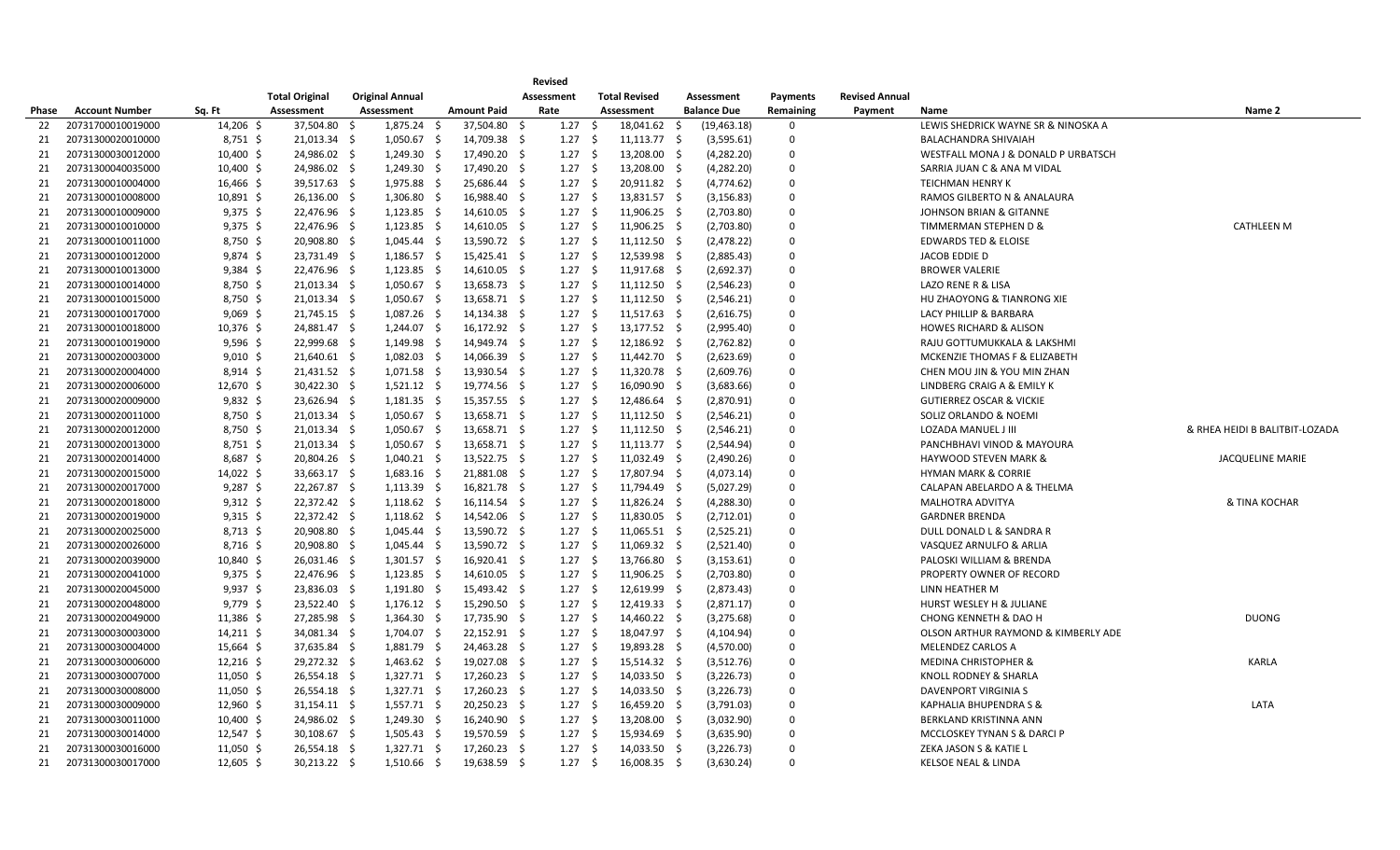| 21 | 20731300040004000 | $16,591$ \$          | 39,831.26 \$   | $1,991.56$ \$     | 25,890.29 \$   | $1.27 \quad$ \$ | 21,070.57 \$         |      | (4,819.72)  | 0              |    | COSTANTINE MAGED & NADINE KHEIR      |                   |
|----|-------------------|----------------------|----------------|-------------------|----------------|-----------------|----------------------|------|-------------|----------------|----|--------------------------------------|-------------------|
| 21 | 20731300040005000 | $12,508$ \$          | 30,004.13 \$   | $1,500.21$ \$     | 19,502.73 \$   | $1.27 \quad$ \$ | 15,885.16 \$         |      | (3,617.57)  | 0              |    | ASHWORTH RONALD K & BARBARA B        |                   |
| 21 | 20731300040007000 | $10,448$ \$          | 25,090.56 \$   | $1,254.53$ \$     | 16,308.89 \$   | $1.27 \quad$ \$ | 13,268.96 \$         |      | (3,039.93)  | 0              |    | JOHNSON JUSTIN & KARYN               |                   |
| 21 | 20731300040008000 | $10,400 \; \simeq$   | 24,986.02 \$   | $1,249.30$ \$     | $16,240.90$ \$ | 1.27S           | 13,208.00 \$         |      | (3,032.90)  | $\mathbf 0$    |    | HA MICHAEL M & ANN N                 |                   |
| 21 | 20731300040009000 | $10,400 \; \simeq$   | 24,986.02 \$   | $1,249.30$ \$     | 16,240.90 \$   | $1.27 \quad$ \$ | 13,208.00 \$         |      | (3,032.90)  | 0              |    | PALMA JOHN NICHOLAS & IRMA L LONGOR  |                   |
| 21 | 20731300040012000 | $14,615$ \$          | 35,126.78 \$   | $1,756.34$ \$     | 22,832.42 \$   | $1.27 \quad$ \$ | 18,561.05 \$         |      | (4,271.37)  | 0              |    | SHERWOOD ROBERT E & DANELLE          |                   |
| 21 | 20731300040013000 | $17,634$ \$          | 42,340.32 \$   | $2,117.02$ \$     | 29,009.23 \$   | $1.27 \quad$ \$ | $22,395.18$ \$       |      | (6,614.05)  | 0              |    | <b>CHAPMAN CHARLES &amp;</b>         | CATHERINE         |
| 21 | 20731300040015000 | $10,400 \; \simeq$   | 24,986.02 \$   | $1,249.30$ \$     | 16,240.90 \$   | $1.27 \quad$ \$ | 13,208.00            | -Ś   | (3,032.90)  | 0              |    | BROWN TIMOTHY A & MICHELLE J         |                   |
| 21 | 20731300040016000 | $10,400 \; \simeq$   | 24,986.02 \$   | $1,249.30$ \$     | $16,240.91$ \$ | $1.27 \quad$ \$ | 13,208.00 \$         |      | (3,032.91)  | 0              |    | COX KORY W & BEATRIZ B               |                   |
| 21 | 20731300040021000 | $10,452 \text{ }$    | 25,090.56 \$   | $1,254.53$ \$     | 16,308.89 \$   | 1.27S           | 13,274.04 \$         |      | (3,034.85)  | $\mathbf 0$    |    | KIDWELL CHAD & JENNIFER LYNNE        |                   |
| 21 | 20731300040023000 | $10,421$ \$          | 24,986.02 \$   | $1,249.30$ \$     | 16,240.90 \$   | 1.27S           | $13,234.67$ \$       |      | (3,006.23)  | 0              |    | MILLER STEVEN S & MARCIA             |                   |
| 21 | 20731300040024000 | $15,057$ \$          | 36,172.22 \$   | $1,808.61$ \$     | $23,511.93$ \$ | $1.27 \quad$ \$ | 19,122.39 \$         |      | (4,389.54)  | $\mathbf 0$    |    | PRINGLE BRAD & TAMMY                 |                   |
| 21 | 20731300040025000 | $14,016$ \$          | 33,663.17 \$   | $1,683.16$ \$     | 21,881.08 \$   | $1.27 \quad$ \$ | 17,800.32 \$         |      | (4,080.76)  | 0              |    | QIU SUIMIN & YUANFEN WEI             |                   |
|    |                   |                      |                | 1,787.70 \$       |                |                 | 18,925.54 \$         |      |             | 0              |    |                                      |                   |
| 21 | 20731300040026000 | $14,902 \; \simeq$   | 35,754.05 \$   |                   | $23,240.10$ \$ | $1.27 \quad$ \$ |                      |      | (4,314.56)  |                |    | XELLER CHARLES & ANGELA              |                   |
| 21 | 20731300040028000 | $10,400 \; \simeq$   | 24,986.02 \$   | $1,249.30$ \$     | 16,240.90 \$   | $1.27 \quad$ \$ | 13,208.00            | - \$ | (3,032.90)  | 0              |    | <b>CHEWNING DONALD J &amp; KATHY</b> |                   |
| 21 | 20731300040034000 | $10,400 \;$ \$       | 24,986.02 \$   | $1,249.30$ \$     | 12,493.01 \$   | $1.27 \quad$ \$ | 13,208.00 \$         |      | 714.99      | $\overline{7}$ | Ś. | 102.14 IMES STEVEN JR & ALICE        |                   |
| 21 | 20731300040038000 | $10,732 \; \text{S}$ | 25,717.82 \$   | $1,285.89$ \$     | $16,716.57$ \$ | $1.27 \quad$ \$ | 13,629.64 \$         |      | (3,086.93)  | 0              |    | KNECHT JOHN G & CATHY P              |                   |
| 21 | 20731300040039000 | $10,281$ \$          | 24,672.38 \$   | $1,233.62$ \$     | 16,037.06 \$   | $1.27 \quad$ \$ | 13,056.87 \$         |      | (2,980.19)  | 0              |    | <b>THOMAS LAUREE</b>                 |                   |
| 21 | 20731300040040000 | $10,274$ \$          | 24,672.38 \$   | $1,233.62$ \$     | 16,037.06 \$   | $1.27 \quad$ \$ | 13,047.98 \$         |      | (2,989.08)  | 0              |    | <b>WANG YU</b>                       |                   |
| 21 | 20731300040041000 | $10,279$ \$          | 24,672.38 \$   | $1,233.62$ \$     | 16,037.06 \$   | $1.27 \quad$ \$ | $13,054.33$ \$       |      | (2,982.73)  | 0              |    | SIMMONS LEWIS W & KAREN              |                   |
| 21 | 20731300040042000 | $10,283$ \$          | 24,672.38 \$   | $1,233.62$ \$     | 16,037.06 \$   | 1.27 \$         | $13,059.41 \quad $$  |      | (2,977.65)  | 0              |    | KIDD JAMES MICHAEL & LAURINDA LYON   |                   |
| 21 | 20731300040043000 | $10,288$ \$          | 24,672.38 \$   | $1,233.62$ \$     | 16,037.06 \$   | $1.27 \quad$ \$ | 13,065.76 \$         |      | (2,971.30)  | 0              |    | COURI EDWARD J & CATHY JO            |                   |
| 21 | 20731300040044000 | $10,292 \quad $$     | 24,672.38 \$   | $1,233.62$ \$     | 16,037.06 \$   | $1.27 \quad$ \$ | 13,070.84 \$         |      | (2,966.22)  | 0              |    | <b>CLIFFORD CHRISTI V</b>            |                   |
| 21 | 20731300040046000 | $11,083$ \$          | 26,554.18 \$   | $1,327.71$ \$     | 17,259.23 \$   | $1.27 \quad$ \$ | $14,075.41 \quad$ \$ |      | (3, 183.82) | 0              |    | CARMOUCHE KENNETH & SHARON           |                   |
| 21 | 20731300040047000 | 14,909 \$            | 35,754.05 \$   | $1,787.70$ \$     | $25,753.14$ \$ | $1.27 \quad$ \$ | 18,934.43 \$         |      | (6,818.71)  | 0              |    | RABAGO JOE J III & EUGINIA           | DUPLAN-RABAGO     |
| 21 | 20731300040050000 | $10,400$ \$          | 24,986.02 \$   | $1,249.30$ \$     | 17,490.20 \$   | $1.27 \quad$ \$ | 13,208.00 \$         |      | (4, 282.20) | 0              |    | <b>CLINE WILLIAM R &amp;</b>         | PATRICIA REAVES   |
| 21 | 20731300040052000 | $10,400$ \$          | 24,986.02 \$   | $1,249.30$ \$     | $15,140.53$ \$ | $1.27 \quad$ \$ | 13,208.00 \$         |      | (1,932.53)  | 0              |    | HATMAKER MICHELLE C                  |                   |
| 21 | 20731300040054000 | $11,325$ \$          | 27,181.44 \$   | 1,359.07 \$       | 17,667.91 \$   | $1.27 \quad$ \$ | 14,382.75 \$         |      | (3, 285.16) | 0              |    | ALVAREZ RICARDO M & ANNA             |                   |
| 21 | 20731300040055000 | $10,871$ \$          | $26,136.00$ \$ | $1,306.80$ \$     | 16,988.40 \$   | $1.27 \quad$ \$ | $13,806.17$ \$       |      | (3, 182.23) | 0              |    | POPOVICH SHANNON & DANIEL            |                   |
| 21 | 20731300040065000 | $10,400 \; \simeq$   | 24,986.02 \$   | $1,249.30$ \$     | 16,240.90 \$   | $1.27 \quad$ \$ | 13,208.00 \$         |      | (3,032.90)  | 0              |    | <b>GREER MICHAEL AARON</b>           |                   |
| 21 | 20731300040066000 | $10,399$ \$          | 24,986.02 \$   | $1,249.30$ \$     | 16,240.90 \$   | $1.27 \quad$ \$ | $13,206.73$ \$       |      | (3,034.17)  | 0              |    | WINTERS EDWARD H & KAREN L           |                   |
| 21 | 20731300050013000 | $9,012$ \$           | $21,640.61$ \$ | $1,082.03$ \$     | 14,066.44 \$   | $1.27 \quad$ \$ | $11,445.24$ \$       |      | (2,621.20)  | 0              |    | <b>TAN ALAI</b>                      | <b>HUOLIN TU</b>  |
| 21 | 20731300050020000 | $7,122$ \$           | $17,145.22$ \$ | $857.26$ \$       | $11,144.38$ \$ | $1.27 \pm 5$    | $9,044.94$ \$        |      | (2,099.44)  | 0              |    | <b>VU CHAU NGOC</b>                  |                   |
| 21 | 20731300060006000 | $8,072 \quad $$      | 19,340.64 \$   | $967.03 \quad$ \$ | $12,571.39$ \$ | $1.27 \quad$ \$ | $10,251.44$ \$       |      | (2,319.95)  | 0              |    | WHITE LEWIS D & TERRY L              |                   |
| 21 | 20731300060008000 | $10,120$ \$          | 24,254.21 \$   | $1,212.71$ \$     | $15,765.23$ \$ | 1.27S           | $12,852.40$ \$       |      | (2,912.83)  | 0              |    | WHEELER JOE N & MARY ANN             |                   |
| 21 | 20731300060018000 | 7,432 \$             | 17,877.02 \$   | $893.85$ \$       | $11,620.05$ \$ | $1.27 \pm 5$    | $9,438.64$ \$        |      | (2, 181.41) | $\mathbf 0$    |    | THEIS ALBERT A III & ALICE S         |                   |
| 21 | 20731300060019000 | $8,030$ \$           | $19,236.10$ \$ | $961.81 \quad $$  | 13,855.44 \$   | $1.27 \quad$ \$ | $10,198.10$ \$       |      | (3,657.34)  | 0              |    | JENSEN DAVID W & AMBER L             |                   |
| 21 | 20731300060023000 | $10,264$ \$          | 24,672.38 \$   | $1,233.62$ \$     | 16,037.06 \$   | $1.27 \quad$ \$ | 13,035.28 \$         |      | (3,001.78)  | 0              |    | FISHER JUSTIN & ANNA                 |                   |
| 21 | 20731300060025000 | $10,540 \; \simeq$   | 25,299.65 \$   | $1,264.98$ \$     | 16,444.75 \$   | $1.27 \quad$ \$ | 13,385.80 \$         |      | (3,058.95)  | 0              |    | BENNETT JOEL H & DENISE              |                   |
| 21 | 20731300060033000 | 7,000 \$             | 16,831.58 \$   | 841.58 \$         | 10,940.54 \$   | $1.27 \quad$ \$ | 8,890.00             | - Ś  | (2,050.54)  | 0              |    | ALEXANDER DAVID J                    |                   |
| 21 | 20731300060035000 | 7,000 \$             | 16,831.58 \$   | 841.58 \$         | 10,940.54 \$   | $1.27 \quad$ \$ | 8,890.00 \$          |      | (2,050.54)  | 0              |    | CHEN JIA XIANG                       |                   |
| 21 | 20731300060039000 | $9,855$ \$           | 23,626.94 \$   | $1,181.35$ \$     | 15,357.55 \$   | $1.27 \quad$ \$ | 12,515.85 \$         |      | (2,841.70)  | $\mathbf 0$    |    | ZHUO QI TUAN & JESSIE YAN ZHENG      |                   |
|    |                   |                      |                |                   |                |                 |                      |      |             | 0              |    | PARNELL KENNETH R SR                 |                   |
| 21 | 20731300060040000 | $10,399$ \$          | 24,986.02 \$   | $1,249.30$ \$     | 16,240.90 \$   | $1.27 \quad$ \$ | $13,206.73$ \$       |      | (3,034.17)  |                |    |                                      |                   |
| 21 | 20731300060041000 | $9,969$ \$           | 23,940.58 \$   | $1,197.03$ \$     | $15,561.39$ \$ | $1.27 \quad$ \$ | $12,660.63$ \$       |      | (2,900.76)  | 0              |    | <b>BOWEN KENNETH E &amp; PAMELA</b>  |                   |
| 21 | 20731300060042000 | 7,804 \$             | 18,713.38 \$   | $935.67$ \$       | $12,163.71$ \$ | $1.27 \pm 5$    | $9,911.08$ \$        |      | (2,252.63)  | 0              |    | WILSON CHAD & JEANNE                 |                   |
| 21 | 20731300060044000 | $7,033$ \$           | $16,831.58$ \$ | 841.58 \$         | 10,940.54 \$   | $1.27 \quad$ \$ | 8,931.91 \$          |      | (2,008.63)  | 0              |    | <b>JARAMILLO HECTOR</b>              |                   |
| 21 | 20731300060045000 | 7,001 \$             | 16,831.58 \$   | 841.58 \$         | 10,940.54 \$   | $1.27 \quad$ \$ | 8,891.27 \$          |      | (2,049.27)  | $\mathbf 0$    |    | KORSCHGEN RICHARD B &                | <b>VICTORIA L</b> |
| 21 | 20731300060046000 | 7,001 \$             | 16,831.58 \$   | 841.58 \$         | 10,940.54 \$   | $1.27 \pm 5$    | 8,891.27 \$          |      | (2,049.27)  | $\Omega$       |    | WILKES ROBERT D & DENISE             |                   |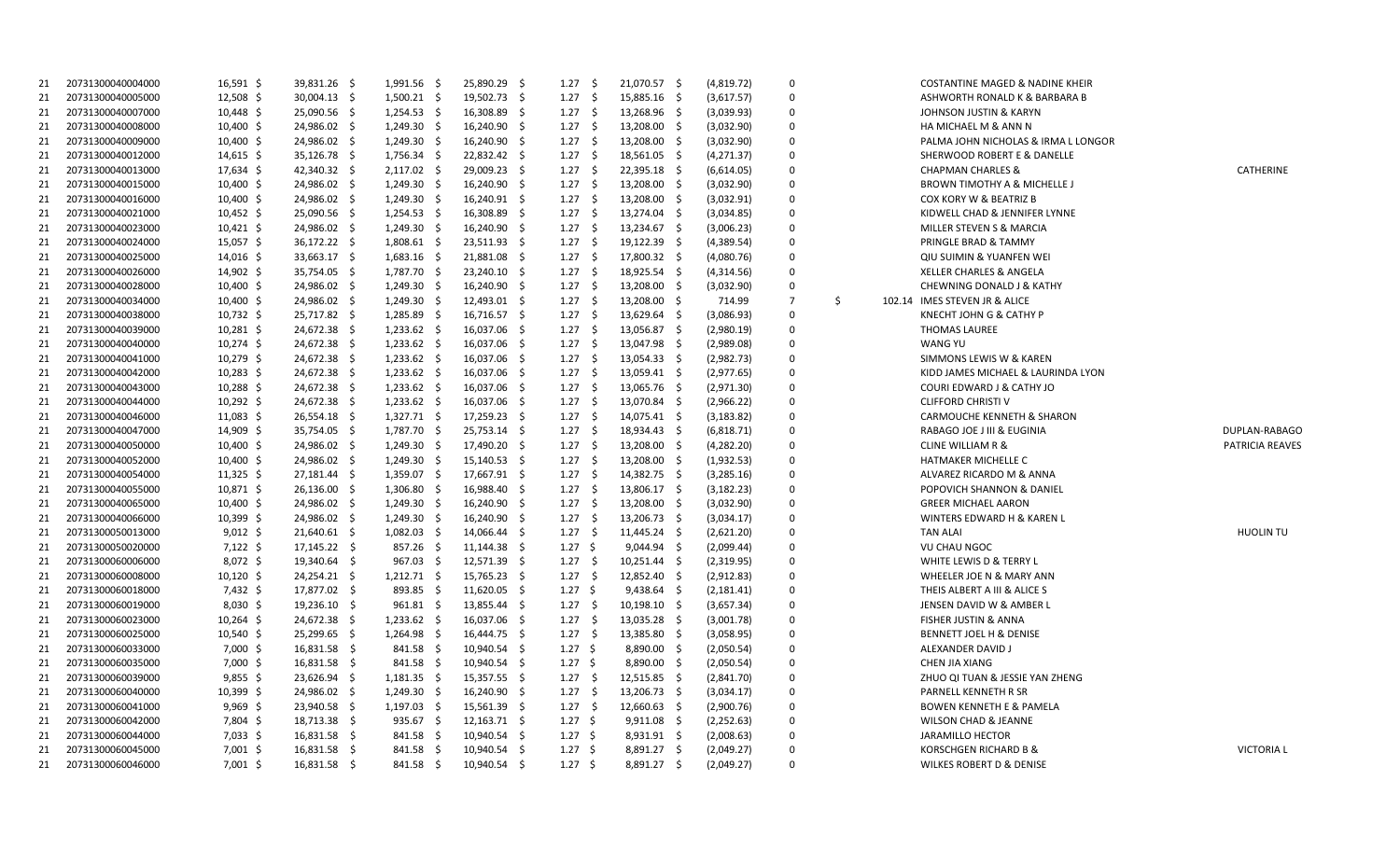| 21 | 20731300060047000 | $7,001$ \$      | $16,831.58$ \$       | 841.58              | 8,415.80<br>- \$ | - \$         | 1.27 \$         | $8,891.27$ \$       | 475.47      | $\overline{7}$ | Ś. | 67.92 FORBES DOUGLAS W & MICHELE         |                        |
|----|-------------------|-----------------|----------------------|---------------------|------------------|--------------|-----------------|---------------------|-------------|----------------|----|------------------------------------------|------------------------|
| 21 | 20731300060049000 | $7,450$ \$      | 17,877.02 \$         | 893.85 \$           |                  | 12,248.32 \$ | $1.27 \pm$      | $9,461.50$ \$       | (2,786.82)  | $\mathbf{0}$   |    | HAN XIAO                                 |                        |
| 21 | 20731300060050000 | $7,000$ \$      | $16,831.58$ \$       | $841.58\frac{2}{3}$ |                  | 10,940.54 \$ | $1.27 \pm$      | 8,890.00 \$         | (2,050.54)  | $\Omega$       |    | JACKSON MARCUS L & LISA M                |                        |
| 21 | 20731300060051000 | $7,000$ \$      | $16,831.58$ \$       | $841.58 \quad$ \$   | 10,940.54 \$     |              | 1.27 \$         | $8,890.00$ \$       | (2,050.54)  | $\Omega$       |    | ROSEN PHILIP E                           |                        |
| 21 | 20731300060053000 | $7,000$ \$      | $16,831.58$ \$       | $841.58 \quad$ \$   | 10,940.56 \$     |              | 1.27 \$         | $8,890.00$ \$       | (2,050.56)  | $\Omega$       |    | THOMAS MICHAEL R & REENA                 | SOMMER-THOMAS          |
| 21 | 20731300060054000 | $7,000$ \$      | 16,831.58 \$         | 841.58 \$           | 10,940.52 \$     |              | 1.27S           | 8,890.00 \$         | (2,050.52)  | $\Omega$       |    | MCCORMICK BRIAN D                        |                        |
| 21 | 20731300060056000 | $8,045$ \$      | 19,340.64 \$         | $967.03 \quad $$    | 12,571.39 \$     |              | 1.27S           | $10,217.15$ \$      | (2,354.24)  | $\Omega$       |    | JUAREZ ROBERT JR & JEANETT A             |                        |
| 21 | 20731300060058000 | $8,693$ \$      | 20,908.80 \$         | $1,045.44$ \$       | 13,590.72 \$     |              | 1.27<br>- Ś     | 11,040.11 \$        | (2,550.61)  | $\Omega$       |    | TREVINO RICARDO & TRACY G                |                        |
| 21 | 20731300060060000 | $8,090$ \$      | $19,445.18 \quad$ \$ | $972.26$ \$         | 12,639.38 \$     |              | 1.27 \$         | $10,274.30$ \$      | (2,365.08)  | $\Omega$       |    | JONES DOUGLAS D & MANETTE D              |                        |
| 21 | 20731300060065000 | $7,605$ \$      | 18,295.20 \$         | $914.76 \quad $$    | 11,891.88 \$     |              | $1.27 \pm 5$    | $9,658.35$ \$       | (2, 233.53) | $\Omega$       |    | PITRE CLOVIS J & CAROLYN                 |                        |
| 21 | 20731300060069000 | $8,307$ \$      | 19,967.90 \$         | 998.40 \$           |                  | 13,099.41 \$ | 1.27 \$         | 10,549.89 \$        | (2,549.52)  | $\Omega$       |    | SALYER WESLEY E & SHERRY L               |                        |
| 21 | 20731300060072000 | $8,307$ \$      | 19,967.90 \$         | 998.40 \$           | 13,099.40 \$     |              | 1.27 \$         | 10,549.89 \$        | (2,549.51)  | $\Omega$       |    | WANG ZHIHUI & HANG LI                    |                        |
| 21 | 20731300060073000 | $8,307$ \$      | 19,967.90 \$         | 998.40 \$           | 13,099.41 \$     |              | 1.27 \$         | 10,549.89 \$        | (2,549.52)  | $\Omega$       |    | <b>GRIMALDO JESSE &amp; REBECCA</b>      |                        |
| 21 | 20731300060074000 | $8,307$ \$      | 19,967.90 \$         | 998.40 \$           | 13,099.41 \$     |              | 1.27 \$         | 10,549.89 \$        | (2,549.52)  | $\Omega$       |    | PATELIS DAPHNE                           |                        |
| 21 | 20731300060077000 | $7,605$ \$      | 18,295.20 \$         | $914.76$ \$         | 11,891.88 \$     |              | 1.27S           | $9,658.35$ \$       | (2, 233.53) | $\Omega$       |    | DUDLEY STEVEN R & JENNIFER C             |                        |
| 21 | 20731300060078000 | 7,605 \$        | 18,295.20 \$         | $914.76 \quad $$    | 12,095.74 \$     |              | $1.27 \pm 5$    | $9,658.35$ \$       | (2,437.39)  | $\Omega$       |    | <b>FEIGLE RICK &amp; MARY</b>            |                        |
| 21 | 20731300060079000 | $7,605$ \$      | 18,295.20 \$         | $914.76 \quad$ \$   | 11,891.88 \$     |              | $1.27 \pm 5$    | $9,658.35$ \$       | (2,233.53)  | $\Omega$       |    | SHAFER CLAY D & SHERYL                   |                        |
| 21 | 20731300060080000 | $7,605$ \$      | 18,295.20 \$         | $914.76 \pm$        | 12,095.74 \$     |              | $1.27 \pm 5$    | $9,658.35$ \$       | (2,437.39)  | $\Omega$       |    | OCHOA MICHAEL K & CELIA                  |                        |
| 21 | 20731300060082000 | 7,816 \$        | 18,713.38 \$         | $935.67$ \$         | 12,346.66 \$     |              | 1.27S           | $9,926.32$ \$       | (2,420.34)  | $\Omega$       |    | KONKEL CARL R & LINDA L                  |                        |
| 21 | 20731300060084000 | $11,698$ \$     | 28,073.78 \$         | 1,403.69 \$         | 17,962.90 \$     |              | 1.27 \$         | 14,856.46 \$        | (3, 106.44) | $\Omega$       |    | <b>GOODALL DANNY LESLIE</b>              |                        |
| 21 | 20731300060085000 | $10,649$ \$     | $25,613.28$ \$       | $1,280.66$ \$       | 16,486.54 \$     |              | 1.27 \$         | $13,524.23$ \$      | (2,962.31)  | $\Omega$       |    | HOCKLESS JOSEPH E & RHONDA Y             |                        |
| 21 | 20731300060087000 | $7,200$ \$      | 17,249.76 \$         | $862.49$ \$         | $11,212.37$ \$   |              | $1.27 \pm 5$    | $9,144.00 \div$     | (2,068.37)  | $\Omega$       |    | ELKASS AYMAN                             | & JULEEN ARABIE        |
| 21 | 20731300060088000 | $7,200$ \$      | 17,249.76 \$         | $862.49$ \$         | $11,212.39$ \$   |              | 1.27 \$         | $9,144.00$ \$       | (2,068.39)  | $\Omega$       |    | LIENHART CHRISTOPHER &                   | <b>SUZANNE M</b>       |
| 21 | 20731300010001000 | $9,081$ \$      | $21,745.15$ \$       | $1,087.26$ \$       | 13,047.12 \$     |              | 1.27S           | 11,532.87 \$        | (1,514.25)  | $\Omega$       |    | <b>HASLEY JODI MAE</b>                   |                        |
| 21 | 20731300010003000 | $9,830 \;$ \$   | 23,626.94 \$         | $1,181.35$ \$       | 14,176.20 \$     |              | 1.27S           | 12,484.10 \$        | (1,692.10)  | $\Omega$       |    | <b>KENNEDY FRED S &amp; TEENA</b>        |                        |
| 21 | 20731300010005000 | $10,527$ \$     | 25,299.65 \$         | $1,264.98$ \$       | 15,179.76 \$     |              | 1.27S           | 13,369.29 \$        | (1,810.47)  | $\Omega$       |    | CRUMP FRIEDRICH & ELIZABETH              |                        |
| 21 | 20731300010007000 | 13,394 \$       | 32,199.55 \$         | $1,609.98$ \$       | 19,319.76 \$     |              | $1.27 \quad$ \$ | $17,010.38$ \$      | (2,309.38)  | $\Omega$       |    | LEE IK S                                 | & JONG O LEE           |
| 21 | 20731300010016000 | $8,750$ \$      | 21,013.34 \$         | $1,050.67$ \$       | 12,608.04 \$     |              | 1.27S           | $11,112.50$ \$      | (1,495.54)  | $\Omega$       |    | <b>MAO SOPHANY</b>                       |                        |
| 21 | 20731300010020000 | $9,100$ \$      | 21,849.70 \$         | $1,092.49$ \$       | 13,109.76 \$     |              | 1.27 \$         | 11,557.00 \$        | (1,552.76)  | $\Omega$       |    | JANNASCH JOHN D & CAROLYN A              |                        |
| 21 | 20731300020002000 | $9,091$ \$      | 21,849.70 \$         | $1,092.49$ \$       | 13,109.76 \$     |              | 1.27 \$         | $11,545.57$ \$      | (1,564.19)  | $\Omega$       |    | YANCY MICHAEL KENNEDY & JACQUELINE       |                        |
| 21 | 20731300020007000 | $8,871$ \$      | $21,326.98$ \$       | $1,066.35$ \$       | 12,796.20 \$     |              | 1.27 \$         | $11,266.17$ \$      | (1,530.03)  | $\Omega$       |    | NICHOLS REYNOLDS M & MICHELLE C          |                        |
| 21 | 20731300020016000 | $9,639$ \$      | 23,104.22 \$         | $1,155.21$ \$       | 13,862.52 \$     |              | 1.27 \$         | $12,241.53$ \$      | (1,620.99)  | $\Omega$       |    | <b>VOGT KASPAR JOSEPH</b>                |                        |
| 21 | 20731300020021000 | $9,322 \quad $$ | 22,372.42 \$         | $1,118.62 \quad$ \$ | 13,423.44 \$     |              | 1.27S           | 11,838.94 \$        | (1,584.50)  | $\Omega$       |    | JORDAN JOSEPH L & JANIS L                |                        |
| 21 | 20731300020022000 | $9,190 \;$ \$   | 22,058.78 \$         | $1,102.94$ \$       | 13,235.28 \$     |              | 1.27S           | 11,671.30 \$        | (1,563.98)  | $\Omega$       |    | LINCH JERRY S & KATHRYN D                |                        |
| 21 | 20731300020024000 | $8,710$ \$      | 20,908.80 \$         | $1,045.44$ \$       | 12,545.28 \$     |              | 1.27<br>- S     | $11,061.70$ \$      | (1,483.58)  | $\Omega$       |    | RICHARDS JEFFREY S & PATRICIA            | FKA PATRICIA HERNANDEZ |
| 21 | 20731300020027000 | $8,719$ \$      | 20,908.80 \$         | $1,045.44$ \$       | 12,545.28 \$     |              | $1.27 \quad$ \$ | $11,073.13$ \$      | (1,472.15)  | $\Omega$       |    | DEAN PAUL                                |                        |
| 21 | 20731300020030000 | $9,665$ \$      | 23,208.77 \$         | $1,160.44$ \$       | 13,925.28 \$     |              | 1.27 \$         | $12,274.55$ \$      | (1,650.73)  | $\Omega$       |    | BETTAYEB SAID & AMAL H                   |                        |
| 21 | 20731300020031000 | $13,309$ \$     | 31,990.46 \$         | $1,599.52$ \$       | 19,194.24 \$     |              | 1.27S           | $16,902.43 \quad $$ | (2,291.81)  | $\Omega$       |    | MORRIS PHILLIP W & HEATHER               |                        |
| 21 | 20731300020032000 | $8,988$ \$      | 21,536.06 \$         | $1,076.80\quad$ \$  | 12,921.61 \$     |              | 1.27 \$         | $11,414.76$ \$      | (1,506.85)  | $\Omega$       |    | THOMAS LORI K                            |                        |
| 21 | 20731300020033000 | $9,050$ \$      | 21,745.15 \$         | $1,087.26$ \$       | 13,047.12 \$     |              | 1.27<br>- \$    | $11,493.50$ \$      | (1,553.62)  | $\mathbf{0}$   |    | TRAWHON COLBERT W & GLENDA G             |                        |
| 21 | 20731300020034000 | $9,050$ \$      | 21,745.15 \$         | $1,087.26$ \$       | 13,047.12 \$     |              | $1.27 \quad$ \$ | $11,493.50$ \$      | (1,553.62)  | $\Omega$       |    | <b>MOTIN VLADIMIR &amp;</b>              | SADHANA CHAUHAN        |
| 21 | 20731300020035000 | $9,050$ \$      | $21,745.15$ \$       | $1,087.26$ \$       | 13,811.31 \$     |              | 1.27S           | 11,493.50 \$        | (2,317.81)  | $\Omega$       |    | DIPPEL JAMES E & JULIE P                 |                        |
| 21 | 20731300020036000 | $9,050$ \$      | 21,745.15 \$         | $1,087.26$ \$       | 13,047.12 \$     |              | 1.27S           | 11,493.50 \$        | (1,553.62)  | $\Omega$       |    | LEWIS HAROLD D & DEBBIE K                |                        |
| 21 | 20731300020038000 | 8,863 \$        | 21,326.98 \$         | $1,066.35$ \$       | 12,796.20 \$     |              | 1.27<br>- \$    | 11,256.01 \$        | (1,540.19)  | $\Omega$       |    | MUIR TERRY D & MARIE E                   |                        |
| 21 | 20731300020040000 | $8,928$ \$      | $21,431.52$ \$       | $1,071.58$ \$       | 12,858.95 \$     |              | 1.27 \$         | $11,338.56$ \$      | (1,520.39)  | $\Omega$       |    | <b>CHALUPARAMBIL MARK &amp;</b>          | <b>NISHANO</b>         |
| 21 | 20731300020042000 | $8,750$ \$      | $21,013.34$ \$       | $1,050.67$ \$       | 12,608.04 \$     |              | 1.27<br>S.      | $11,112.50$ \$      | (1,495.54)  | $\Omega$       |    | <b>OBERHAUSER ANDRES F &amp; MARCELA</b> |                        |
| 21 | 20731300020043000 | $8,750$ \$      | $21,013.34$ \$       | $1,050.67$ \$       | 12,608.04 \$     |              | $1.27 \quad$ \$ | $11,112.50$ \$      | (1,495.54)  | $\Omega$       |    | PRATHER JOHN W III & CYNTHIA             |                        |
| 21 | 20731300020044000 | 9,867 \$        | 23,731.49 \$         | $1,186.57$ \$       | 14,238.84 \$     |              | $1.27 \quad$ \$ | 12,531.09 \$        | (1,707.75)  | $\Omega$       |    | <b>CONLON TINA STANSEL</b>               |                        |
|    |                   |                 |                      |                     |                  |              |                 |                     |             |                |    |                                          |                        |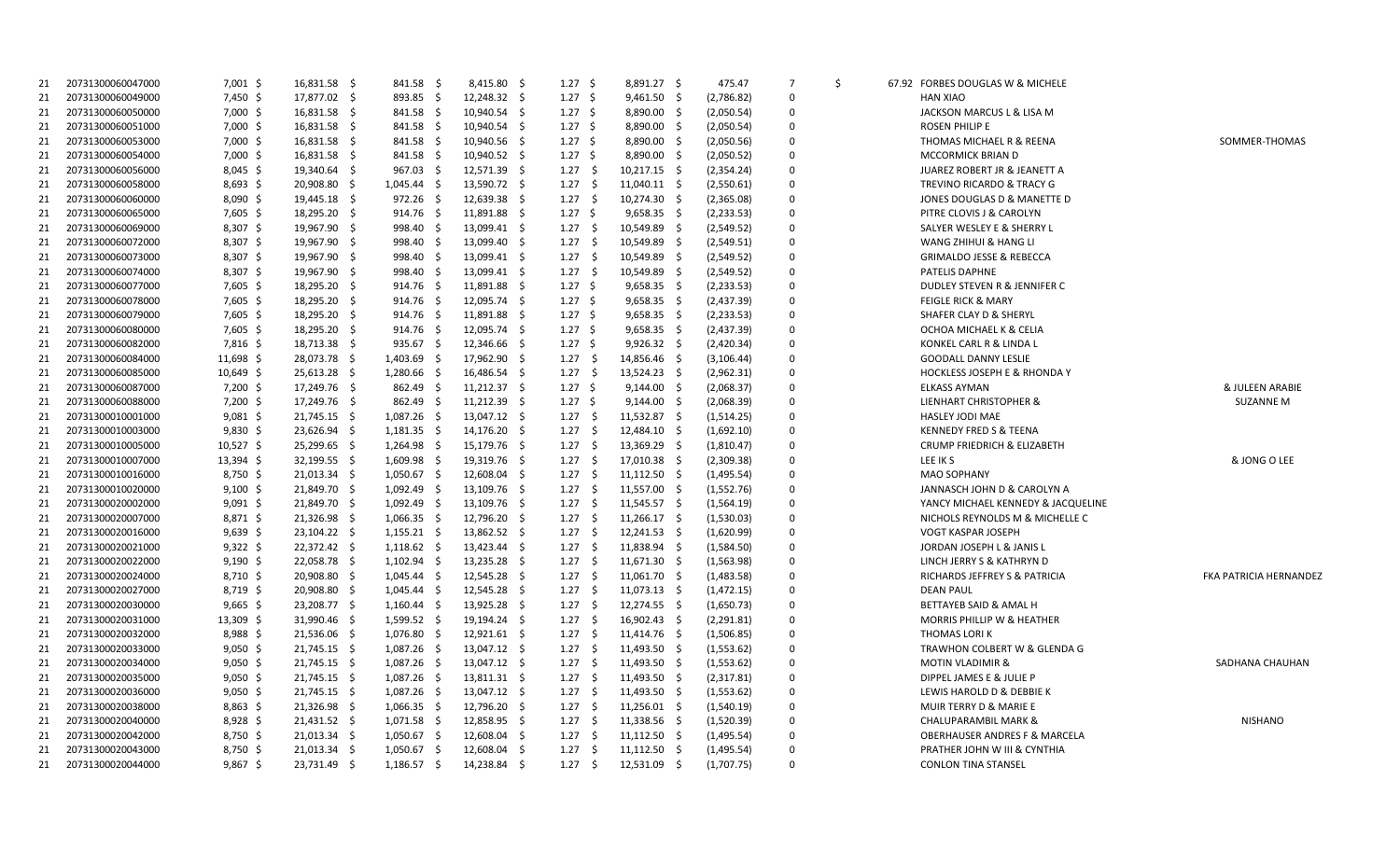| 21 | 20731300020046000 | $9,428$ \$        | 22,581.50<br>-S | 1,129.08            | 13,548.96<br>- s     | 1.27            | - S | $11,973.56$ \$ | (1,575.40)  | 0             | WEAVER COY L JR & ANITA                   |                         |
|----|-------------------|-------------------|-----------------|---------------------|----------------------|-----------------|-----|----------------|-------------|---------------|-------------------------------------------|-------------------------|
| 21 | 20731300020047000 | $9,426$ \$        | 22,581.50 \$    | $1,129.08$ \$       | 13,548.96 \$         | 1.27 \$         |     | 11,971.02 \$   | (1,577.94)  | 0             | STEVEN WESLEY R & BLANCA                  |                         |
| 21 | 20731300020050000 | $9,842$ \$        | 23,626.94 \$    | $1,181.35$ \$       | 14,176.20 \$         | 1.27 \$         |     | 12,499.34 \$   | (1,676.86)  | 0             | <b>BUSH WESLEY R &amp; SHERRI</b>         |                         |
| 21 | 20731300020051000 | $8,737$ \$        | $21,013.34$ \$  | $1,050.67$ \$       | $12,608.04$ \$       | 1.27 \$         |     | $11,095.99$ \$ | (1,512.05)  | $\Omega$      | CANTU JOSE C & ELIZABETH                  |                         |
| 21 | 20731300020052000 | $8,936$ \$        | $21,431.52$ \$  | $1,071.58$ \$       | 12,858.95 \$         | $1.27 \quad$ \$ |     | 11,348.72 \$   | (1,510.23)  | 0             | TRIPLE Z TEXAS INVESTMENTS LLC            | 9450 WOODFAIR DR        |
| 21 | 20731300020053000 | $9,099$ \$        | 21,849.70 \$    | $1,092.49$ \$       | 13,109.78 \$         | 1.27 \$         |     | $11,555.73$ \$ | (1,554.05)  | $\Omega$      | <b>WANG MINLI</b>                         |                         |
| 21 | 20731300030001000 | $11,158$ \$       | 26,763.26 \$    | $1,338.16$ \$       | 16,057.92 \$         | 1.27 \$         |     | 14,170.66 \$   | (1,887.26)  | $\Omega$      | PHELPS JOHN YANCEY                        |                         |
| 21 | 20731300030002000 | 15,580 \$         | 37,468.57 \$    | $1,873.43$ \$       | 22,481.16 \$         | 1.27 \$         |     | 19,786.60 \$   | (2,694.56)  | $\Omega$      | EASON MICHAEL DUANE & WHITNEY ANN         |                         |
| 21 | 20731300030010000 | $11,050$ \$       | 26,554.18 \$    | $1,327.71$ \$       | 15,932.52 \$         | 1.27 \$         |     | 14,033.50 \$   | (1,899.02)  | 0             | <b>BATTAGLINI PAULA KAY</b>               |                         |
| 21 | 20731300030013000 | $11,050$ \$       | 26,554.18 \$    | $1,327.71$ \$       | 15,932.52 \$         | 1.27 \$         |     | $14,033.50$ \$ | (1,899.02)  | 0             | NOVOSAD THEODORE J                        |                         |
| 21 | 20731300030015000 | $11,050$ \$       | $26,554.18$ \$  | $1,327.71$ \$       | 15,932.52 \$         | 1.27 \$         |     | $14,033.50$ \$ | (1,899.02)  | $\Omega$      | KINSKY MICHAEL & TRACY                    |                         |
| 21 | 20731300040001000 | $11,600 \text{ }$ | 27,808.70 \$    | $1,390.44$ \$       | 16,685.28 \$         | 1.27 \$         |     | 14,732.00 \$   | (1,953.28)  | 0             | RUTLEDGE WAYNE C & NANCI                  |                         |
| 21 | 20731300040002000 | $10,554$ \$       | 25,299.65 \$    | $1,264.98$ \$       | 15,179.77 \$         | 1.27 \$         |     | 13,403.58 \$   | (1,776.19)  | 0             | THOMAS RONALD A & GRACE A                 |                         |
| 21 | 20731300040006000 | $10,776$ \$       | 25,822.37 \$    | $1,291.12 \quad$ \$ | 15,493.44 \$         | 1.27 $\sqrt{5}$ |     | 13,685.52 \$   | (1,807.92)  | $\Omega$      | ZHENG JIN XIU & WEN XIONG                 |                         |
| 21 | 20731300040010000 | $10,022$ \$       | 24,045.12 \$    | $1,202.26$ \$       | $14,427.12 \quad$ \$ | 1.27 \$         |     | 12,727.94 \$   | (1,699.18)  | 0             | SMITH HARROLL D & SUE                     |                         |
| 21 | 20731300040014000 | $10,241$ \$       | 24,567.84 \$    | $1,228.39$ \$       | 14,740.68 \$         | 1.27 \$         |     | 13,006.07 \$   | (1,734.61)  | $\Omega$      | ELBERT GARY W & JANE D                    | ELBERT FAM LIVING TRUST |
| 21 | 20731300040018000 | $11,613 \text{ }$ | 27,913.25 \$    | 1,395.66 \$         | 16,747.92 \$         | 1.27 \$         |     | 14,748.51 \$   | (1,999.41)  | 0             | <b>HART ROBERT ALLEN</b>                  |                         |
| 21 | 20731300040019000 | $11,164$ \$       | 26,763.26 \$    | $1,338.16$ \$       | $16,057.92 \quad$ \$ | 1.27 \$         |     | 14,178.28 \$   | (1,879.64)  | 0             | LEE MICHAEL K & SHEILA                    |                         |
| 21 | 20731300040022000 | $10,460$ \$       | 25,090.56 \$    | $1,254.53$ \$       | 15,054.36 \$         | 1.27 \$         |     | 13,284.20 \$   | (1,770.16)  | 0             | <b>BAMBERG EDWIN &amp; ALMA G</b>         |                         |
| 21 | 20731300040027000 | $11,600 \;$ \$    | 24,776.93 \$    | $1,238.85$ \$       | 14,866.20 \$         | $1.27 \quad$ \$ |     | 14,732.00 \$   | (134.20)    | 0             | WILSON JOHN KILLON & LAURA L              |                         |
| 21 | 20731300040029000 | $10,400 \,$ \$    | 24,986.02 \$    | $1,249.30$ \$       | 14,991.60 \$         | $1.27 \quad$ \$ |     | 13,208.00 \$   | (1,783.60)  | $\Omega$      | <b>GO TING SIN &amp; CARIDAD</b>          |                         |
| 21 | 20731300040030000 | $10,400$ \$       | 24,986.02 \$    | $1,249.30$ \$       | 14,991.62 \$         | 1.27 \$         |     | 13,208.00 \$   | (1,783.62)  | $\Omega$      | SMITH STEPHEN E & DONNA J                 |                         |
| 21 | 20731300040031000 | $10,916$ \$       | 26,240.54 \$    | $1,312.03$ \$       | 15,744.36 \$         | 1.27 \$         |     | 13,863.32 \$   | (1,881.04)  | $\Omega$      | MIAU YEN KANG                             |                         |
|    | 20731300040032000 | $10,916$ \$       | 26,240.54 \$    | $1,312.03$ \$       | 15,744.36 \$         | $1.27 \quad$ \$ |     | 13,863.32 \$   |             | $\Omega$      | SORRENTINO CIRO D &                       | <b>CECELIA M</b>        |
| 21 | 20731300040036000 |                   |                 |                     | 14,552.52 \$         | $1.27 \quad$ \$ |     | 12,849.86 \$   | (1,881.04)  | 0             | BOURDA LEWARD J & MARY W                  |                         |
| 21 |                   | $10,118$ \$       | 24,254.21 \$    | $1,212.71$ \$       |                      |                 |     |                | (1,702.66)  | 0             |                                           |                         |
| 21 | 20731300040037000 | 17,023 \$         | 40,876.70 \$    | $2,043.84$ \$       | 24,526.08 \$         | 1.27 \$         |     | $21,619.21$ \$ | (2,906.87)  | $\Omega$      | <b>GARCIA JUAN C &amp; MELVA</b>          |                         |
| 21 | 20731300040045000 | $10,259$ \$       | 24,672.38 \$    | $1,233.62$ \$       | 14,803.44 \$         | 1.27 \$         |     | 13,028.93 \$   | (1,774.51)  |               | DUARTE ALEXANDER G & REGINA               |                         |
| 21 | 20731300040048000 | $10,299$ \$       | 24,672.38 \$    | $1,233.62$ \$       | 14,803.44 \$         | $1.27 \quad$ \$ |     | 13,079.73 \$   | (1,723.71)  | 0<br>$\Omega$ | <b>COURY TODD J &amp; KRISTY COURY</b>    |                         |
| 21 | 20731300040049000 | $10,400$ \$       | 24,986.02 \$    | $1,249.30$ \$       | 14,991.61 \$         | 1.27 \$         |     | 13,208.00 \$   | (1,783.61)  |               | <b>GOODWIN RICHARD T JR &amp; TERRI A</b> |                         |
| 21 | 20731300040051000 | $10,400$ \$       | 24,986.02 \$    | $1,249.30$ \$       | 14,991.60 \$         | 1.27 \$         |     | 13,208.00 \$   | (1,783.60)  | 0             | GALLAGHER DAVID L & IRMA G                |                         |
| 21 | 20731300040053000 | $11,218$ \$       | 26,972.35 \$    | $1,348.62 \quad$ \$ | $16,133.44$ \$       | 1.27 \$         |     | 14,246.86 \$   | (1,886.58)  | $\Omega$      | TALLMAN CURTIS G & VICKI G                |                         |
| 21 | 20731300040057000 | $10,418$ \$       | 24,986.02 \$    | $1,249.30$ \$       | 14,991.60 \$         | 1.27 \$         |     | 13,230.86 \$   | (1,760.74)  | 0             | <b>TILLEY VANESSA</b>                     |                         |
| 21 | 20731300040058000 | $10,400$ \$       | 24,986.02 \$    | $1,249.30$ \$       | 14,991.60 \$         | 1.27 \$         |     | 13,208.00 \$   | (1,783.60)  | 0             | RAINWATER JAMES D & SUSAN                 |                         |
| 21 | 20731300040059000 | $10,400$ \$       | 24,986.02 \$    | $1,249.30$ \$       | 14,991.60 \$         | 1.27 \$         |     | 13,208.00 \$   | (1,783.60)  | 0             | SPANGLER GARY W JR MD                     |                         |
| 21 | 20731300040060000 | $10,400$ \$       | 24,986.02 \$    | $1,249.30$ \$       | 14,991.60 \$         | $1.27 \quad$ \$ |     | 13,208.00 \$   | (1,783.60)  | 0             | LAM BENJAMIN VAN & APRIL L                |                         |
| 21 | 20731300040061000 | $10,400 \,$ \$    | 24,986.02 \$    | $1,249.30$ \$       | 14,991.61 \$         | $1.27 \quad$ \$ |     | 13,208.00 \$   | (1,783.61)  | $\Omega$      | MILAM TOD W & LINDA                       |                         |
| 21 | 20731300040062000 | $10,400$ \$       | 24,986.02 \$    | $1,249.30$ \$       | 14,991.60 \$         | 1.27 \$         |     | 13,208.00 \$   | (1,783.60)  | $\Omega$      | CALOBRISI JOHN & SANDRA                   | L BOYD                  |
| 21 | 20731300040063000 | $10,400$ \$       | 24,986.02 \$    | $1,249.30$ \$       | 14,991.60 \$         | 1.27 \$         |     | 13,208.00 \$   | (1,783.60)  | 0             | SHELDON JEFFERY J & PATRICIA              |                         |
| 21 | 20731300040064000 | $10,400$ \$       | 24,986.02 \$    | $1,249.30$ \$       | 14,991.60 \$         | 1.27 \$         |     | 13,208.00 \$   | (1,783.60)  | $\Omega$      | <b>BUCHTMAN VINCENT L &amp; KAREN</b>     |                         |
| 21 | 20731300050003000 | 7,248 \$          | 17,354.30 \$    | $867.72 \quad$ \$   | $10,412.64$ \$       | $1.27 \quad$ \$ |     | $9,204.96$ \$  | (1,207.68)  | 0             | HULSE AARON MICHAEL & JULIA BADGER        |                         |
| 21 | 20731300050004000 | $6,970$ \$        | 16,727.04 \$    | $836.35$ \$         | $10,036.20$ \$       | 1.27 \$         |     | $8,851.90$ \$  | (1, 184.30) | $\Omega$      | AREVALO GERARDO                           |                         |
| 21 | 20731300050005000 | $7,000$ \$        | $16,831.58$ \$  | $841.58\frac{2}{3}$ | 10,098.96 \$         | 1.27 \$         |     | 8,890.00 \$    | (1,208.96)  | 0             | WANG MITCHELL & XIAO Y                    |                         |
| 21 | 20731300050008000 | 7,000 \$          | 16,831.58 \$    | 841.58 \$           | $10,098.95$ \$       | $1.27 \quad$ \$ |     | $8,890.00$ \$  | (1,208.95)  | $\Omega$      | <b>WHITAKER CHRISTOPHER C &amp;</b>       | <b>MARIA</b>            |
| 21 | 20731300050009000 | $7,000$ \$        | 16,831.58 \$    | $841.58\frac{2}{3}$ | 10,098.96 \$         | 1.27 \$         |     | $8,890.00$ \$  | (1,208.96)  | $\Omega$      | FARRAR ALENE M & CHRISTOPHER W            |                         |
| 21 | 20731300050010000 | $10,544$ \$       | 25,299.65 \$    | $1,264.98$ \$       | 15,179.76 \$         | 1.27 \$         |     | $13,390.88$ \$ | (1,788.88)  | 0             | PROPERTY OWNER OF RECORD                  |                         |
| 21 | 20731300050011000 | $8,703$ \$        | $21,954.24$ \$  | $1,097.71$ \$       | 13,172.52 \$         | 1.27 \$         |     | $11,052.81$ \$ | (2, 119.71) | $\Omega$      | WINFIELD DARRELL G & CHERYL A             |                         |
| 21 | 20731300050012000 | $8,703$ \$        | $21,640.61$ \$  | $1,082.03$ \$       | 12,984.36 \$         | $1.27 \quad$ \$ |     | $11,052.81$ \$ | (1,931.55)  | 0             | BLAIR RICHARD SCOTT & LISA ANN            |                         |
| 21 | 20731300050014000 | $8,152$ \$        | 19,549.73 \$    | 977.49 \$           | 11,729.87 \$         | $1.27 \quad$ \$ |     | $10,353.04$ \$ | (1,376.83)  | <sup>0</sup>  | <b>BILLUPS ERIC D &amp; SERINA</b>        |                         |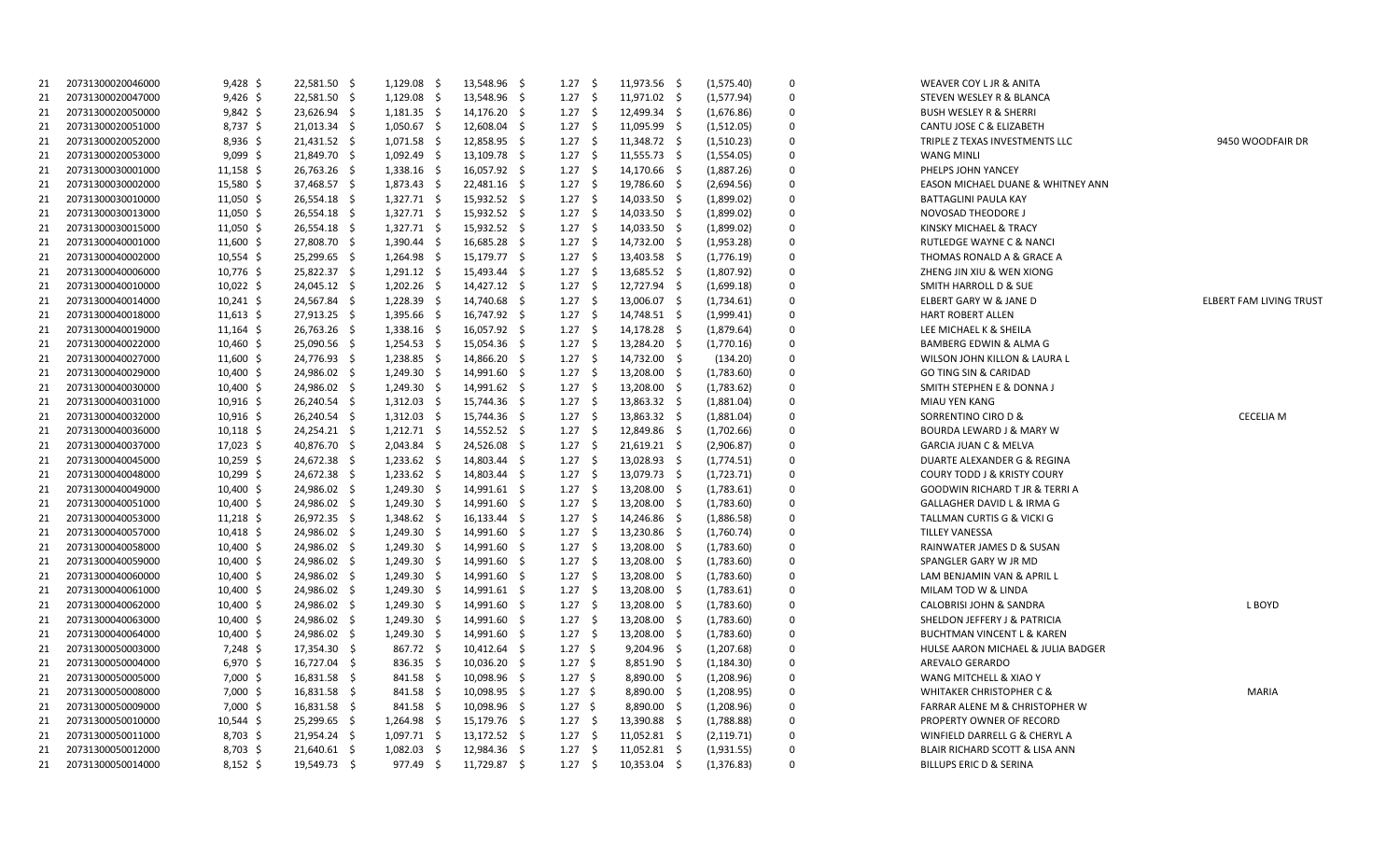| 21 | 20731300050017000 | 7,096 \$    | 17,040.67 \$   | 852.03 \$          | 10,224.36 \$   | $1.27 \pm 5$    | $9,011.92$ \$      | (1,212.44)  | 0              | KUNCHARAPU INDUMATHI &             | YADAGIRI         |
|----|-------------------|-------------|----------------|--------------------|----------------|-----------------|--------------------|-------------|----------------|------------------------------------|------------------|
| 21 | 20731300050018000 | 7,096 \$    | 17,040.67 \$   | 852.03 \$          | 10,224.36 \$   | $1.27 \pm 5$    | $9,011.92 \quad $$ | (1, 212.44) | $\mathbf 0$    | RIDINGS MICHAEL D & THERESA D      |                  |
| 21 | 20731300050021000 | $7,614$ \$  | 18,295.20 \$   | $914.76 \quad $$   | $10,977.12$ \$ | $1.27 \pm 5$    | $9,669.78$ \$      | (1,307.34)  | 0              | SANCHEZ VERONICA                   |                  |
| 21 | 20731300050022000 | $8,313$ \$  | 19,967.90 \$   | 998.40 \$          | 11,980.80 \$   | $1.27 \quad$ \$ | $10,557.51$ \$     | (1,423.29)  | $\mathbf 0$    | <b>CLARK JAMES &amp; ANNE</b>      |                  |
| 21 | 20731300060003000 | $7,348$ \$  | 17,667.94 \$   | 883.40 \$          | 10,600.80 \$   | $1.27 \quad$ \$ | $9,331.96$ \$      | (1,268.84)  | $\Omega$       | WRIGHT BRETT ALLEN & KRISTI JANEAN |                  |
| 21 | 20731300060004000 | 7,878 \$    | 18,922.46 \$   | $946.12 \quad$ \$  | 11,353.44 \$   | $1.27 \quad$ \$ | 10,005.06 \$       | (1,348.38)  | 0              | PROPERTY OWNER OF RECORD           |                  |
| 21 | 20731300060005000 | $8,169$ \$  | 19,654.27 \$   | $982.71 \quad $$   | 11,792.52 \$   | $1.27 \quad$ \$ | $10,374.63$ \$     | (1,417.89)  | $\mathbf 0$    | SANDERS WAYNE J & DEBBIE           |                  |
| 21 | 20731300060009000 | $9,538$ \$  | 22,895.14 \$   | $1,144.76$ \$      | 13,737.12 \$   | $1.27 \quad$ \$ | $12,113.26$ \$     | (1,623.86)  | $\mathbf 0$    | CHEN YI HUA & MIN XIANG            |                  |
| 21 | 20731300060010000 | 11,072 \$   | 26,554.18 \$   | $1,327.71$ \$      | 15,932.52 \$   | $1.27 \quad$ \$ | $14,061.44$ \$     | (1,871.08)  | $\mathbf 0$    | AKIN DONALD R & PATRICIA T         |                  |
| 21 | 20731300060011000 | $7,091$ \$  | 17,040.67 \$   | $852.03$ \$        | 10,224.36 \$   | $1.27 \pm 5$    | $9,005.57$ \$      | (1,218.79)  | $\mathbf 0$    | VALIULIS FRANK & MISHELL           |                  |
| 21 | 20731300060017000 | $7,600$ \$  | 18,295.20 \$   | $914.76 \pm$       | 10,977.12 \$   | $1.27 \pm 5$    | $9,652.00$ \$      | (1,325.12)  | $\Omega$       | NGUYEN JAMIE T & MARY H            |                  |
| 21 | 20731300060020000 | $8,160$ \$  | 19,549.73 \$   | 977.49 \$          | 11,729.88 \$   | $1.27 \quad$ \$ | 10,363.20 \$       | (1,366.68)  | $\Omega$       | OLATUNBOSUN SADAT                  |                  |
| 21 | 20731300060022000 | $8,410$ \$  | 20,176.99 \$   | $1,008.85$ \$      | $12,106.20$ \$ | $1.27 \quad$ \$ | 10,680.70 \$       | (1,425.50)  | $\mathbf 0$    | SANCHEZ SERGIO R & MARIA ANGELES   |                  |
| 21 | 20731300060026000 | $7,269$ \$  | 17,458.85 \$   | 872.94 \$          | 10,475.28 \$   | $1.27 \pm 5$    | $9,231.63$ \$      | (1,243.65)  | 0              | PAZDRAK KONRAD SR & BARBARA        |                  |
| 21 | 20731300060028000 | $7,444$ \$  | 18,190.66 \$   | $909.53$ \$        | 10,914.36 \$   | $1.27 \pm 5$    | $9,453.88$ \$      | (1,460.48)  | $\mathbf 0$    | SEIDENBERGER RUSSELL L & TAMMY M   |                  |
| 21 | 20731300060029000 | $7,230$ \$  | 17,354.30 \$   | 867.72 \$          | $11,022.52$ \$ | $1.27 \pm 5$    | $9,182.10$ \$      | (1,840.42)  | $\overline{0}$ | BESHARA PETER A & MARTINA T        |                  |
| 21 | 20731300060030000 | $7,015$ \$  | 16,831.58 \$   | $841.58 \div$      | 10,098.96 \$   | $1.27 \pm 5$    | $8,909.05$ \$      | (1, 189.91) | $\mathbf 0$    | <b>BJS INVESTMENTS LLC</b>         |                  |
| 21 | 20731300060032000 |             |                |                    |                | 1.27 \$         |                    |             | $\Omega$       | <b>CAMPBELL MONIE</b>              |                  |
|    |                   | $8,381$ \$  | 20,072.45 \$   | $1,003.62$ \$      | 12,043.44 \$   |                 | $10,643.87$ \$     | (1,399.57)  |                |                                    |                  |
| 21 | 20731300060034000 | $7,000$ \$  | 16,831.58 \$   | 841.58 \$          | 10,098.96 \$   | $1.27 \quad$ \$ | 8,890.00 \$        | (1,208.96)  | 0              | KAPADIA PRAKASH P & HEMLATA        |                  |
| 21 | 20731300060036000 | $6,974$ \$  | $16,727.04$ \$ | $836.35$ \$        | $10,036.20$ \$ | $1.27 \pm 5$    | 8,856.98 \$        | (1, 179.22) | 0              | SNYDER LARRY J & DEBRA             |                  |
| 21 | 20731300060038000 | $8,645$ \$  | 20,804.26 \$   | $1,040.21$ \$      | 12,482.53 \$   | $1.27 \quad$ \$ | 10,979.15 \$       | (1,503.38)  | $\mathbf 0$    | <b>BOWERS DOUGLAS &amp;</b>        | <b>CHRISTINE</b> |
| 21 | 20731300060043000 | $7,294$ \$  | 17,563.39 \$   | $878.17$ \$        | $10,538.03$ \$ | $1.27 \pm 5$    | $9,263.38$ \$      | (1, 274.65) | $\mathbf 0$    | REYES RUBEN & MARGARITA Y          |                  |
| 21 | 20731300060052000 | $7,000$ \$  | 16,831.58 \$   | $841.58 \; \simeq$ | 10,690.48 \$   | $1.27 \pm 5$    | 8,890.00 \$        | (1,800.48)  | $\mathbf 0$    | RUCKSTUHL MARK E & MICHELLE        |                  |
| 21 | 20731300060055000 | $6,981$ \$  | 16,727.04 \$   | $836.35$ \$        | $10,036.20$ \$ | $1.27 \pm 5$    | $8,865.87$ \$      | (1, 170.33) | $\mathbf 0$    | PITKIN TERRILL W &                 |                  |
| 21 | 20731300060057000 | $7,198$ \$  | 17,249.76 \$   | 862.49 \$          | 10,349.88 \$   | $1.27 \pm 5$    | $9,141.46$ \$      | (1,208.42)  | $\Omega$       | MCCARTHY PAUL J                    |                  |
| 21 | 20731300060059000 | $8,215$ \$  | 19,758.82 \$   | 987.94 \$          | 11,855.28 \$   | $1.27 \quad$ \$ | 10,433.05 \$       | (1,422.23)  | $\Omega$       | BARBER MICHAEL F & BETH            | <b>AUSLANDER</b> |
| 21 | 20731300060061000 | $8,554$ \$  | 20,490.62 \$   | $1,024.53$ \$      | 12,294.36 \$   | $1.27 \quad$ \$ | $10,863.58$ \$     | (1,430.78)  | 0              | JONES EVA J                        |                  |
| 21 | 20731300060062000 | 7,892 \$    | 18,922.46 \$   | $946.12 \quad $$   | $11,353.44$ \$ | $1.27 \quad$ \$ | 10,022.84 \$       | (1,330.60)  | 0              | FISHER MICHAEL RAY & MARY ANN      |                  |
| 21 | 20731300060064000 | $7,605$ \$  | 18,295.20 \$   | $914.76 \pm$       | 10,977.12 \$   | $1.27 \pm 5$    | $9,658.35$ \$      | (1,318.77)  | $\mathbf 0$    | <b>CRNKOVIC NICK A &amp; SUSAN</b> |                  |
| 21 | 20731300060068000 | $7,605$ \$  | 18,295.20 \$   | $914.76 \pm$       | 12,299.60 \$   | $1.27 \pm 5$    | $9,658.35$ \$      | (2,641.25)  | 0              | JACKSON NATHAN A & TRECIA          |                  |
| 21 | 20731300060071000 | $8,307$ \$  | 19,967.90 \$   | 998.40 \$          | 12,101.01 \$   | $1.27 \quad$ \$ | 10,549.89 \$       | (1,551.12)  | $\mathbf 0$    | <b>BABST GARY E &amp; SUSAN C</b>  |                  |
| 21 | 20731300060075000 | $8,307$ \$  | 19,967.90 \$   | 998.40 \$          | 11,980.80 \$   | $1.27 \quad$ \$ | 10,549.89 \$       | (1,430.91)  | $\Omega$       | <b>TANG SHAO-JUN</b>               | & ZHONG KUANG    |
| 21 | 20731300060083000 | 8,818 \$    | 21,117.89 \$   | $1,055.89$ \$      | 12,670.68 \$   | $1.27 \quad$ \$ | 11,198.86 \$       | (1,471.82)  | 0              | <b>BISONNI ROBERTO &amp; MARTA</b> |                  |
| 21 | 20731300060086000 | $7,034$ \$  | $16,936.13$ \$ | 846.81 \$          | $10,161.71$ \$ | 1.27 \$         | 8,933.18 \$        | (1,228.53)  | $\mathbf 0$    | RUCKER LARRY A & ROBERTA A         |                  |
| 21 | 20731300060089000 | $7,198$ \$  | 17,249.76 \$   | $862.49$ \$        | $10,606.21$ \$ | $1.27 \pm 5$    | $9,141.46$ \$      | (1,464.75)  | $\mathbf 0$    | KELLY MICHAEL R & MARIA            |                  |
| 22 | 20731400010010000 | $11,513$ \$ | 27,599.62 \$   | $1,379.98$ \$      | 16,559.76 \$   | $1.27 \quad$ \$ | $14,621.51$ \$     | (1,938.25)  | $\mathbf 0$    | JONES GEORGE F                     |                  |
| 22 | 20731400010016000 | $11,014$ \$ | 26,449.63 \$   | $1,322.48$ \$      | 15,869.76 \$   | $1.27 \quad$ \$ | 13,987.78 \$       | (1,881.98)  | 0              | HAQUE WAHEEDUL & ABIDA K           |                  |
| 22 | 20731400020002000 | $10,730$ \$ | 25,717.82 \$   | $1,285.89$ \$      | 15,185.00 \$   | $1.27 \quad$ \$ | $13,627.10$ \$     | (1,557.90)  | $\mathbf 0$    | ROMERO EDGARDO                     |                  |
| 22 | 20731400020011000 | $13,620$ \$ | 32,722.27 \$   | $1,636.11$ \$      | 19,633.32 \$   | $1.27 \quad$ \$ | 17,297.40 \$       | (2,335.92)  | $\Omega$       | <b>KELLY STEVEN S &amp; SANDRA</b> |                  |
| 22 | 20731400020012000 | $13,451$ \$ | 32,304.10 \$   | $1,615.21$ \$      | 19,382.40 \$   | $1.27 \quad$ \$ | 17,082.77 \$       | (2, 299.63) | $\mathbf 0$    | <b>BALFOUR TODD A</b>              |                  |
| 21 | 20731300010002000 | $8,628$ \$  | 20,699.71 \$   | $1,034.99$ \$      | 11,384.89 \$   | $1.27 \quad$ \$ | 10,957.56 \$       | (427.33)    | $\mathbf 0$    | JAIN SANGEETA & SUNIL              |                  |
| 21 | 20731300010006000 | $15,214$ \$ | 36,485.86 \$   | $1,824.29$ \$      | 20,067.19 \$   | $1.27 \quad$ \$ | 19,321.78 \$       | (745.41)    | $\mathbf 0$    | WOLFE BRYN T & LILIAN              |                  |
| 21 | 20731300020001000 | $9,091$ \$  | 21,745.15 \$   | $1,087.26$ \$      | 11,959.86 \$   | $1.27 \quad$ \$ | $11,545.57$ \$     | (414.29)    | 0              | <b>HARRIS GERRY</b>                |                  |
| 21 | 20731300020005000 | $9,240$ \$  | $22,163.33$ \$ | $1,108.17$ \$      | 12,189.87 \$   | $1.27 \quad$ \$ | $11,734.80$ \$     | (455.07)    | 0              | HIRSCHKORN ROBERT H & LUANE        |                  |
| 21 | 20731300020008000 | $12,510$ \$ | 30,004.13 \$   | $1,500.21$ \$      | $16,502.31$ \$ | 1.27 \$         | 15,887.70 \$       | (614.61)    | 0              | <b>LANCASTER TOMMY</b>             |                  |
| 21 | 20731300020020000 | $9,319$ \$  | 22,372.42 \$   | $1,118.62$ \$      | 12,304.82 \$   | 1.27 \$         | $11,835.13$ \$     | (469.69)    | $\Omega$       | <b>ISHIHARA KANAE</b>              |                  |
| 21 | 20731300020023000 | $8,707$ \$  | 20,908.80 \$   | $1,045.44$ \$      | 11,499.84 \$   | 1.27 \$         | 11,057.89 \$       | (441.95)    | $\Omega$       | LOUIS SCOTT B & JANE L             |                  |
| 21 | 20731300020028000 | 8,721 \$    | 20,908.80 \$   | $1,045.44$ \$      | 11,499.84 \$   | 1.27 \$         | 11,075.67 \$       | (424.17)    | $\Omega$       | <b>COOPER LARRY W</b>              |                  |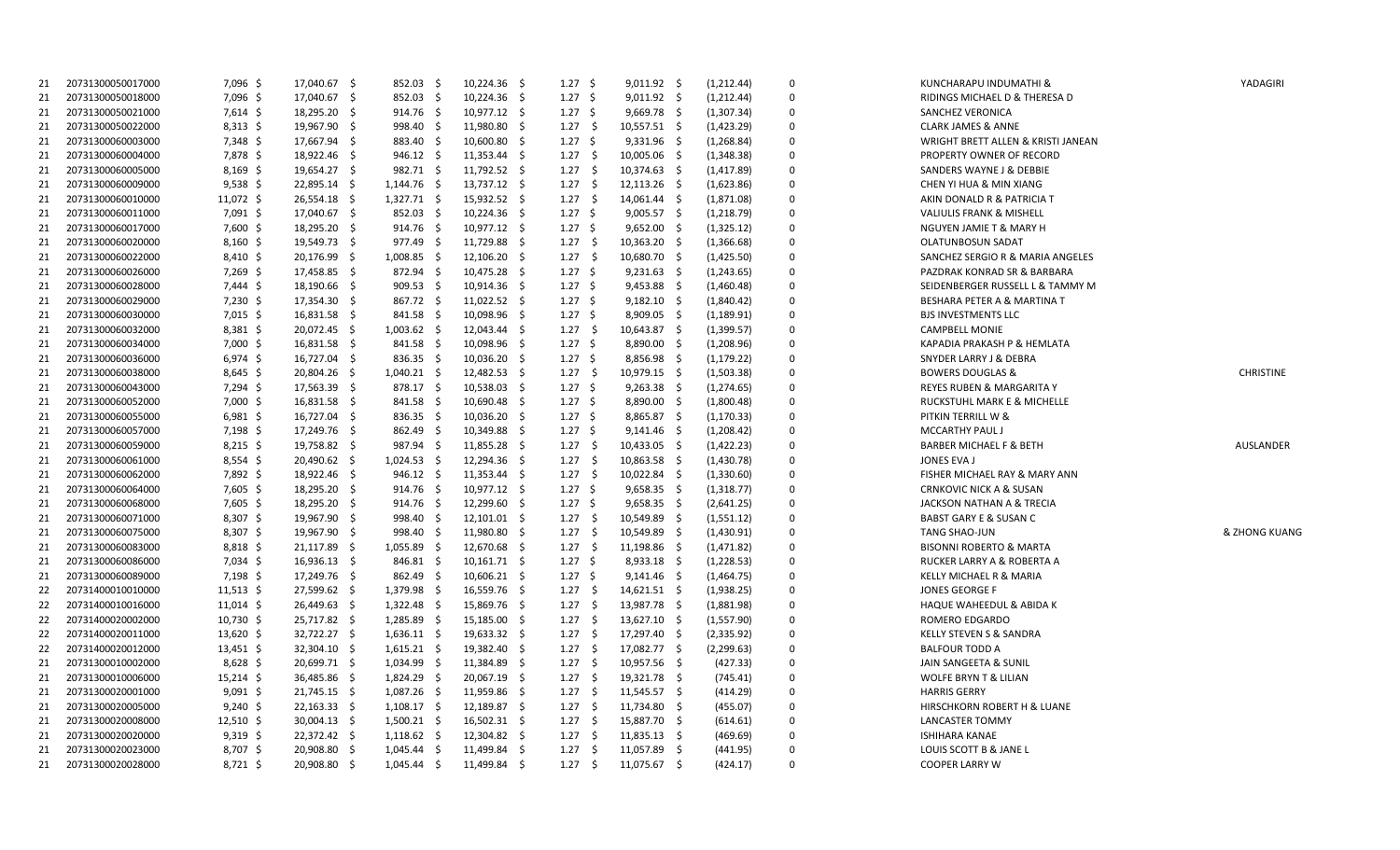| 21 | 20731300020029000 | $8,597$ \$        | 20,595.17 \$      | $1,029.76$ \$       | $11,327.36$ \$       | 1.27              | $10,918.19$ \$<br>- S | (409.17) | $\Omega$    |   | POOLE AARON & CATHERINE S                 |                         |
|----|-------------------|-------------------|-------------------|---------------------|----------------------|-------------------|-----------------------|----------|-------------|---|-------------------------------------------|-------------------------|
| 21 | 20731300020037000 | $8,473$ \$        | 20,386.08 \$      | $1,019.30$ \$       | $11,212.30$ \$       | 1.27 \$           | $10,760.71$ \$        | (451.59) | $\Omega$    |   | ROGERS R NORRIS & KAREN C                 |                         |
| 21 | 20731300020054000 | $10,061$ \$       | 24,149.66 \$      | $1,207.48$ \$       | 12,074.80 \$         | 1.27              | 12,777.47 \$<br>- \$  | 702.67   | 9           | Ś | 78.07 ALI MONAWAR S                       |                         |
| 21 | 20731300030005000 | $11,251$ \$       | 26,972.35 \$      | $1,348.62 \quad$ \$ | 14,834.82 \$         | $1.27 \quad$ \$   | 14,288.77 \$          | (546.05) | $\Omega$    |   | OJO OLUGBENGA B & FOLASADE                |                         |
| 21 | 20731300040003000 | $9,964$ \$        | 23,940.58 \$      | $1,197.03$ \$       | 13,167.33 \$         | $1.27 \quad$ \$   | $12,654.28$ \$        | (513.05) | $\Omega$    |   | SMECCA JOSEPH G & SHERRY                  |                         |
| 21 | 20731300040011000 | $15,530$ \$       | 37,322.21 \$      | $1,866.11$ \$       | $20,527.21$ \$       | 1.27 \$           | 19,723.10 \$          | (804.11) | $\Omega$    |   | SMITH HARROLL D & SUE                     |                         |
| 21 | 20731300040017000 | $10,388$ \$       | 24,986.02 \$      | $1,249.30$ \$       | 13,742.30 \$         | $1.27 \quad$ \$   | 13,192.76 \$          | (549.54) | $\Omega$    |   | MENDOZA ADAM & AMANDA                     |                         |
| 21 | 20731300040020000 | $10,442$ \$       | 25,090.56 \$      | $1,254.53$ \$       | 13,799.83 \$         | 1.27S             | $13,261.34$ \$        | (538.49) | $\mathbf 0$ |   | KUTOWY ALFRED G & ARLENE                  |                         |
| 21 | 20731300040033000 | $10,400$ \$       | 24,986.02 \$      | $1,249.30$ \$       | 13,742.30 \$         | 1.27 \$           | 13,208.00 \$          | (534.30) | $\Omega$    |   | ADAME JUAN C & NIDIA                      |                         |
| 21 | 20731300040056000 | $12,502 \text{ }$ | $30,004.13$ \$    | $1,500.21$ \$       | $16,502.31$ \$       | $1.27 \quad$ \$   | 15,877.54 \$          | (624.77) | $\Omega$    |   | SMITH RONALD R & ADRI P                   |                         |
| 21 | 20731300050001000 | 8,703 \$          | $20,908.80$ \$    | $1,045.44$ \$       | 11,499.84 \$         | $1.27 \quad$ \$   | $11,052.81$ \$        | (447.03) | $\Omega$    |   | REYES ALEXANDER & ELIZABETH               |                         |
| 21 | 20731300050002000 | 7,376 \$          | 17,667.94 \$      | 883.40<br>- S       | $9,717.40 \quad$ \$  | $1.27 \quad$ \$   | $9,367.52$ \$         | (349.88) | $\Omega$    |   | DAVIDSON RUSSELL WAYNE & JENNIFER A       |                         |
| 21 | 20731300050006000 | $8,703$ \$        | 16,831.58 \$      | $841.58\frac{2}{3}$ | $9,257.38$ \$        | $1.27\frac{ }{ }$ | $11,052.81$ \$        | 1,795.43 | 9           | Ś | 199.49 MCKINNEY GLORIA J                  |                         |
| 21 | 20731300050007000 | $7,000$ \$        | 16,831.58 \$      | 841.58<br>- \$      | $9,257.38$ \$        | $1.27 \pm 5$      | 8,890.00 \$           | (367.38) | $\Omega$    |   | <b>CESEN JIM &amp; PENNY A</b>            |                         |
| 21 | 20731300050015000 | 7,096 \$          | 17,040.67 \$      | 852.03<br>-\$       | $9,372.33$ \$        | $1.27 \pm 5$      | $9,011.92 \quad $$    | (360.41) | $\mathbf 0$ |   | KIAMAR LEIGH ANN & BRANDON                |                         |
| 21 | 20731300050016000 | 7,096 \$          | 17,040.67 \$      | 852.03<br>- S       | $9,372.33$ \$        | $1.27 \pm 5$      | $9,011.92 \quad$ \$   | (360.41) | $\Omega$    |   | LI FAN ALBERT &                           | <b>JIANLI DONG</b>      |
| 21 | 20731300050019000 | 7,096 \$          | 17,040.67 \$      | 852.03<br>- Ś       | $9,372.33$ \$        | 1.27S             | $9,011.92 \quad$ \$   | (360.41) | $\Omega$    |   | DUSEK JOHN L & DARLENE M                  |                         |
| 21 | 20731300060001000 | 7,150 \$          | 17,145.22 \$      | $857.26$ \$         | $9,429.86$ \$        | $1.27 \pm 5$      | $9,080.50$ \$         | (349.36) | $\Omega$    |   | CHEN ZENG ZHANG & AL FANG                 |                         |
| 21 | 20731300060002000 | $7,200$ \$        | 17,249.76 \$      | 862.49<br>-\$       | $9,487.39$ \$        | $1.27 \pm 5$      | $9,144.00$ \$         | (343.39) | $\Omega$    |   | OLANREWAJU OLAWALE & SHAKIRAT             |                         |
| 21 | 20731300060007000 | $7,529$ \$        | 18,086.11 \$      | $904.31 \quad$ \$   | $9,947.41$ \$        | $1.27 \pm 5$      | $9,561.83$ \$         | (385.58) | $\Omega$    |   | TRIPLE Z TEXAS INVESTMENTS LLC            | 9450 WOODFAIR DR        |
| 21 | 20731300060012000 | 7,889 \$          | 18,922.46 \$      | $946.12 \quad$ \$   | 10,407.32 \$         | 1.27S             | $10,019.03$ \$        | (388.29) | $\Omega$    |   | <b>ROBINSON STEVEN J</b>                  |                         |
| 21 | 20731300060013000 | $8,688$ \$        | 20,908.80 \$      | $1,045.44$ \$       | 11,499.84 \$         | 1.27 \$           | $11,033.76$ \$        | (466.08) | $\Omega$    |   | DUSEK DUSTIN & ASHLEY                     |                         |
| 21 | 20731300060014000 | 7,729 \$          | 18,504.29 \$      | $925.21 \quad$ \$   | $10,177.31 \quad$ \$ | $1.27 \quad$ \$   | $9,815.83$ \$         | (361.48) | $\Omega$    |   | DAUGHENBAUGH DONALD & SARAH               |                         |
| 21 | 20731300060015000 | $7,359$ \$        | 17,667.94 \$      | 883.40<br>- Ś       | $9,717.39$ \$        | $1.27 \pm 5$      | $9,345.93$ \$         | (371.46) | $\Omega$    |   | KANA LARRY J                              |                         |
| 21 | 20731300060016000 | 7,773 \$          | 18,713.38 \$      | $935.67$ \$         | 10,292.37 \$         | $1.27 \pm 5$      | $9,871.71$ \$         | (420.66) | $\Omega$    |   | <b>ONEAL THOMAS LEE &amp;</b>             | <b>SHANNON KAY</b>      |
| 21 | 20731300060021000 | $7,532$ \$        | 18,086.11 \$      | 904.31<br>- S       | $9,947.41$ \$        | $1.27 \pm 5$      | $9,565.64$ \$         | (381.77) | $\Omega$    |   | PATTILLO ADAM SETH & JENNIFER DIANN       |                         |
| 21 | 20731300060024000 | $8,393$ \$        | 20,176.99 \$      | $1,008.85$ \$       | $11,097.35$ \$       | 1.27 \$           | $10,659.11$ \$        | (438.24) | $\Omega$    |   | FANNING DONALD & JULIE                    |                         |
| 21 | 20731300060027000 | $7,630$ \$        | 18,295.20<br>- \$ | $914.76$ \$         | 10,062.36 \$         | $1.27 \pm 5$      | $9,690.10$ \$         | (372.26) | $\Omega$    |   | <b>NELSON ANA C</b>                       |                         |
| 21 | 20731300060031000 | 7,756 \$          | 18,608.83 \$      | $930.44 \quad$ \$   | 10,234.84 \$         | $1.27 \pm 5$      | $9,850.12$ \$         | (384.72) | $\Omega$    |   | AMH 2014-3 BORROWER LLC                   | 30601 AGOURA RD         |
| 21 | 20731300060037000 | 7,231 \$          | 17,354.30 \$      | 867.72 \$           | $9,544.91$ \$        | $1.27 \quad$ \$   | $9,183.37$ \$         | (361.54) | $\Omega$    |   | JACKSON PAUL LEON                         |                         |
| 21 | 20731300060048000 | $8,107$ \$        | 19,445.18 \$      | $972.26$ \$         | 10,694.86 \$         | 1.27S             | 10,295.89 \$          | (398.97) | $\Omega$    |   | JACKSON CALVIN & EVANGELINE AND CHR       |                         |
| 21 | 20731300060063000 | 7,605 \$          | 18,295.20 \$      | $914.76 \quad $$    | 10,062.36 \$         | $1.27 \quad$ \$   | $9,658.35$ \$         | (404.01) | $\Omega$    |   | <b>MOBLEY STEPHEN B &amp;</b>             | ADRIENNE MAY COLEMAN    |
| 21 | 20731300060066000 | 7,605 \$          | 18,295.20 \$      | $914.76$ \$         | 10,062.36 \$         | $1.27 \pm 5$      | $9,658.35$ \$         | (404.01) | $\Omega$    |   | WOLFFARTH MARK & JULIA B ARLITT           |                         |
| 21 | 20731300060067000 | $7,605$ \$        | 18,295.20 \$      | $914.76 \pm$        | $10,062.36$ \$       | 1.27 \$           | $9,658.35$ \$         | (404.01) | $\Omega$    |   | ELLERY KEITH R & ELISABETH                |                         |
| 21 | 20731300060070000 | $8,307$ \$        | 19,967.90 \$      | 998.40 \$           | 10,982.40 \$         | $1.27\frac{ }{ }$ | 10,549.89 \$          | (432.51) | $\Omega$    |   | SANCHEZ LOUIS & CARLA                     |                         |
| 21 | 20731300060076000 | 7,878 \$          | 18,922.46 \$      | $946.12 \quad$ \$   | 10,407.32 \$         | 1.27 \$           | $10,005.06$ \$        | (402.26) | $\Omega$    |   | TURNER EVELYN                             |                         |
| 21 | 20731300060081000 | 7,605 \$          | 18,295.20 \$      | $914.76$ \$         | 10,062.36 \$         | $1.27 \quad$ \$   | $9,658.35$ \$         | (404.01) | $\Omega$    |   | BENEFIELD JAMES A & DEBORAH               |                         |
| 22 | 20731400010003000 | $10,929$ \$       | 26,240.54 \$      | $1,312.03$ \$       | 14,432.33 \$         | $1.27 \quad$ \$   | 13,879.83 \$          | (552.50) | $\Omega$    |   | ZIEBA DAVID C & GAIL A                    |                         |
| 22 | 20731400010004000 | 10,937 \$         | 26,240.54 \$      | $1,312.03$ \$       | 14,432.33 \$         | $1.27 \quad$ \$   | 13,889.99 \$          | (542.34) | $\Omega$    |   | NICHOLS ALDRICH & DENISE                  |                         |
| 22 | 20731400010005000 | $11,465$ \$       | 27,495.07 \$      | $1,374.75$ \$       | 15,122.25 \$         | 1.27S             | 14,560.55 \$          | (561.70) | $\Omega$    |   | <b>CONN LEE &amp; JACKIE</b>              |                         |
| 22 | 20731400010008000 | $11,199$ \$       | 26,867.81 \$      | $1,343.39$ \$       | 14,777.29 \$         | 1.27 \$           | $14,222.73$ \$        | (554.56) | $\Omega$    |   | PHELPS JOHN Y III & AMANDA                |                         |
| 22 | 20731400010009000 | $11,034$ \$       | 26,449.63 \$      | $1,322.48$ \$       | 14,547.28 \$         | 1.27 \$           | $14,013.18$ \$        | (534.10) | $\Omega$    |   | <b>BLANTON MARK R</b>                     | & MICHELE M DIBENEDETTO |
| 22 | 20731400010011000 | $11,620$ \$       | 27,913.25 \$      | $1,395.66$ \$       | $15,352.26$ \$       | $1.27 \quad$ \$   | 14,757.40 \$          | (594.86) | $\Omega$    |   | HONG DANIEL C & CHRISTINA                 |                         |
| 22 | 20731400010012000 | $11,607$ \$       | 27,808.70 \$      | $1,390.44$ \$       | 15,294.84 \$         | 1.27              | 14,740.89 \$<br>- \$  | (553.95) | $\Omega$    |   | PETERSON JOHNNY W & JUDY                  |                         |
| 22 | 20731400010013000 | $11,620$ \$       | $27,913.25$ \$    | $1,395.66$ \$       | $15,352.26$ \$       | $1.27 \quad$ \$   | 14,757.40 \$          | (594.86) | $\Omega$    |   | <b>CONGREGATION OF SISTERS OF CHARITY</b> |                         |
| 22 | 20731400010014000 | $11,620$ \$       | 27,913.25 \$      | $1,395.66$ \$       | 15,352.26 \$         | $1.27 \quad$ \$   | 14,757.40 \$          | (594.86) | $\Omega$    |   | RAUL SHARIQ J & NAILA S                   |                         |
| 22 | 20731400010015000 | $11,620$ \$       | 27,913.25 \$      | $1,395.66$ \$       | $15,352.26$ \$       | $1.27 \quad$ \$   | 14,757.40 \$          | (594.86) | $\Omega$    |   | <b>KOCUREK ALBERTO T</b>                  |                         |
| 22 | 20731400010017000 | 11,088 \$         | 26,658.72 \$      | $1,332.94$ \$       | 14,662.33 \$         | $1.27 \quad$ \$   | 14,081.76 \$          | (580.57) | $\Omega$    |   | BURKETT SAMUEL W & SUZANNE                |                         |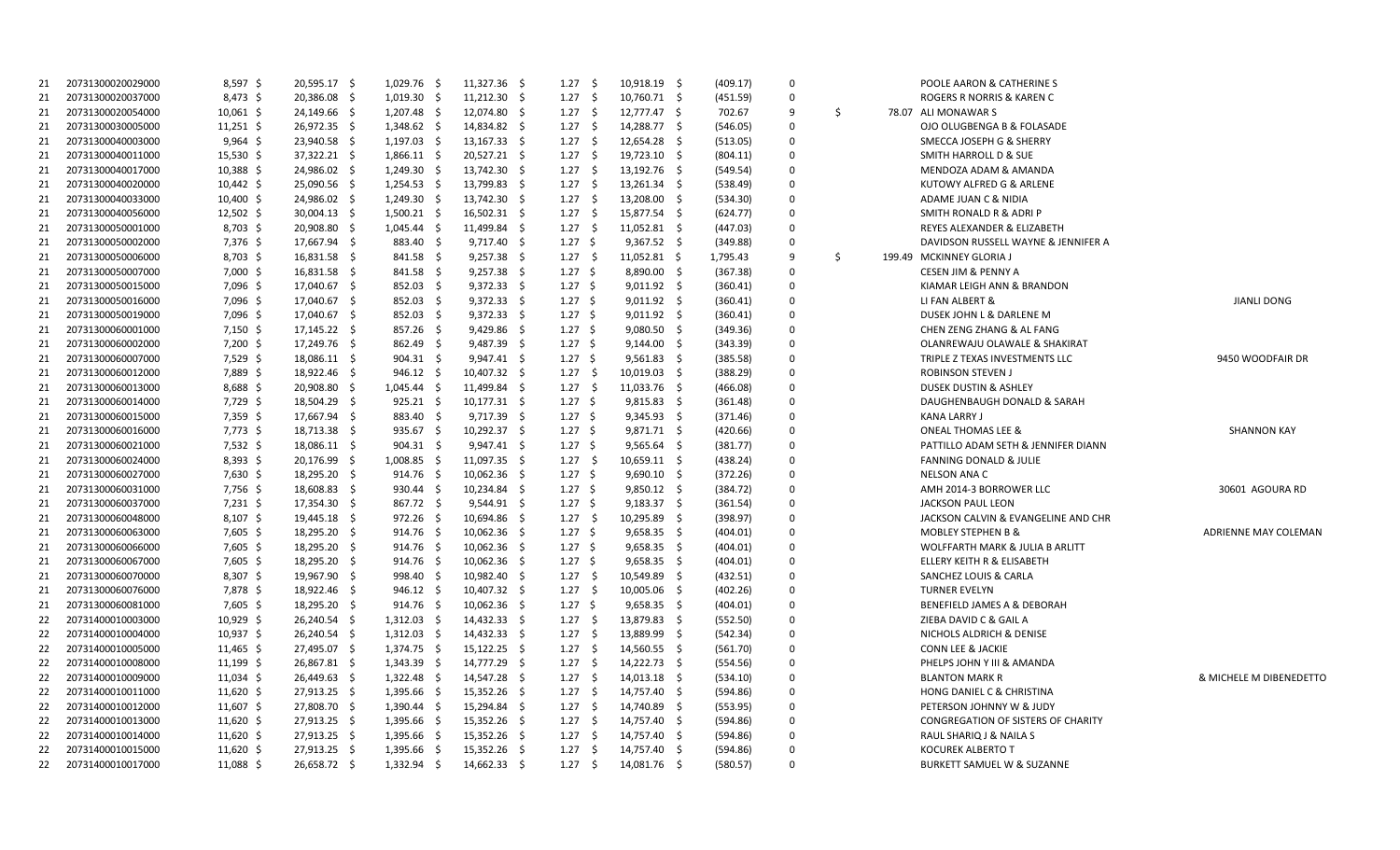| 22 | 20731400010018000 | 11,897 \$     | 28,540.51 \$   | 1,427.03<br>- Ş     | 15,697.33 \$         | 1.27            | - Ş  | 15,109.19 \$   | (588.14)         | 0           |    | FITZGERALD CLYDE E & VICKIE              |                        |
|----|-------------------|---------------|----------------|---------------------|----------------------|-----------------|------|----------------|------------------|-------------|----|------------------------------------------|------------------------|
| 22 | 20731400010019000 | $11,901$ \$   | 28,540.51 \$   | $1,427.03$ \$       | 15,697.33 \$         | 1.27S           |      | 15,114.27 \$   | (583.06)         | $\mathbf 0$ |    | LEONARD RICHARD C                        |                        |
| 22 | 20731400010020000 | $11,897$ \$   | 28,540.51 \$   | 1,427.03<br>- \$    | 15,697.33 \$         | 1.27 \$         |      | 15,109.19 \$   | (588.14)         | $\mathbf 0$ |    | PARADISE CHRISTOPHER LEE & HELEN TA      |                        |
| 22 | 20731400010021000 | $11,752$ \$   | 28,226.88 \$   | $1,411.34$ \$       | 15,524.74 \$         | 1.27 \$         |      | 14,925.04 \$   | (599.70)         | $\mathbf 0$ |    | SAMMONS PAUL R & GINGER D HUGHES-SA      |                        |
| 22 | 20731400010023000 | $10,660$ \$   | 25,613.28 \$   | $1,280.66$ \$       | 14,087.26 \$         | 1.27 \$         |      | 13,538.20      | - \$<br>(549.06) | $\mathbf 0$ |    | PATEL MAYANK & GITA                      |                        |
| 22 | 20731400010024000 | $10,660$ \$   | 25,613.28 \$   | $1,280.66$ \$       | 15,367.92 \$         | 1.27 \$         |      | 13,538.20 \$   | (1,829.72)       | $\Omega$    |    | DUPONT ANDREW W & ASHLEE L               |                        |
| 22 | 20731400010025000 | $10,660$ \$   | 25,613.28 \$   | $1,280.66$ \$       | 14,087.26 \$         | 1.27 \$         |      | 13,538.20      | - \$<br>(549.06) | $\Omega$    |    | KING MILDRED M                           |                        |
| 22 | 20731400010026000 | $10,275$ \$   | 24,672.38 \$   | $1,233.62$ \$       | 13,569.82 \$         | $1.27 \quad$ \$ |      | 13,049.25 \$   | (520.57)         | $\Omega$    |    | CAO QING & CHING GU                      |                        |
| 22 | 20731400010027000 | $15,553$ \$   | 37,322.21 \$   | $1,866.11$ \$       | 20,527.21 \$         | $1.27 \quad$ \$ |      | 19,752.31 \$   | (774.90)         | $\mathbf 0$ |    | WILLS CURTIS E & CAROLYN                 |                        |
| 22 | 20731400010028000 | $12,811$ \$   | 30,735.94 \$   | $1,536.80$ \$       | 16,904.80 \$         | 1.27 \$         |      | 16,269.97 \$   | (634.83)         | $\mathbf 0$ |    | WILLIAMSON R PETER IV &                  | <b>MELISSA</b>         |
| 22 | 20731400010029000 | $10,896$ \$   | 26,136.00 \$   | $1,306.80$ \$       | 14,374.80 \$         | 1.27 \$         |      | 13,837.92 \$   | (536.88)         | $\mathbf 0$ |    | PROPERTY OWNER OF RECORD                 |                        |
| 22 | 20731400010030000 | $10,968$ \$   | 26,345.09 \$   | 1,317.25<br>- \$    | 14,223.17 \$         | 1.27            | - \$ | 13,929.36 \$   | (293.81)         | $\mathbf 0$ |    | HUANG SHU JUAN                           |                        |
| 22 | 20731400020003000 | $10,730$ \$   | 25,717.82 \$   | $1,285.89$ \$       | 14,144.79 \$         | 1.27 \$         |      | $13,627.10$ \$ | (517.69)         | $\Omega$    |    | <b>WHITSON CYNDE GAY</b>                 | & JOHN MICHAEL WHITSON |
| 22 | 20731400020007000 | $10,791$ \$   | 25,926.91 \$   | $1,296.35$ \$       | 14,259.85 \$         | $1.27 \quad$ \$ |      | 13,704.57 \$   | (555.28)         | $\mathbf 0$ |    | <b>BAJAJ MANDEEP</b>                     |                        |
| 22 | 20731400020008000 | $12,270$ \$   | 29,481.41 \$   | $1,474.07$ \$       | 16,214.77 \$         | $1.27 \quad$ \$ |      | 15,582.90 \$   | (631.87)         | $\mathbf 0$ |    | <b>KILLYON GARRY W</b>                   |                        |
| 22 | 20731400020013000 | $12,010$ \$   | 28,854.14 \$   | $1,442.71$ \$       | 15,869.81 \$         | 1.27 \$         |      | 15,252.70 \$   | (617.11)         | $\mathbf 0$ |    | JOHNSON DORIS - LIFE ESTATE              |                        |
| 22 | 20731400020015000 | 14,760 \$     | 35,440.42 \$   | $1,772.02$ \$       | 19,492.22 \$         | 1.27 \$         |      | 18,745.20 \$   | (747.02)         | $\mathbf 0$ |    | HOLLAND PHILIP L                         |                        |
| 22 | 20731400020016000 | $12,012$ \$   | 28,854.14 \$   | $1,442.71$ \$       | 15,869.81 \$         | 1.27 \$         |      | $15,255.24$ \$ | (614.57)         | $\Omega$    |    | JONES MICHAEL & ANGIS                    |                        |
| 22 | 20731400020017000 | $16,294$ \$   | 39,099.46 \$   | $1,954.97$ \$       | 23,459.64 \$         | 1.27 \$         |      | $20,693.38$ \$ | (2,766.26)       | $\mathbf 0$ |    | HUANG MING-HE & HONG HU                  |                        |
| 22 | 20731400020018000 | 13,739 \$     | 32,931.36 \$   | $1,646.57$ \$       | 18,112.27 \$         | $1.27 \quad$ \$ |      | 17,448.53 \$   | (663.74)         | $\mathbf 0$ |    | HUGHES JAY W & MELANIE M                 |                        |
| 22 | 20731400020019000 | $15,325$ \$   | 36,799.49 \$   | 1,839.97<br>- \$    | 20,239.67 \$         | 1.27            | - \$ | 19,462.75 \$   | (776.92)         | $\mathbf 0$ |    | <b>BRADS KORP LLC</b>                    |                        |
| 22 | 20731400020020000 | $16,461$ \$   | 39,517.63 \$   | $1,975.88$ \$       | 21,734.68 \$         | 1.27 \$         |      | 20,905.47 \$   | (829.21)         | $\mathbf 0$ |    | TAHA AMER J                              |                        |
| 22 | 20731400020023000 | $10,780$ \$   | 25,822.37 \$   | $1,291.12 \quad$ \$ | 14,202.32 \$         | 1.27 \$         |      | 13,690.60      | - \$<br>(511.72) | $\mathbf 0$ |    | MCDOUGALL THOMAS J                       |                        |
| 22 | 20731600010006000 | $8,160$ \$    | 19,549.73 \$   | 977.49 \$           | $10,752.39$ \$       | 1.27 \$         |      | $10,363.20$ \$ | (389.19)         | $\Omega$    |    | <b>MOLLERUP WALTER R &amp;</b>           | <b>DONNA</b>           |
| 22 | 20731600020007000 | $8,040$ \$    | 19,340.64 \$   | $967.03 \quad $$    | $10,637.33$ \$       | 1.27 \$         |      | $10,210.80$ \$ | (426.53)         | $\Omega$    |    | <b>BATSON MICHAEL</b>                    |                        |
| 22 | 20731600020011000 | $10,699$ \$   | 25,717.82 \$   | 1,285.89<br>- S     | 14,144.79 \$         | 1.27S           |      | 13,587.73 \$   | (557.06)         | $\mathbf 0$ |    | <b>CROUCH MICHELLE</b>                   |                        |
| 22 | 20731600020015000 | $8,640$ \$    | 20,699.71 \$   | $1,034.99$ \$       | 11,384.89 \$         | $1.27 \quad$ \$ |      | $10,972.80$ \$ | (412.09)         | 0           |    | URBINA JESUS & MARTHA                    |                        |
| 22 | 20731600020016000 | 8,867 \$      | 21,326.98 \$   | $1,066.35$ \$       | $11,729.85$ \$       | $1.27 \quad$ \$ |      | 11,261.09      | - \$<br>(468.76) | $\mathbf 0$ |    | PACILIO JOHN V & JULIE M                 |                        |
| 22 | 20731600020027000 | $8,375$ \$    | 20,072.45 \$   | $1,003.62 \quad $$  | 11,039.82 \$         | 1.27 \$         |      | $10,636.25$ \$ | (403.57)         | $\mathbf 0$ |    | LEE DANA                                 |                        |
| 22 | 20731600020037000 | 7,974 \$      | $19,131.55$ \$ | $956.58$ \$         | $10,522.38$ \$       | 1.27            | - \$ | 10,126.98      | - \$<br>(395.40) | $\mathbf 0$ |    | <b>HENDRA YAM</b>                        |                        |
| 22 | 20731600040001000 | $11,237$ \$   | 26,972.35 \$   | $1,348.62 \quad$ \$ | 14,834.82 \$         | 1.27 \$         |      | 14,270.99 \$   | (563.83)         | $\mathbf 0$ |    | NATH SAMIR KUMAR & DIPALI                |                        |
| 22 | 20731600040002000 | $8,400$ \$    | 20,176.99 \$   | $1,008.85$ \$       | 11,097.35 \$         | $1.27 \quad$ \$ |      | 10,668.00 \$   | (429.35)         | $\mathbf 0$ |    | <b>QIAN YOUWEN</b>                       |                        |
| 22 | 20731600040003000 | $8,400$ \$    | 20,176.99 \$   | $1,008.85$ \$       | 11,097.35 \$         | $1.27 \quad$ \$ |      | 10,668.00 \$   | (429.35)         | 0           |    | <b>COOPER CHARLES TODD</b>               |                        |
| 22 | 20731400010002000 | $10,944$ \$   | 26,240.54 \$   | $1,312.03$ \$       | $13,120.30$ \$       | 1.27 \$         |      | 13,898.88 \$   | 778.58           | 10          | \$ | 77.86 REYES RAYMOND & BELINDA            |                        |
| 22 | 20731400010031000 | $10,922$ \$   | 26,240.54 \$   | 1,312.03<br>- \$    | $13,120.30$ \$       | 1.27            | - \$ | 13,870.94 \$   | 750.64           | 10          | \$ | 75.06 JOHNSON JAMES W & BRENDA A JR      |                        |
| 22 | 20731400020001000 | $11,922$ \$   | 28,645.06 \$   | $1,432.25$ \$       | $14,322.50$ \$       | 1.27 \$         |      | $15,140.94$ \$ | 818.44           | 10          | \$ | 81.84 MCELLIOTT RICHARD L & BECKY        |                        |
| 22 | 20731400020006000 | $10,871$ \$   | 26,136.00 \$   | $1,306.80$ \$       | 13,068.00 \$         | 1.27 \$         |      | 13,806.17 \$   | 738.17           | 10          | Ŝ. | 73.82 MARTIN TRACY LEE                   |                        |
| 22 | 20731400020009000 | $11,941$ \$   | 28,645.06 \$   | $1,432.25$ \$       | 14,322.50 \$         | 1.27S           |      | 15,165.07 \$   | 842.57           | 10          | Ŝ. | 84.26 BERTELSMANN ANNE                   |                        |
| 22 | 20731400020010000 | $12,233$ \$   | 29,376.86 \$   | $1,468.84$ \$       | 14,688.40 \$         | $1.27 \quad$ \$ |      | 15,535.91 \$   | 847.51           | 10          | -Ś | 84.75 LEPAR VINCENT R JR &               | KATHLEEN               |
| 22 | 20731400020021000 | $11,167$ \$   | 26,763.26 \$   | $1,338.16$ \$       | 13,381.60 \$         | $1.27 \quad$ \$ |      | 14,182.09 \$   | 800.49           | 10          | Ŝ. | 80.05 BENDER DAVID & MICHELLE            |                        |
| 22 | 20731600010002000 | $8,160$ \$    | 19,549.73 \$   | 977.49 \$           | $9,774.90$ \$        | 1.27 \$         |      | $10,363.20$ \$ | 588.30           | 10          | Ŝ. | 58.83 MAKHLOUF MICHEL ANTONIOS & ADRIANA |                        |
| 22 | 20731600010003000 | $8,160$ \$    | 19,549.73 \$   | 977.49<br>- \$      | $9,774.90$ \$        | 1.27 \$         |      | $10,363.20$ \$ | 588.30           | 10          | Ŝ. | 58.83 WADDELL JOSEPH E &                 | <b>CYNTHIA M</b>       |
| 22 | 20731600010005000 | $8,160$ \$    | 19,549.73 \$   | $977.49 \quad$ \$   | $9,774.90$ \$        | 1.27 \$         |      | $10,363.20$ \$ | 588.30           | 10          | Ŝ. | 58.83 YOUNGMAN DAVID & INGE              |                        |
| 22 | 20731600020009000 | $8,040 \;$ \$ | 19,340.64 \$   | 967.03<br>- \$      | $9,670.30$ \$        | $1.27 \quad$ \$ |      | 10,210.80      | - Ś<br>540.50    | 10          | Ŝ. | 54.05 VALKOVICH PHILLIP                  |                        |
| 22 | 20731600020010000 | $10,318$ \$   | 24,776.92 \$   | $1,238.85$ \$       | $12,388.41 \quad$ \$ | $1.27 \quad$ \$ |      | 13,103.86 \$   | 715.45           | 10          | Ŝ. | 71.55 DELAO TONY & DENISE                |                        |
| 22 | 20731600020028000 | $8,375$ \$    | 20,072.45 \$   | $1,003.62 \quad $$  | 10,036.20 \$         | 1.27 \$         |      | $10,636.25$ \$ | 600.05           | 10          | Ś. | 60.00 MOORE RUSSELL J & ALLISON          |                        |
| 22 | 20731600020029000 | $8,375$ \$    | 20,072.44 \$   | $1,003.62 \quad $$  | $10,036.20$ \$       | 1.27 \$         |      | $10,636.25$ \$ | 600.05           | 10          |    | 60.00 BURR ELMER D                       |                        |
|    |                   |               |                |                     |                      |                 |      |                |                  | 10          | Š. |                                          |                        |
| 22 | 20731600020035000 | $8,375$ \$    | 20,072.45 \$   | $1,003.62 \quad $$  | $10,036.20$ \$       | $1.27 \quad$ \$ |      | $10,636.25$ \$ | 600.05           |             |    | 60.00 FARB JAMI S                        |                        |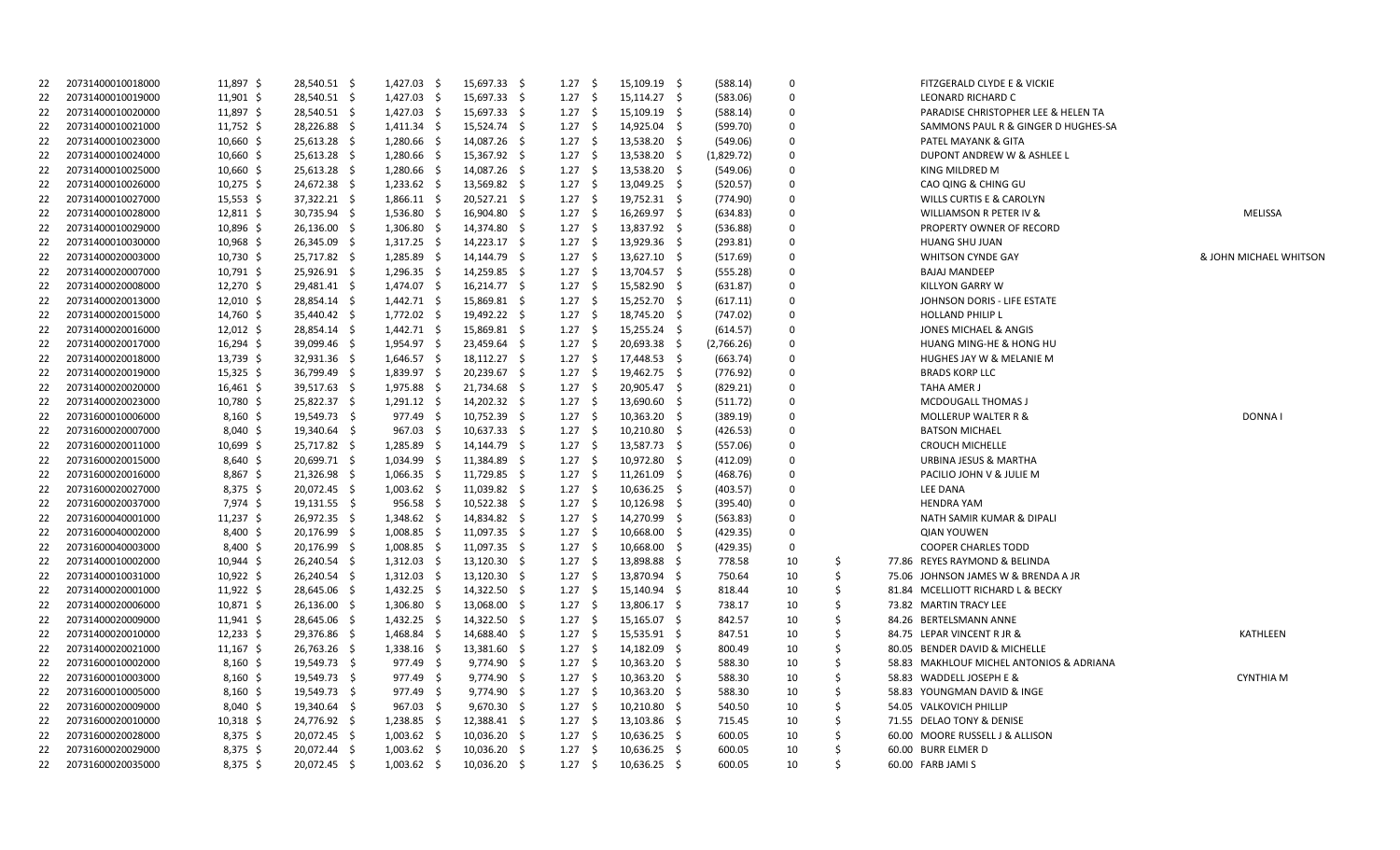| 22 | 20731600020036000 | $8,713$ \$  | 20,908.80 \$   | 1,045.44<br>- S     | 10,454.40 \$   | 1.27 \$         | $11,065.51$ \$ | 611.11   | 10 | \$. | 61.11 ALEXANDER CAROLE A                   |                     |
|----|-------------------|-------------|----------------|---------------------|----------------|-----------------|----------------|----------|----|-----|--------------------------------------------|---------------------|
| 22 | 20731400010001000 | $10,960$ \$ | 26,345.09 \$   | $1,317.25$ \$       | $11,855.25$ \$ | $1.27 \quad$ \$ | 13,919.20 \$   | 2,063.95 | 11 | \$  | 187.63 WILSON DEAN EDWARD &                | <b>HEATHER LYNN</b> |
| 22 | 20731400010006000 | $15,916$ \$ | 38,158.56 \$   | 1,907.93 \$         | 17,171.37 \$   | 1.27 \$         | 20,213.32 \$   | 3,041.95 | 11 | \$  | 276.54 NIDAY FRED B JR & MELISSA           |                     |
| 22 | 20731400010007000 | $11,137$ \$ | 26,763.26 \$   | $1,338.16$ \$       | 12,043.44 \$   | 1.27 \$         | 14,143.99 \$   | 2,100.55 | 11 | \$  | 190.96 KEY JAMES S & MADELINE S            |                     |
| 22 | 20731400010022000 | $10,660$ \$ | $25,613.28$ \$ | $1,280.66$ \$       | $11,525.94$ \$ | 1.27 \$         | 13,538.20 \$   | 2,012.26 | 11 | Ś.  | 182.93 SIMANK LEON E & MARGARET            |                     |
| 22 | 20731400010032000 | $10,922$ \$ | 26,240.54 \$   | $1,312.03$ \$       | 11,808.27 \$   | 1.27 \$         | 13,870.94 \$   | 2,062.67 | 11 | \$  | 187.52 MEZA ALFONSO A & MARIA G            |                     |
| 22 | 20731400020004000 | 10,730 \$   | 25,717.82 \$   | 1,285.89 \$         | $11,573.01$ \$ | 1.27 \$         | 13,627.10 \$   | 2,054.09 | 11 | \$  | 186.74 DAVIS EARL & ELAINE                 |                     |
| 22 | 20731400020005000 | $10,750$ \$ | 25,822.37 \$   | $1,291.12 \quad$ \$ | $11,620.08$ \$ | 1.27 \$         | 13,652.50 \$   | 2,032.42 | 11 | \$  | 184.77 CANTU ROBERTO O                     |                     |
| 22 | 20731400020014000 | 12,885 \$   | 30,945.02 \$   | $1,547.25$ \$       | 15,472.50 \$   | 1.27 \$         | $16,363.95$ \$ | 891.45   | 11 | \$  | 81.04 SHAH PANKAJ M & NEELAM               |                     |
| 22 | 20731400020022000 | $10,782$ \$ | 25,926.91 \$   | $1,296.35$ \$       | $11,667.15$ \$ | 1.27 \$         | $13,693.14$ \$ | 2,025.99 | 11 | \$  | 184.18 SOOD GAGAN K & SONIA                |                     |
| 22 | 20731400020024000 | $11,688$ \$ | 28,017.79 \$   | $1,400.89$ \$       | $12,608.01$ \$ | 1.27 \$         | 14,843.76 \$   | 2,235.75 | 11 | \$  | 203.25 SMITH THOMAS JAMES & HONG QIU       |                     |
| 22 | 20731600010001000 | $8,602$ \$  | 20,595.17 \$   | $1,029.76$ \$       | $9,267.84$ \$  | 1.27 \$         | $10,924.54$ \$ | 1,656.70 | 11 | \$  | 150.61 NGUYEN PAMELA PHUONG & DAVID        |                     |
| 22 | 20731600010004000 | $8,160$ \$  | 19,549.73 \$   | $977.49$ \$         | 8,797.41 \$    | 1.27 \$         | $10,363.20$ \$ | 1,565.79 | 11 | \$  | 142.34 NOWAK MICHAEL                       |                     |
| 22 | 20731600010007000 | 8,160,5     | 19,549.73 \$   | $977.49$ \$         | 8,797.41 \$    | 1.27 \$         | $10,363.20$ \$ | 1,565.79 | 11 | \$  | 142.34 GOODE STEPHEN                       |                     |
| 22 | 20731600010008000 | 8,766 \$    | $21,013.34$ \$ | $1,050.67$ \$       | $9,456.03$ \$  | 1.27 \$         | 11,132.82 \$   | 1,676.79 | 11 | Ś.  | 152.44 RENSHAW RYAN A & JEAN ROSE HUGI     |                     |
| 22 | 20731600020001000 | 7,437 \$    | 17,877.02 \$   | $893.85$ \$         | $8,044.65$ \$  | $1.27 \pm 5$    | $9,444.99$ \$  | 1,400.34 | 11 | \$  | 127.30 WILLIS DEREK PAUL & ABIGAIL LEE     |                     |
| 22 | 20731600020002000 | 7,391 \$    | 17,772.48 \$   | 888.62 \$           | 7,997.58 \$    | $1.27 \pm 5$    | $9,386.57$ \$  | 1,388.99 | 11 | \$  | 126.27 CARTER NICHOLAS W & ELIZABETH ANN   |                     |
| 22 | 20731600020003000 | $11,216$ \$ | 26,867.81 \$   | $1,343.39$ \$       | 12,090.51 \$   | 1.27 \$         | 14,244.32 \$   | 2,153.81 | 11 | \$  | 195.80 KIRK BENJAMIN & LINDSAY             |                     |
| 22 | 20731600020004000 | 7,906 \$    | 18,922.46 \$   | $946.12 \quad$ \$   | $8,515.08$ \$  | 1.27 \$         | $10,040.62$ \$ | 1,525.54 | 11 | \$  | 138.69 SWEELEY BRIAN J & ERINN M           |                     |
| 22 | 20731600020005000 | $8,226$ \$  | 19,758.82 \$   | 987.94 \$           | 7,903.52 \$    | 1.27 \$         | 10,447.02 \$   | 2,543.50 | 11 | \$  | 231.23 RIOS AMANDA                         |                     |
| 22 | 20731600020006000 | $8,040$ \$  | 19,340.64 \$   | $967.03$ \$         | 8,703.27 \$    | 1.27 \$         | 10,210.80 \$   | 1,507.53 | 11 | Ś.  | 137.05 MCTAGGART BRIAN & LISA              |                     |
| 22 | 20731600020008000 | $8,040$ \$  | 19,340.64 \$   | $967.03$ \$         | 8,703.27 \$    | 1.27 \$         | 10,210.80 \$   | 1,507.53 | 11 | \$  | 137.05 TAHA ABDALLAH H & ITAF A            |                     |
| 22 | 20731600020012000 | $8,640$ \$  | 20,699.71 \$   | $1,034.99$ \$       | $9,314.91$ \$  | 1.27 \$         | 10,972.80 \$   | 1,657.89 | 11 | \$  | 150.72 CHOUDHURY BARUN K                   |                     |
| 22 | 20731600020013000 | $8,640$ \$  | 20,699.71 \$   | $1,034.99$ \$       | $9,314.91$ \$  | 1.27 \$         | 10,972.80 \$   | 1,657.89 | 11 | \$  | 150.72 FIELDING LINDEN & ANN               |                     |
| 22 | 20731600020014000 | $8,640$ \$  | 20,699.71 \$   | $1,034.99$ \$       | $9,314.91$ \$  | 1.27 \$         | 10,972.80 \$   | 1,657.89 | 11 | \$  | 150.72 JOHNCOCK WILLIAM TYSON & AMY        |                     |
| 22 | 20731600020017000 | $9,561$ \$  | 22,895.14 \$   | $1,144.76$ \$       | $10,302.84$ \$ | 1.27 \$         | 12,142.47 \$   | 1,839.63 | 11 | \$  | 167.24 GANDHI WILLIS & SHRUTI              |                     |
| 22 | 20731600020018000 | $11,960$ \$ | 28,749.60 \$   | 1,437.48 \$         | 12,937.32 \$   | $1.27 \quad$ \$ | 15,189.20 \$   | 2,251.88 | 11 | \$  | 204.72 KOKOSA SCOTT MICHAEL                |                     |
| 22 | 20731600020019000 | $7,164$ \$  | $17,145.22$ \$ | 857.26 \$           | $7,715.34$ \$  | $1.27 \pm 5$    | $9,098.28$ \$  | 1,382.94 | 11 | Ś.  | 125.72 ANDERSON CARL M & LONNIE J          |                     |
| 22 | 20731600020020000 | $7,423$ \$  | 17,772.48 \$   | 888.62 \$           | 7,997.58 \$    | 1.27 \$         | $9,427.21$ \$  | 1,429.63 | 11 | \$  | 129.97 CHAU JOYCE                          |                     |
| 22 | 20731600020021000 | $7,422$ \$  | 17,772.48 \$   | 888.62 \$           | 7,997.58 \$    | 1.27 \$         | $9,425.94$ \$  | 1,428.36 | 11 | \$  | 129.85 BARTOSH LESLIE LEE & SANDRA         |                     |
| 22 | 20731600020022000 | 7,631 \$    | 18,295.20 \$   | $914.76 \quad$ \$   | 8,232.84 \$    | 1.27 \$         | $9,691.37$ \$  | 1,458.53 | 11 | \$  | 132.59 STEELMAN JOHN R & ANGIE DIANE       |                     |
| 22 | 20731600020023000 | $8,326$ \$  | 19,967.90 \$   | 998.40 \$           | 8,985.60 \$    | 1.27 \$         | 10,574.02 \$   | 1,588.42 | 11 | \$  | 144.40 TRUJILLO JUAN M & ELSA GRACIA       |                     |
| 22 | 20731600020024000 | 13,009 \$   | 31,258.66 \$   | $1,562.93$ \$       | 14,066.37 \$   | 1.27 \$         | 16,521.43 \$   | 2,455.06 | 11 | \$  | 223.19 REED KENNETH E & PEARL I            |                     |
| 22 | 20731600020025000 | $8,126$ \$  | 19,549.73 \$   | $977.49$ \$         | 8,797.41 \$    | 1.27 \$         | $10,320.02$ \$ | 1,522.61 | 11 | \$  | 138.42 HO THUA-THIEN THI                   |                     |
| 22 | 20731600020026000 | $8,375$ \$  | 20,072.45 \$   | $1,003.62$ \$       | $9,032.58$ \$  | 1.27 \$         | $10,636.25$ \$ | 1,603.67 | 11 | Ś.  | 145.79 GHATTAS RAAFAT SEMAAN & MERITTA SOB |                     |
| 22 | 20731600020030000 | $8,375$ \$  | $20,072.45$ \$ | $1,003.62$ \$       | $9,032.58$ \$  | $1.27 \quad$ \$ | $10,636.25$ \$ | 1,603.67 | 11 | \$  | 145.79 REED JAMES EMERSON & LISA A         |                     |
| 22 | 20731600020031000 | $8,375$ \$  | 20,072.45 \$   | $1,003.62$ \$       | $9,032.58$ \$  | 1.27 \$         | 10,636.25 \$   | 1,603.67 | 11 | \$  | 145.79 ONEAL THOMAS LEON & MARIE W         |                     |
| 22 | 20731600020032000 | $8,375$ \$  | 20,072.45 \$   | $1,003.62$ \$       | $9,032.58$ \$  | 1.27 \$         | $10,636.25$ \$ | 1,603.67 | 11 | \$  | 145.79 SARKAR PARTHA                       |                     |
| 22 | 20731600020033000 | $8,375$ \$  | 20,072.45 \$   | $1,003.62 \quad $$  | $9,032.58$ \$  | 1.27 \$         | $10,636.25$ \$ | 1,603.67 | 11 | \$  | 145.79 CANTIERI ROBERT F                   |                     |
| 22 | 20731600020034000 | $8,375$ \$  | 20,072.45 \$   | $1,003.62$ \$       | $9,032.58$ \$  | $1.27 \quad$ \$ | $10,636.25$ \$ | 1,603.67 | 11 | \$  | 145.79 ALONSO RICARDO MANUEL & MICHELLE AR |                     |
| 22 | 20731600020038000 | 12,891 \$   | $30,945.02$ \$ | $1,547.25$ \$       | $13,925.25$ \$ | 1.27 \$         | 16,371.57 \$   | 2,446.32 | 11 | \$  | 222.39 JOHNSON KEVIN                       |                     |
| 22 | 20731600030001000 | $9,503$ \$  | 22,790.59 \$   | $1,139.53$ \$       | $10,255.77$ \$ | 1.27 \$         | 12,068.81 \$   | 1,813.04 | 11 | \$  | 164.82 ECHEGARAY LUIS E & MARIA T          |                     |
| 22 | 20731600030002000 | $8,507$ \$  | 20,386.08 \$   | $1,019.30$ \$       | $9,173.70$ \$  | 1.27 \$         | 10,803.89 \$   | 1,630.19 | 11 | \$  | 148.20 PATEL VIRENDRA C                    |                     |
| 22 | 20731600030003000 | $8,507$ \$  | 20,386.08 \$   | $1,019.30$ \$       | $9,173.70$ \$  | 1.27 \$         | 10,803.89 \$   | 1,630.19 | 11 | \$  | 148.20 GARZA JOHN A & LAURA A              |                     |
| 22 | 20731600030004000 | $8,507$ \$  | 20,386.08 \$   | $1,019.30$ \$       | $9,173.70$ \$  | 1.27 \$         | 10,803.89 \$   | 1,630.19 | 11 | \$  | 148.20 MCCARTY WILLIAM K & ELIZABETH W     |                     |
| 22 | 20731600030005000 | $8,345$ \$  | $20,072.45$ \$ | $1,003.62 \quad $$  | $9,032.58$ \$  | $1.27 \quad$ \$ | $10,598.15$ \$ | 1,565.57 | 11 | \$  | 142.32 HATFIELD EDDIE A & BRENDA F         |                     |
| 22 | 20731600030006000 | 10,939 \$   | 26,240.54 \$   | $1,312.03$ \$       | 11,808.27 \$   | 1.27 \$         | 13,892.53 \$   | 2,084.26 | 11 | \$  | 189.48 MACKEY DARIUS R & RACHEL            |                     |
| 22 | 20731600030007000 | 11,639 \$   | $27,913.25$ \$ | 1,395.66 \$         | 12,560.94 \$   | $1.27 \quad$ \$ | 14,781.53 \$   | 2,220.59 | 11 | Ś.  | 201.87 COCO GREGORY                        |                     |
|    |                   |             |                |                     |                |                 |                |          |    |     |                                            |                     |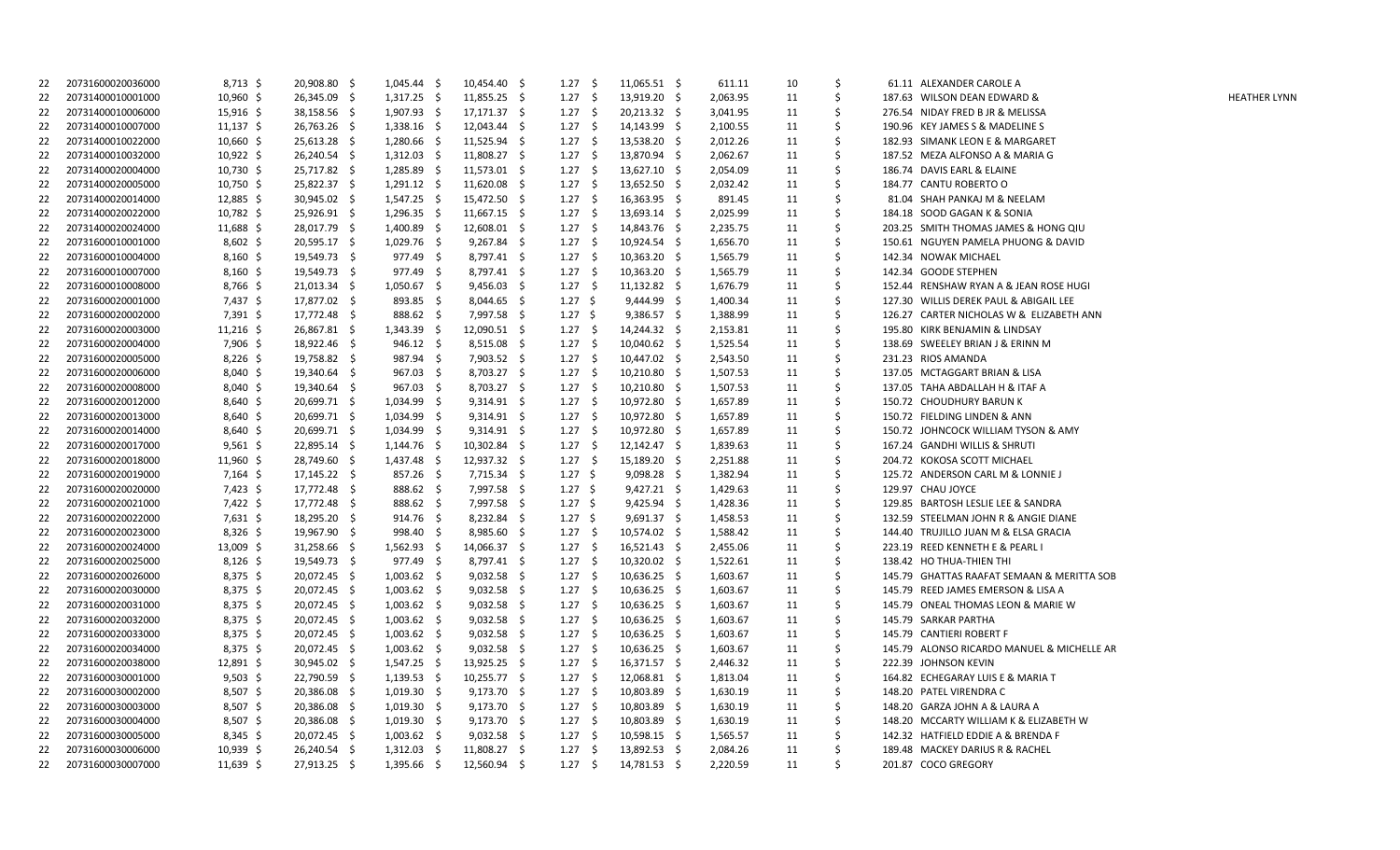| 22       | 20731600030008000                      | $12,756$ \$               | $30,631.39$ \$               | $1,531.57$ \$                  | 13,784.13 \$                    | 1.27<br>-\$        | 16,200.12 \$                 | 2,415.99             | 11       | \$       | 219.64 DANGELO LUCIANO                         |                              |
|----------|----------------------------------------|---------------------------|------------------------------|--------------------------------|---------------------------------|--------------------|------------------------------|----------------------|----------|----------|------------------------------------------------|------------------------------|
| 22       | 20731600040004000                      | $8,400$ \$                | 20,176.99 \$                 | $1,008.85$ \$                  | $9,079.65$ \$                   | 1.27 \$            | $10,668.00$ \$               | 1,588.35             | 11       | Ś.       | 144.40 CHEN WEN ZHONG                          |                              |
| 22       | 20731600040005000                      | 8,400 \$                  | $20,176.99$ \$               | $1,008.85$ \$                  | $9,079.65$ \$                   | 1.27 \$            | $10,668.00$ \$               | 1,588.35             | 11       | \$       | 144.40 MOHAMMAD AJAZ MUKARRAM & SHABANA FA     |                              |
| 22       | 20731600040006000                      | $8,400$ \$                | $20,176.99$ \$               | $1,008.85$ \$                  | $9,079.65$ \$                   | 1.27 \$            | $10,668.00$ \$               | 1,588.35             | 11       | Ś        | 144.40 WASHINGTON FLOYD J & LISA F             |                              |
| 22       | 20731600040007000                      | $9,351$ \$                | 22,476.96 \$                 | $1,123.85$ \$                  | $10,114.65$ \$                  | 1.27 \$            | 11,875.77 \$                 | 1,761.12             | 11       | Ś.       | 160.10 TRAN PHAT CHAN                          |                              |
| 22       | 20731600040008000                      | $9,106$ \$                | 21,849.70 \$                 | $1,092.49$ \$                  | $9,832.32$ \$                   | 1.27 \$            | 11,564.62 \$                 | 1,732.30             | 11       | \$       | 157.48 GRIFFIN JACKIE L TIETJE &               | <b>GARY C</b>                |
| 22       | 20731600040009000                      | $8,040$ \$                | 19,340.64 \$                 | $967.03 \quad $$               | $8,703.27$ \$                   | 1.27 \$            | $10,210.80$ \$               | 1,507.53             | 11       | \$       | 137.05 WILLINGHAM DARRELL & MAUREEN            |                              |
| 22       | 20731600040010000                      | $8,040$ \$                | 19,340.64 \$                 | 967.03<br>-S                   | $8,703.27$ \$                   | 1.27 \$            | $10,210.80$ \$               | 1,507.53             | 11       | \$       | 137.05 PAGAN CARLOS & JENUDIS                  |                              |
| 22       | 20731600040011000                      | $8,040$ \$                | 19,340.64<br>- \$            | $967.03 \quad $$               | 8,703.27 \$                     | $1.27 \quad$ \$    | $10,210.80$ \$               | 1,507.53             | 11       | \$       | 137.05 WITTENBERG JAMES & ALLISON IV           |                              |
| 22       | 20731600040012000                      | $8,040$ \$                | 19,640.64 \$                 | $982.03 \quad$ \$              | $8,703.27$ \$                   | 1.27 \$            | $10,210.80$ \$               | 1,507.53             | 11       | \$       | 137.05 LOUCHOUARN PATRICK &                    | <b>CAROLINE WHITE</b>        |
| 22       | 20731600040013000                      | $8,040$ \$                | 19,340.64 \$                 | $967.03 \quad $$               | $8,703.27$ \$                   | 1.27 \$            | $10,210.80$ \$               | 1,507.53             | 11       | \$       | 137.05 ALLEN JASON & TAMBRA                    |                              |
| 22       | 20731600040014000                      | $8,040$ \$                | 19,340.64 \$                 | 967.03<br>Ŝ.                   | $8,703.27$ \$                   | $1.27 \quad$ \$    | $10,210.80$ \$               | 1,507.53             | 11       | Ś        | 137.05 SIE JONATHAN                            |                              |
| 22       | 20731600040015000                      | $9,514$ \$                | 22,790.59 \$                 | $1,139.53$ \$                  | $10,255.77$ \$                  | 1.27 \$            | 12,082.78 \$                 | 1,827.01             | 11       | \$       | 166.09 VICTORIA JOAQUIN M & ELVIA B            |                              |
| 22       | 20731700010010000                      | 13,660 \$                 | 32,824.80 \$                 | $1,641.24$ \$                  | 14,771.27 \$                    | 1.27 \$            | 17,348.20 \$                 | 2,576.93             | 11       | \$       | 234.27 RAMOS SERVANDO & FLOR M                 | GALDAMEZ                     |
| 22       | 20731700010013000                      | $9,840$ \$                | 23,616.00 \$                 | $1,180.80$ \$                  | $10,862.98$ \$                  | 1.27 \$            | 12,496.80 \$                 | 1,633.82             | 11       | \$       | 148.53 THOMPSON WAYNE L &                      | <b>MARTHA J</b>              |
| 22       | 20731700010001000                      | $10,004$ \$               | 24,048.00 \$                 | $1,202.40$ \$                  | $9,619.20$ \$                   | $1.27 \quad$ \$    | 12,705.08 \$                 | 3,085.88             | 12       | Ś.       | 257.16 BARKER THOMAS CRAIG & VICKI LYNN FE     |                              |
| 22       | 20731700010002000                      | $10,004$ \$               | 24,040.80 \$                 | $1,202.04$ \$                  | $9,616.32$ \$                   | 1.27 \$            | 12,705.08 \$                 | 3,088.76             | 12       | \$       | 257.40 SMITH GREGORY R & MARGARET K            |                              |
| 22       | 20731700010003000                      | $10,004$ \$               | 24,031.20 \$                 | $1,201.56$ \$                  | $9,612.48$ \$                   | 1.27 \$            | 12,705.08 \$                 | 3,092.60             | 12       | \$       | 257.72 LYONS DONALD SHANE                      |                              |
| 22       | 20731700010004000                      | $10,004$ \$               | 24,019.20 \$                 | $1,200.96$ \$                  | $9,607.68$ \$                   | 1.27 \$            | 12,705.08 \$                 | 3,097.40             | 12       | \$       | 258.12 KNECHT JOHN III & JET'AIME M NEWTON     |                              |
| 22       | 20731700010005000                      | $10,005$ \$               | 24,009.60 \$                 | $1,200.48$ \$                  | $9,603.84$ \$                   | 1.27 \$            | 12,706.35 \$                 | 3,102.51             | 12       | \$       | 258.54 THORNTON DANA MILLER                    |                              |
| 22       | 20731700010006000                      | $9,996$ \$                | 23,997.60 \$                 | 1,199.88<br>-S                 | $9,599.04$ \$                   | 1.27 \$            | 12,694.92 \$                 | 3,095.88             | 12       | \$       | 257.99 CAI JIYANG & YAN CHEN                   |                              |
| 22       | 20731700010007000                      | $9,945$ \$                | 24,564.00 \$                 | $1,228.20$ \$                  | $9,825.60$ \$                   | 1.27 \$            | $12,630.15$ \$               | 2,804.55             | 12       | Ś.       | 233.71 THOMAS MICHAEL R & REENA                | SOMMER-THOMAS                |
| 22       | 20731700010008000                      | $10,610$ \$               | 26,160.00 \$                 | $1,308.00$ \$                  | 10,464.00 \$                    | $1.27 \quad$ \$    | 13,474.70 \$                 | 3,010.70             | 12       | Ś.       | 250.89 HOU AN                                  | <b>HSIUCHIN YANG</b>         |
| 22       | 20731700010009000                      | 13,660 \$                 | $31,180.80$ \$               | $1,559.04$ \$                  | 12,472.32 \$                    | 1.27 \$            | 17,348.20 \$                 | 4,875.88             | 12       | \$       | 406.32 MITCHELL MEREDITH                       |                              |
| 22       | 20731700010011000                      | $11,278$ \$               | 24,842.40 \$                 | $1,242.12$ \$                  | $9,936.96$ \$                   | 1.27 \$            | 14,323.06 \$                 | 4,386.10             | 12       | \$       | 365.51 PICKAVANCE WILLIAM JR                   | <b>NANCY PICKAVANCE</b>      |
| 22       | 20731700010012000                      | $9,840$ \$                | 23,616.00 \$                 | $1,180.80$ \$                  | $9,446.40$ \$                   | 1.27 \$            | 12,496.80 \$                 | 3,050.40             | 12       | \$       | 254.20 HABERER DAVID                           |                              |
| 22       | 20731700010014000                      | $10,928$ \$               | 26,155.20 \$                 | $1,307.76$ \$                  | 10,462.08 \$                    | 1.27 \$            | 13,878.56 \$                 | 3,416.48             | 12       | \$       | 284.71 SMITH JIMMY D & TINA BLAIR              |                              |
| 22       | 20731700010015000                      | $10,928$ \$               | 26,155.20 \$                 | $1,307.76$ \$                  | $10,462.08$ \$                  | 1.27 \$            | 13,878.56 \$                 | 3,416.48             | 12       | \$       | 284.71 SCANLIN JOHN N & LISA M                 |                              |
| 22       | 20731700010016000                      | $9,840$ \$                | 23,616.00 \$                 | $1,180.80$ \$                  | $9,446.40$ \$                   | 1.27 \$            | 12,496.80 \$                 | 3,050.40             | 12       | Ś.       | 254.20 JONES GREGORY & JENNIFER                |                              |
| 22       | 20731700010017000                      | $9,765$ \$                | 23,472.00 \$                 | $1,173.60$ \$                  | $9,388.80$ \$                   | 1.27 \$            | 12,401.55 \$                 | 3,012.75             | 12       | Ś        | 251.06 MATTHEWS EDWIN VINCE & CYNTHIA GAY      |                              |
| 22       | 20731700010020000                      | $14,123$ \$               | 35,455.20 \$                 | $1,772.76$ \$                  | 14,182.08 \$                    | 1.27 \$            | 17,936.21 \$                 | 3,754.13             | 12       | \$       | 312.84 BUI THU-THUY                            |                              |
| 22       | 20731700010021000                      | $12,443$ \$               | 26,378.40 \$                 | $1,318.92 \quad $$             | $10,551.36$ \$                  | $1.27 \quad$ \$    | $15,802.61$ \$               | 5,251.25             | 12       | \$       | 437.60 HEDGES GLENN R & TIFFANY L              |                              |
| 22       | 20731700010022000                      | $9,765$ \$                | 23,472.00 \$                 | $1,173.60$ \$                  | $9,388.80$ \$                   | 1.27 \$            | 12,401.55 \$                 | 3,012.75             | 12       | \$       | 251.06 TOCHE GARY & JUDY                       |                              |
|          |                                        |                           |                              |                                |                                 |                    |                              |                      |          | \$       |                                                |                              |
| 22<br>22 | 20731700010023000<br>20731700010024000 | $9,840$ \$<br>$10,928$ \$ | $23,616.00$ \$               | $1,180.80$ \$<br>$1,307.76$ \$ | $9,446.40$ \$<br>$10,462.08$ \$ | 1.27 \$<br>1.27 \$ | 12,496.80 \$<br>13,878.56 \$ | 3,050.40<br>3,416.48 | 12<br>12 | \$       | 254.20 DUONG LE MAI<br>284.71 SOULE THURENAIDU |                              |
| 22       | 20731700010025000                      | $10,928$ \$               | 26,155.20 \$                 |                                | 10,462.08 \$                    | $1.27 \quad$ \$    | 13,878.56 \$                 | 3,416.48             | 12       | Ś.       | 284.71 JOHNSON RONALD W & GWENDOLYN            |                              |
| 22       | 20731700010026000                      | $9,840$ \$                | 26,155.20 \$<br>23,616.00 \$ | $1,307.76$ \$                  | $9,446.40$ \$                   | $1.27 \quad$ \$    | 12,496.80 \$                 |                      | 12       | Ś        | 254.20 CARTER JOEL G & SHARON L                |                              |
|          |                                        |                           |                              | $1,180.80$ \$                  |                                 |                    |                              | 3,050.40             |          | \$       |                                                |                              |
| 22       | 20731700010027000                      | $9,840$ \$                | $23,616.00$ \$               | $1,180.80$ \$                  | $9,446.40$ \$                   | 1.27 \$            | 12,496.80 \$                 | 3,050.40             | 12       | \$       | 254.20 SIMMONS ROBERT L & VIRGINIA M           |                              |
| 22       | 20731700010028000                      | $9,765$ \$                | 23,464.80 \$                 | $1,173.24$ \$                  | $9,385.92$ \$                   | 1.27 \$            | $12,401.55$ \$               | 3,015.63             | 12       |          | 251.30 SUTTON JEFF D & RENEE L                 |                              |
| 22       | 20731700010029000                      | $11,067$ \$               | 26,083.20 \$                 | $1,304.16$ \$                  | $10,433.28$ \$                  | 1.27 \$            | $14,055.09$ \$               | 3,621.81             | 12       | \$       | 301.82 COVERT DON GLEN & JILL SUE              |                              |
| 22       | 20731700020001000                      | $10,928$ \$               | $26,160.00$ \$               | $1,308.00$ \$                  | 10,464.00 \$                    | 1.27 \$            | 13,878.56 \$                 | 3,414.56             | 12       | \$<br>Ś. | 284.55 MENON RAMKUMAR & USHA                   |                              |
| 22       | 20731700020002000                      | $10,680$ \$               | 25,632.00 \$                 | $1,281.60$ \$                  | $10,252.80$ \$                  | 1.27 \$            | 13,563.60 \$                 | 3,310.80             | 12       |          | 275.90 DE BENE MICHAEL                         |                              |
| 22       | 20731700020003000                      | 10,680 \$                 | 25,632.00 \$                 | $1,281.60$ \$                  | 10,252.80 \$                    | $1.27 \quad$ \$    | $13,563.60$ \$               | 3,310.80             | 12       | \$       | 275.90 CRUDO KARL VINCENT &                    | ANN KATHLEEN N GAMILLA CRUDO |
| 22       | 20731700020004000                      | $10,680$ \$               | $25,632.00$ \$               | $1,281.60$ \$                  | $10,252.80$ \$                  | 1.27 \$            | $13,563.60$ \$               | 3,310.80             | 12       | Ś        | 275.90 WELLS TRACY S & AMBER D                 |                              |
| 22       | 20731700020005000                      | $10,680$ \$               | $25,632.00$ \$               | $1,281.60$ \$                  | 10,252.80 \$                    | 1.27 \$            | 13,563.60 \$                 | 3,310.80             | 12       | Ś.       | 275.90 SEARCY MARVIN W & JENNIFER L            |                              |
| 22       | 20731700020006000                      | $10,929$ \$               | $26,160.00$ \$               | $1,308.00$ \$                  | 10,464.00 \$                    | 1.27 \$            | 13,879.83 \$                 | 3,415.83             | 12       | Ś.       | 284.65 MIRELES RICARDO & MARIA ESTELA          |                              |
| 22       | 20731700020007000                      | $12,000$ \$               | 28,800.00 \$                 | $1,440.00$ \$                  | $11,520.00$ \$                  | 1.27 \$            | 15,240.00 \$                 | 3,720.00             | 12       | \$       | 310.00 BURROWAY TIMOTHY S & ELIZABETH J        |                              |
| 22       | 20731700020008000                      | $12,000 \; \text{S}$      | 28,800.00 \$                 | $1,440.00$ \$                  | $11,520.00$ \$                  | $1.27 \quad$ \$    | 15,240.00 \$                 | 3,720.00             | 12       | Ś.       | 310.00 CANTIERI CATHY                          |                              |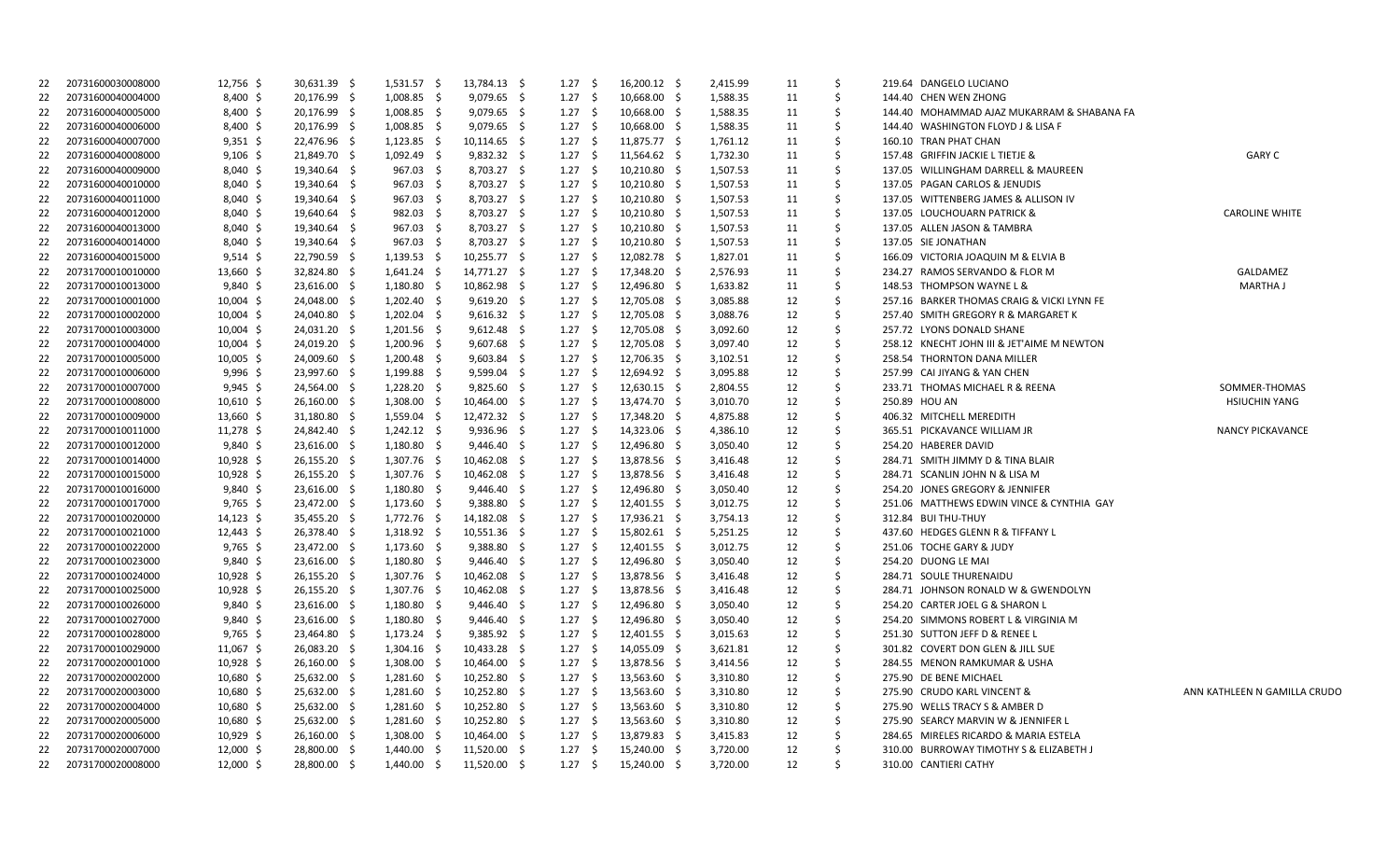| 22       | 20731700020009000                      | $12,000$ \$                | 28,800.00<br>- Ş | 1,440.00<br>- Ş                | $11,520.00$ \$               | 1.27                    | 15,240.00 \$         | 3,720.00 | 12 | Ŝ  | 310.00 REINHARDT MARK ROBERT & ELAINE B    |                                  |
|----------|----------------------------------------|----------------------------|------------------|--------------------------------|------------------------------|-------------------------|----------------------|----------|----|----|--------------------------------------------|----------------------------------|
| 22       | 20731700020010000                      | $10,928$ \$                | 26,160.00 \$     | 1,308.00 \$                    | 10,464.00 \$                 | $1.27 \quad$ \$         | 13,878.56 \$         | 3,414.56 | 12 | \$ | 284.55 LANKFORD BRADLEY JEFFERSON          |                                  |
| 22       | 20731700020011000                      | 10,680 \$                  | 25,632.00 \$     | $1,281.60$ \$                  | 10,252.80 \$                 | 1.27<br>- S             | 13,563.60 \$         | 3,310.80 | 12 | \$ | 275.90 STETZEL DENNIS & TRISHA P           |                                  |
| 22       | 20731700020012000                      | $10,680$ \$                | 25,632.00 \$     | $1,281.60$ \$                  | $10,252.80$ \$               | 1.27 \$                 | 13,563.60 \$         | 3,310.80 | 12 | \$ | 275.90 WOOLEY BILL II                      | & SONYA WOLLEY                   |
| 22       | 20731700020013000                      | $10,680$ \$                | 25,632.00 \$     | $1,281.60$ \$                  | $10,252.80$ \$               | 1.27 \$                 | 13,563.60 \$         | 3,310.80 | 12 | Ś  | 275.90 MILLS ROBERT CALVIN JR & LELA NICOL |                                  |
| 22       | 20731700020014000                      | $10,680$ \$                | 25,632.00 \$     | $1,281.60$ \$                  | 10,252.80 \$                 | 1.27 \$                 | 13,563.60 \$         | 3,310.80 | 12 | \$ | 275.90 WATTS LETICIA                       |                                  |
| 22       | 20731700020015000                      | $10,928$ \$                | 26,160.00 \$     | $1,308.00$ \$                  | 10,464.00 \$                 | 1.27 \$                 | 13,878.56 \$         | 3,414.56 | 12 | \$ | 284.55 WILSON CHARLES & SEAN               |                                  |
| 22       | 20731700020016000                      | $10,928$ \$                | 26,160.00 \$     | $1,308.00$ \$                  | 10,464.00 \$                 | 1.27 \$                 | 13,878.56 \$         | 3,414.56 | 12 | \$ | 284.55 BAXTER DAVID LARRY                  |                                  |
| 22       | 20731700020017000                      | $10,250$ \$                | 23,616.00 \$     | $1,180.80$ \$                  | $9,446.40$ \$                | $1.27 \quad$ \$         | $13,017.50$ \$       | 3,571.10 | 12 | Ś  | 297.59 MATTIX THOMAS S & ANGELA M          |                                  |
| 22       | 20731700020018000                      | $9,540$ \$                 | 22,872.00 \$     | $1,143.60$ \$                  | $9,148.80$ \$                | $1.27 \quad$ \$         | 12,115.80 \$         | 2,967.00 | 12 | \$ | 247.25 JOHNSON JOHNNY D                    |                                  |
| 22       | 20731700020019000                      | $9,551$ \$                 | 23,373.60 \$     | $1,168.68$ \$                  | $9,349.44$ \$                | $1.27 \quad$ \$         | 12,129.77 \$         | 2,780.33 | 12 | \$ | 231.69 PONTIOUS MICHAEL W & VICKY L        |                                  |
| 22       | 20731700020020000                      | $11,775$ \$                | 29,294.40 \$     | $1,464.72$ \$                  | 11,717.76 \$                 | 1.27 \$                 | 14,954.25 \$         | 3,236.49 | 12 | \$ | 269.71 MCPHERSON DAVID & LANA              |                                  |
| 22       | 20731700020021000                      | $11,775$ \$                | 29,294.40 \$     | $1,464.72$ \$                  | $11,717.76$ \$               | 1.27 \$                 | 14,954.25 \$         | 3,236.49 | 12 | \$ | 269.71 BAYER JOSEPH V III & BRENDA K       |                                  |
| 22       | 20731700020022000                      | $9,551$ \$                 | 23,373.60 \$     | 1,168.68<br>- \$               | $9,349.44$ \$                | 1.27 \$                 | $12,129.77$ \$       | 2,780.33 | 12 | \$ | 231.69 PENROD GEORGE C & LAURA J           |                                  |
| 22       | 20731700020023000                      | $9,540$ \$                 | 22,872.00 \$     | 1,143.60<br>- S                | $9,148.80$ \$                | 1.27 \$                 | $12,115.80$ \$       | 2,967.00 | 12 | \$ | 247.25 WAGUESPACK JAMES ANTHONY & VERONICA |                                  |
| 22       | 20731700020024000                      | $10,250$ \$                | 23,616.00 \$     | 1,180.80<br>- \$               | $9,446.40$ \$                | 1.27 \$                 | 13,017.50 \$         | 3,571.10 | 12 | Ś. | 297.59 DOMINY MARK JAMES & CHRISTY MARIE   |                                  |
| 22       | 20731700020025000                      | $10,928$ \$                | 26,160.00 \$     | $1,308.00$ \$                  | 10,464.00 \$                 | $1.27 \quad$ \$         | 13,878.56 \$         | 3,414.56 | 12 | \$ | 284.55 BORDEN JONATHAN MICHAEL & KATIE AMA |                                  |
| 22       | 20731700030001000                      | $10,346$ \$                | 24,746.40 \$     | $1,237.32$ \$                  | $9,898.56$ \$                | $1.27 \quad$ \$         | $13,139.42 \quad$ \$ | 3,240.86 | 12 | \$ | 270.07 MARTIN TERRENCE P & KIMBERLY MARIE  |                                  |
| 22       | 20731700030002000                      | 10,767 \$                  | 25,920.00 \$     | $1,296.00$ \$                  | 10,368.00 \$                 | $1.27 \quad$ \$         | 13,674.09 \$         | 3,306.09 | 12 | \$ | 275.51 FERREIRA KAREN EILEEN & FRANK       |                                  |
|          |                                        | $10,668$ \$                | 24,986.40 \$     | $1,249.32$ \$                  | $9,994.56$ \$                | 1.27 \$                 | 13,548.36 \$         | 3,553.80 | 12 | \$ | 296.15 FAIRCHILD ROBERT W & KELLI A        |                                  |
| 22<br>22 | 20731700030003000                      |                            |                  |                                |                              |                         |                      |          | 12 | Ś  | 320.49 DOAN RICHARD & CYNTHIA HO           |                                  |
|          | 20731700030004000<br>20731700030005000 | $15,128$ \$<br>$11,679$ \$ | 38,416.80 \$     | $1,920.84$ \$<br>$1,538.16$ \$ | 15,366.72 \$<br>12,305.28 \$ | 1.27<br>- \$<br>1.27 \$ | 19,212.56 \$         | 3,845.84 | 12 | \$ |                                            |                                  |
| 22       |                                        |                            | 30,763.20 \$     |                                |                              |                         | 14,832.33 \$         | 2,527.05 |    | \$ | 210.59 NEISS KENNETH M & SARA L            |                                  |
| 22       | 20731700030006000                      | $12,125$ \$                | 29,224.80 \$     | $1,461.24$ \$                  | 11,689.92 \$                 | 1.27 \$                 | 15,398.75 \$         | 3,708.83 | 12 |    | 309.07 CASSIDY JR JOHN D & NECIA           |                                  |
| 22       | 20731700030007000                      | $10,250$ \$                | 24,600.00 \$     | $1,230.00$ \$                  | $9,840.00$ \$                | $1.27 \quad$ \$         | $13,017.50$ \$       | 3,177.50 | 12 | \$ | 264.79 ZHANG JIN & HAO WEI WANG            |                                  |
| 22       | 20731700030008000                      | $10,250$ \$                | 24,600.00 \$     | 1,230.00<br>- \$               | $9,840.00$ \$                | $1.27 \quad$ \$         | 13,017.50 \$         | 3,177.50 | 12 | Ŝ. | 264.79 BUKREYEV ALEXANDER A & NATALYA A    |                                  |
| 22       | 20731700030009000                      | $10,250$ \$                | 24,600.00 \$     | 1,230.00<br>- S                | $9,840.00$ \$                | $1.27 \quad$ \$         | 13,017.50 \$         | 3,177.50 | 12 | \$ | 264.79 SHAMBURGER LARRY E & MARIA E        |                                  |
| 22       | 20731700030010000                      | $10,250$ \$                | 24,600.00 \$     | $1,230.00$ \$                  | $9,840.00$ \$                | $1.27 \quad$ \$         | $13,017.50$ \$       | 3,177.50 | 12 | \$ | 264.79 KUROSKY ALEXANDER                   |                                  |
| 22       | 20731700030011000                      | $10,250$ \$                | 24,600.00 \$     | 1,230.00<br>-S                 | $9,840.00$ \$                | 1.27 \$                 | $13,017.50$ \$       | 3,177.50 | 12 | Ś  | 264.79 WILKERSON MICHAEL                   |                                  |
| 22       | 20731700030012000                      | $10,659$ \$                | 26,803.20 \$     | $1,340.16$ \$                  | $10,721.28$ \$               | 1.27 \$                 | $13,536.93$ \$       | 2,815.65 | 12 | \$ | 234.64 IRVAN MAVIS L                       |                                  |
| 22       | 20731700030013000                      | $11,552$ \$                | 27,060.00 \$     | $1,353.00$ \$                  | 10,824.00 \$                 | 1.27 \$                 | 14,671.04 \$         | 3,847.04 | 12 | \$ | 320.59 MATAR GEORGE E & JANICE A           |                                  |
| 22       | 20731700030014000                      | $10,375$ \$                | 24,830.40 \$     | $1,241.52$ \$                  | $9,932.16$ \$                | 1.27 \$                 | $13,176.25$ \$       | 3,244.09 | 12 | \$ | 270.34 FISHER JASON W & LAUREN C           |                                  |
| 22       | 20731700030015000                      | $10,250$ \$                | 24,600.00 \$     | $1,230.00$ \$                  | $9,840.00$ \$                | 1.27 \$                 | $13,017.50$ \$       | 3,177.50 | 12 | Ś. | 264.79 MOONEY JAMES K & KAREN.             |                                  |
| 22       | 20731700030016000                      | $10,250$ \$                | 24,600.00 \$     | 1,230.00<br>- S                | $9,840.00$ \$                | $1.27 \quad$ \$         | $13,017.50$ \$       | 3,177.50 | 12 | Ŝ. | 264.79 FINLEY GEORGE RILEY & CAROLYN W JR  |                                  |
| 22       | 20731700030017000                      | $10,250$ \$                | 24,600.00 \$     | 1,230.00<br>- S                | $9,840.00$ \$                | $1.27 \quad$ \$         | $13,017.50$ \$       | 3,177.50 | 12 | \$ | 264.79 SAMMONS ROBERT L & SHERIL           |                                  |
| 22       | 20731700030018000                      | $10,250$ \$                | 24,600.00 \$     | 1,230.00<br>- Ś                | $9,840.00$ \$                | $1.27 \quad$ \$         | $13,017.50$ \$       | 3,177.50 | 12 | \$ | 264.79 BAYLESS BRUCE D & CAROLYN D         |                                  |
| 22       | 20731700030019000                      | $10,250$ \$                | 24,600.00 \$     | $1,230.00$ \$                  | $9,840.00$ \$                | 1.27 \$                 | $13,017.50$ \$       | 3,177.50 | 12 | \$ | 264.79 JOSEPH MUPPATHIL K &                | ELIZABETH                        |
| 22       | 20731700030020000                      | $12,125$ \$                | $29,100.00$ \$   | 1,455.00<br>- \$               | 11,640.00 \$                 | 1.27 \$                 | 15,398.75 \$         | 3,758.75 | 12 | \$ | 313.23 ROBSON JANICE M & ROGER C AS CO-TRU | JANICE M ROBSON REV LIVING TRUST |
| 22       | 20731700030021000                      | $12,125$ \$                | 29,100.00 \$     | $1,455.00$ \$                  | 11,640.00 \$                 | 1.27 \$                 | 15,398.75 \$         | 3,758.75 | 12 | \$ | 313.23 VANDERWEIDE DAVID G & CARLA D       |                                  |
| 22       | 20731700030022000                      | $10,250$ \$                | 24,600.00 \$     | 1,230.00<br>- \$               | $9,840.00$ \$                | 1.27 \$                 | $13,017.50$ \$       | 3,177.50 | 12 | \$ | 264.79 BURNS BRANDON & GINGER              |                                  |
| 22       | 20731700030023000                      | $10,250$ \$                | 24,600.00 \$     | 1,230.00<br>- S                | $9,840.00$ \$                | 1.27 \$                 | 13,017.50 \$         | 3,177.50 | 12 | Ŝ. | 264.79 BOOSUPALLI VASUDEVA & SANDHYA VINTA |                                  |
| 22       | 20731700030024000                      | $10,426$ \$                | 24,600.00 \$     | 1,230.00<br>- \$               | $9,840.00$ \$                | $1.27 \quad$ \$         | 13,241.02 \$         | 3,401.02 | 12 | Ŝ. | 283.42 HYDE CASEY D & TRACI L              |                                  |
| 22       | 20731700030025000                      | 11,822 \$                  | 28,972.80 \$     | $1,448.64$ \$                  | 11,557.06 \$                 | $1.27 \quad$ \$         | 15,013.94 \$         | 3,456.88 | 12 | \$ | 288.07 BARNES DOUGLAS D & CRYSTAL B        |                                  |
| 23       | 20732000010004000                      | $8,956$ \$                 | 21,489.60 \$     | $1,074.48$ \$                  | $8,595.84$ \$                | $1.27 \quad$ \$         | $11,374.12 \quad$ \$ | 2,778.28 | 12 | \$ | 231.52 WILLIAMS DAVID A & CAMISHA          |                                  |
| 23       | 20732000010012000                      | $9,060$ \$                 | 21,744.00 \$     | 1,087.20<br>- Ś                | $8,697.60$ \$                | 1.27 \$                 | $11,506.20$ \$       | 2,808.60 | 12 | \$ | 234.05 WILSON RONALD & KIMBERLY            |                                  |
| 23       | 20732000010021000                      | $8,734$ \$                 | 21,744.00 \$     | 1,087.20<br>- S                | $8,364.48$ \$                | 1.27 \$                 | $11,092.18$ \$       | 2,727.70 | 12 | \$ | 227.31 MORSY MOHAMED                       |                                  |
| 23       | 20732000010001000                      | $8,659$ \$                 | 20,697.60 \$     | 1,034.88<br>- \$               | $7,244.16$ \$                | 1.27 \$                 | $10,996.93$ \$       | 3,752.77 | 13 | \$ | 288.67 WINTERS ANDREA & WADE               |                                  |
| 23       | 20732000010006000                      | $8,763$ \$                 | 21,031.20 \$     | $1,051.56$ \$                  | 7,360.92 \$                  | 1.27 \$                 | $11,129.01$ \$       | 3,768.09 | 13 | \$ | 289.85 PLANTE JAMES & MARIA                |                                  |
| 23       | 20732000010015000                      | $9,059$ \$                 | 21,720.00 \$     | $1,086.00$ \$                  | $7,602.00$ \$                | 1.27 \$                 | 11,504.93 \$         | 3,902.93 | 13 | Ś. | 300.23 HOLTON MARK                         |                                  |
|          |                                        |                            |                  |                                |                              |                         |                      |          |    |    |                                            |                                  |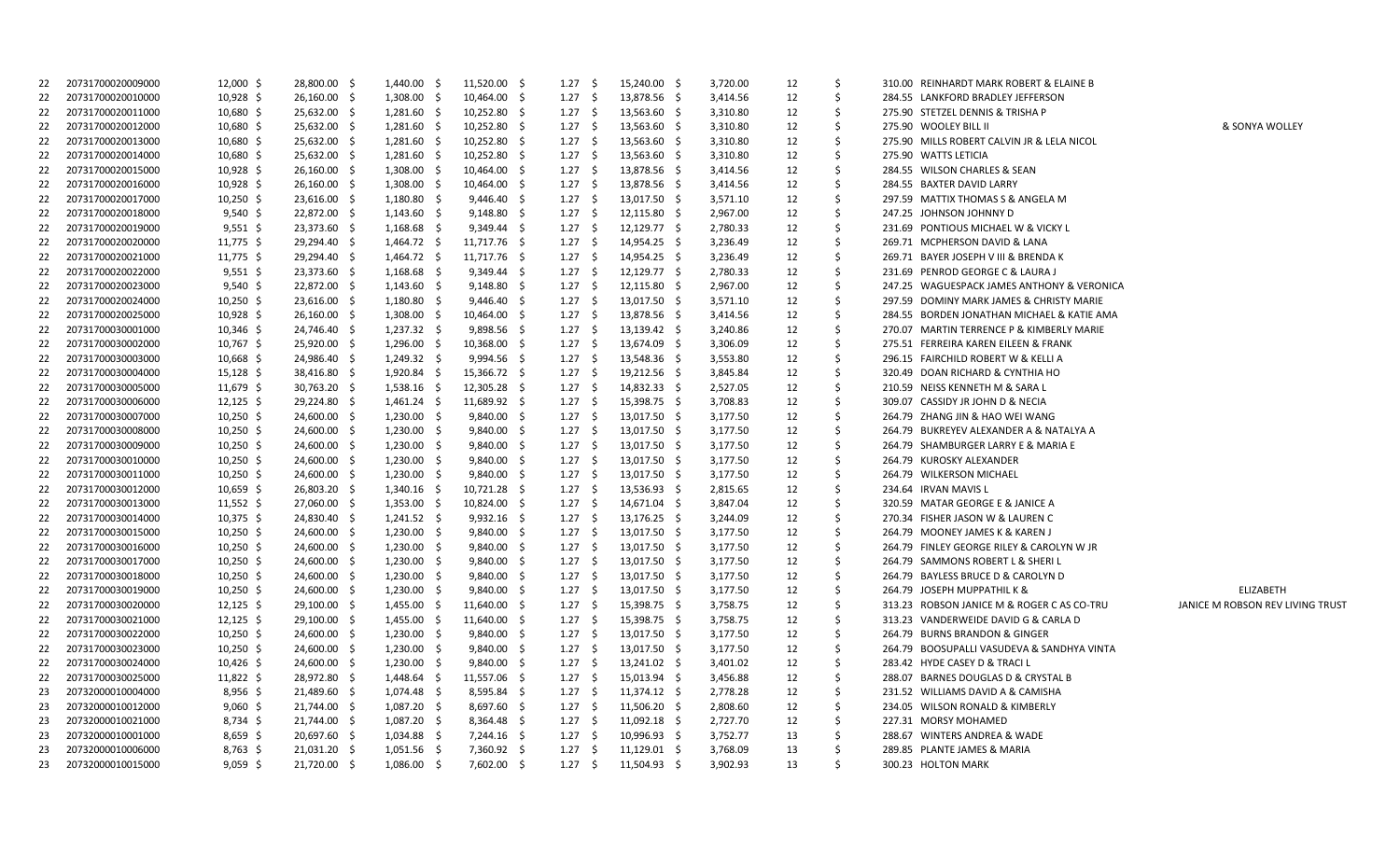| 23 | 20732000010017000 | $14,455$ \$       | 34,615.20 \$   | 1,730.76 \$         | 12,115.32<br>- S | 1.27            | -S | 18,357.85 \$         | 6,242.53 | 13 | -S        | 480.19 JAMES WILLIAM BRENT & LAUREN MICHEL  |                           |
|----|-------------------|-------------------|----------------|---------------------|------------------|-----------------|----|----------------------|----------|----|-----------|---------------------------------------------|---------------------------|
| 23 | 20732000010023000 | 13,471 \$         | 32,287.20 \$   | $1,614.36$ \$       | $11,300.52$ \$   | 1.27S           |    | 17,108.17 \$         | 5,807.65 | 13 | Ŝ.        | 446.74 BETTER MICHAEL A & ELLEN J           |                           |
| 23 | 20732000010025000 | $8,365$ \$        | 20,068.80 \$   | $1,003.44$ \$       | $7,024.08$ \$    | $1.27 \quad$ \$ |    | $10,623.55$ \$       | 3,599.47 | 13 | \$.       | 276.88 ADAIR DIANNA                         |                           |
| 23 | 20732000020003000 | $8,208$ \$        | 19,699.20 \$   | 984.96 \$           | $6,894.72$ \$    | $1.27 \quad$ \$ |    | $10,424.16$ \$       | 3,529.44 | 13 | \$        | 271.50 PATEL AMANKUMAR & JYOTI              |                           |
| 23 | 20732000030001000 | $10,793$ \$       | 25,576.80 \$   | $1,278.84$ \$       | 8,951.88 \$      | $1.27 \quad$ \$ |    | 13,707.11 \$         | 4,755.23 | 13 | \$        | 365.79 LAW BRIAN K & SHIRLEAN               |                           |
| 23 | 20732000030003000 | $9,250$ \$        | 22,920.00 \$   | $1,146.00$ \$       | 8,022.00 \$      | $1.27 \quad$ \$ |    | 11,747.50 \$         | 3,725.50 | 13 | Ŝ.        | 286.58 KHURANA DAVE & JASLEEN               |                           |
| 23 | 20732000030014000 | $9,961$ \$        | 22,200.00 \$   | $1,110.00$ \$       | 7,770.00 \$      | 1.27S           |    | 12,650.47 \$         | 4,880.47 | 13 | Ŝ.        | 375.42 ROBSON KRAIG L & REBECA WONG TRS     | WONG ROBSON TRUST         |
| 23 | 20732000040004000 | $9,250$ \$        | $22,200.00$ \$ | $1,110.00$ \$       | 7,770.00 \$      | 1.27S           |    | 11,747.50 \$         | 3,977.50 | 13 | Ś.        | 305.96 MURRAY SARAH & ROBERT                |                           |
| 23 | 20732000040006000 | $9,245$ \$        | 22,176.00 \$   | $1,108.80\quad$ \$  | 7,761.60 \$      | $1.27 \quad$ \$ |    | $11,741.15 \quad$ \$ | 3,979.55 | 13 | \$        | 306.12 ESTHAY FRANCIS RAY JR                | <b>CYNTHIA L ESTHAY</b>   |
| 23 | 20732000040007000 | $10,753$ \$       | 25,778.40 \$   | $1,288.92 \quad$ \$ | $9,022.44$ \$    | $1.27 \quad$ \$ |    | $13,656.31$ \$       | 4,633.87 | 13 | \$.       | 356.45 SAWYER LESLIE & BRANDON              |                           |
| 22 | 20731700010018000 | $14,031$ \$       | 33,662.40 \$   | $1,683.12 \quad$ \$ | 10,098.96 \$     | 1.27 \$         |    | 17,819.37 \$         | 7,720.41 | 14 | \$.       | 551.46 WIKTOROWICZ JOHN E &                 | <b>MICHELLE</b>           |
| 23 | 20732000030004000 | $9,250$ \$        | 22,920.00 \$   | $1,146.00$ \$       | $6,876.00$ \$    | $1.27 \quad$ \$ |    | 11,747.50 \$         | 4,871.50 | 14 | Ŝ.        | 347.96 GARLAND THOMAS J & CHRISTINA         |                           |
| 24 | 20732600010005000 | $11,003 \; \;$ \$ | 26,407.20 \$   | $1,320.36$ \$       | 7,922.16 \$      | $1.27 \quad$ \$ |    | 13,973.81 \$         | 6,051.65 | 14 | Ŝ.        | 432.26 ZAMORA CARL & ROXANN M               |                           |
| 24 | 20732600010006000 | $11,508$ \$       | 27,619.20 \$   | $1,380.96$ \$       | $8,285.76$ \$    | 1.27S           |    | $14,615.16$ \$       | 6,329.40 | 14 | Ŝ.        | 452.10 NGUYEN MINH                          |                           |
| 24 | 20732600010010000 | $10,660$ \$       | 25,584.00 \$   | $1,279.20$ \$       | 7,675.20 \$      | $1.27 \quad$ \$ |    | 13,538.20 \$         | 5,863.00 | 14 | Ŝ.        | 418.79 VU NGUYET AND TUAN MINH NGUYEN       |                           |
| 24 | 20732600010011000 | $10,660$ \$       | 25,584.00 \$   | $1,279.20$ \$       | 7,675.20 \$      | $1.27 \quad$ \$ |    | 13,538.20 \$         | 5,863.00 | 14 | Ś.        | 418.79 HALE LEONARD C & LEY HIM ONG         |                           |
| 24 | 20732600010012000 | $10,660$ \$       | 25,584.00 \$   | $1,279.20$ \$       | 7,675.20 \$      | $1.27 \quad$ \$ |    | $13,538.20$ \$       | 5,863.00 | 14 | \$.       | 418.79 MATZKE ELRAY & COLLEEN               |                           |
| 24 | 20732600010015000 | 17,692 \$         | 42,460.80 \$   | $2,123.04$ \$       | 12,738.24 \$     | 1.27S           |    | 22,468.84 \$         | 9,730.60 | 14 | Ŝ.        | 695.04 HOLMES JOHN & WENDY                  |                           |
| 24 | 20732600010017000 | $12,199$ \$       | 29,277.60 \$   | 1,463.88 \$         | $8,783.28$ \$    | $1.27 \quad$ \$ |    | 15,492.73 \$         | 6,709.45 | 14 | Ŝ.        | 479.25 INDRIKOVS ALEXANDER                  | <b>CLAUDIA R FERREIRA</b> |
| 24 | 20732600010018000 | 11,961 \$         | 28,706.40 \$   | $1,435.32 \quad$ \$ | $8,611.92$ \$    | $1.27 \quad$ \$ |    | 15,190.47 \$         | 6,578.55 | 14 | \$        | 469.90 JANA BAGI R & KYU KIM                |                           |
| 24 | 20732600020004000 | $13,260$ \$       | 31,824.00 \$   | $1,591.20$ \$       | $9,547.20$ \$    | $1.27 \quad$ \$ |    | 16,840.20 \$         | 7,293.00 | 14 | Ś.        | 520.93 MANCHAC CHELSEA                      |                           |
| 24 | 20732600020009000 | $12,042 \;$ \$    | 28,900.80 \$   | $1,445.04$ \$       | $8,670.24$ \$    | $1.27 \quad$ \$ |    | $15,293.34$ \$       | 6,623.10 | 14 | Ŝ.        | 473.08 WHITEHEAD WILLIAM E & JANET A HURST  |                           |
| 23 | 20732000010002000 | $8,875$ \$        | 21,388.80 \$   | $1,069.44$ \$       | $5,347.20$ \$    | 1.27 \$         |    | $11,271.25$ \$       | 5,924.05 | 15 | Ŝ.        | 394.94 THERUVATHU ABRAHAM JACOB & SINJU ALI |                           |
| 23 | 20732000010003000 | $9,026$ \$        | $21,662.40$ \$ | $1,083.12 \quad$ \$ | $5,415.60$ \$    | 1.27S           |    | 11,463.02 \$         | 6,047.42 | 15 | Ŝ.        | 403.16 HAMILTON ERNEST & ELIZABETH          |                           |
| 23 | 20732000010005000 | $8,858$ \$        | $21,259.20$ \$ | $1,062.96$ \$       | $5,314.80$ \$    | 1.27S           |    | 11,249.66 \$         | 5,934.86 | 15 | Ŝ.        | 395.66 LOPEZ PAUL JOSEPH                    | & DANIELLE RENEE ADAME    |
| 23 | 20732000010007000 | $8,667$ \$        | 20,810.40 \$   | $1,040.52$ \$       | $5,202.60$ \$    | 1.27S           |    | 11,007.09 \$         | 5,804.49 | 15 | Ŝ.        | 386.97 NEAL ANNE                            |                           |
| 23 | 20732000010008000 | $8,328$ \$        | 19,972.80 \$   | 998.64 \$           | 4,993.20 \$      | $1.27 \quad$ \$ |    | 10,576.56 \$         | 5,583.36 | 15 | \$        | 372.22 GINN MARK                            |                           |
| 23 | 20732000010009000 | $12,200$ \$       | 29,280.00 \$   | 1,464.00<br>- \$    | 7,320.00 \$      | $1.27 \quad$ \$ |    | 15,494.00 \$         | 8,174.00 | 15 | \$        | 544.93 MANESS FRANKLIN BLAKE & SHANTRISE L  |                           |
| 23 | 20732000010010000 | $10,476$ \$       | 25,089.60 \$   | $1,254.48$ \$       | $6,272.40$ \$    | $1.27 \quad$ \$ |    | $13,304.52$ \$       | 7,032.12 | 15 | \$.       | 468.81 GARA JOHN & SANDRA                   |                           |
| 23 | 20732000010011000 | $9,275$ \$        | 22,216.80 \$   | $1,110.84$ \$       | $5,554.20$ \$    | $1.27 \quad$ \$ |    | 11,779.25 \$         | 6,225.05 | 15 | Ŝ.        | 415.00 DRIES KEVIN M & STACEY V             |                           |
| 23 | 20732000010013000 | $9,060$ \$        | 21,744.00 \$   | $1,087.20$ \$       | $5,436.00$ \$    | 1.27S           |    | $11,506.20$ \$       | 6,070.20 | 15 | Ŝ.        | 404.68 PALOS ANTONIO III & LYDIA ALDAPE PA  |                           |
| 23 | 20732000010014000 | $9,059$ \$        | 21,720.00 \$   | $1,086.00$ \$       | $5,430.00$ \$    | $1.27 \quad$ \$ |    | 11,504.93 \$         | 6,074.93 | 15 | Ś.        | 405.00 KASCH GLENN A & JERUSHA              |                           |
| 23 | 20732000010016000 | $8,952$ \$        | 21,446.40 \$   | $1,072.32$ \$       | $5,361.60$ \$    | $1.27 \quad$ \$ |    | 11,369.04 \$         | 6,007.44 | 15 | Ŝ.        | 400.50 ARORA DINESH & VIPAN                 |                           |
| 23 | 20732000010018000 | $10,674$ \$       | 25,521.60 \$   | $1,276.08$ \$       | $6,380.40$ \$    | $1.27 \quad$ \$ |    | $13,555.98$ \$       | 7,175.58 | 15 | \$.       | 478.37 SILVA JORGE A                        |                           |
| 23 | 20732000010019000 | $8,612$ \$        | 20,620.80 \$   | $1,031.04$ \$       | $5,155.20$ \$    | $1.27 \quad$ \$ |    | $10,937.24$ \$       | 5,782.04 | 15 | \$.       | 385.47 DEWEESE TAMERA S & ANTHONY R         |                           |
| 23 | 20732000010020000 | $8,743 \quad $$   | 20,935.20 \$   | 1,046.76 \$         | $5,233.80$ \$    | 1.27S           |    | $11,103.61$ \$       | 5,869.81 | 15 | \$.       | 391.32 WANG JIGONG                          | & XIU GAO                 |
| 23 | 20732000010022000 | $8,073 \quad $$   | 19,320.00 \$   | 966.00<br>- S       | $4,830.00$ \$    | 1.27S           |    | $10,252.71$ \$       | 5,422.71 | 15 | Ŝ.        | 361.51 KANTARA ASSAD & DANA NICOLE NADALO   |                           |
| 23 | 20732000010024000 | $8,528$ \$        | $20,455.20$ \$ | $1,022.76$ \$       | $5,113.80$ \$    | $1.27 \quad$ \$ |    | 10,830.56 \$         | 5,716.76 | 15 | Ś.        | 381.12 ROBBINS ROBERT JAMES JR & NICOLE PE  |                           |
| 23 | 20732000010026000 | $8,375$ \$        | $20,100.00$ \$ | $1,005.00$ \$       | $5,025.00$ \$    | $1.27 \quad$ \$ |    | 10,636.25 \$         | 5,611.25 | 15 | Ś.        | 374.08 PENA DALIA                           |                           |
|    |                   |                   |                |                     |                  |                 |    |                      |          |    | \$.       | 374.08 JONES SAMUEL                         |                           |
| 23 | 20732000010027000 | $8,375$ \$        | $20,100.00$ \$ | $1,005.00$ \$       | $5,025.00$ \$    | $1.27 \quad$ \$ |    | $10,636.25$ \$       | 5,611.25 | 15 |           |                                             |                           |
| 23 | 20732000010028000 | $8,375$ \$        | $20,100.00$ \$ | $1,005.00$ \$       | $5,025.00$ \$    | $1.27 \quad$ \$ |    | $10,636.25$ \$       | 5,611.25 | 15 | \$.<br>Ŝ. | 374.08 BRAHIER PEGGY                        |                           |
| 23 | 20732000010029000 | $9,491$ \$        | 22,761.60 \$   | $1,138.08$ \$       | $5,690.40$ \$    | 1.27S           |    | 12,053.57 \$         | 6,363.17 | 15 |           | 424.21 HERNANDEZ ANTONIO & YADIRA           |                           |
| 23 | 20732000010030000 | $9,491$ \$        | 22,761.60 \$   | $1,138.08$ \$       | $5,690.40$ \$    | $1.27 \quad$ \$ |    | 12,053.57 \$         | 6,363.17 | 15 | Ŝ.        | 424.21 BRODBECK ANDREW R & AMBER M MORRIS   |                           |
| 23 | 20732000010031000 | $8,375$ \$        | $20,100.00$ \$ | $1,005.00$ \$       | $5,025.00$ \$    | 1.27S           |    | $10,636.25$ \$       | 5,611.25 | 15 | \$        | 374.08 CHEN WENTIAN & XIUPING WANG          |                           |
| 23 | 20732000010032000 | $8,375$ \$        | $20,100.00$ \$ | $1,005.00$ \$       | $5,025.00$ \$    | $1.27 \quad$ \$ |    | $10,636.25$ \$       | 5,611.25 | 15 | Ŝ.        | 374.08 NEAS EDWARD B & KERRY G              |                           |
| 23 | 20732000010033000 | $8,375$ \$        | $20,100.00$ \$ | $1,005.00$ \$       | $5,025.00$ \$    | $1.27 \quad$ \$ |    | $10,636.25$ \$       | 5,611.25 | 15 | Ŝ.        | 374.08 MOMIN SADIQALI                       |                           |
| 23 | 20732000010034000 | $8,374$ \$        | 20,085.60 \$   | $1,004.28$ \$       | $5,021.40$ \$    | $1.27 \quad$ \$ |    | 10,634.98 \$         | 5,613.58 | 15 | Ŝ.        | 374.24 FLESHER STUART A & GINA M            |                           |
| 23 | 20732000010035000 | $8,716$ \$        | 20,908.80 \$   | $1,045.44$ \$       | $5,227.20$ \$    | $1.27 \quad$ \$ |    | 11,069.32 \$         | 5,842.12 | 15 | Ŝ.        | 389.47 SMITH NICHOLAS JAY & COURTNEY F      |                           |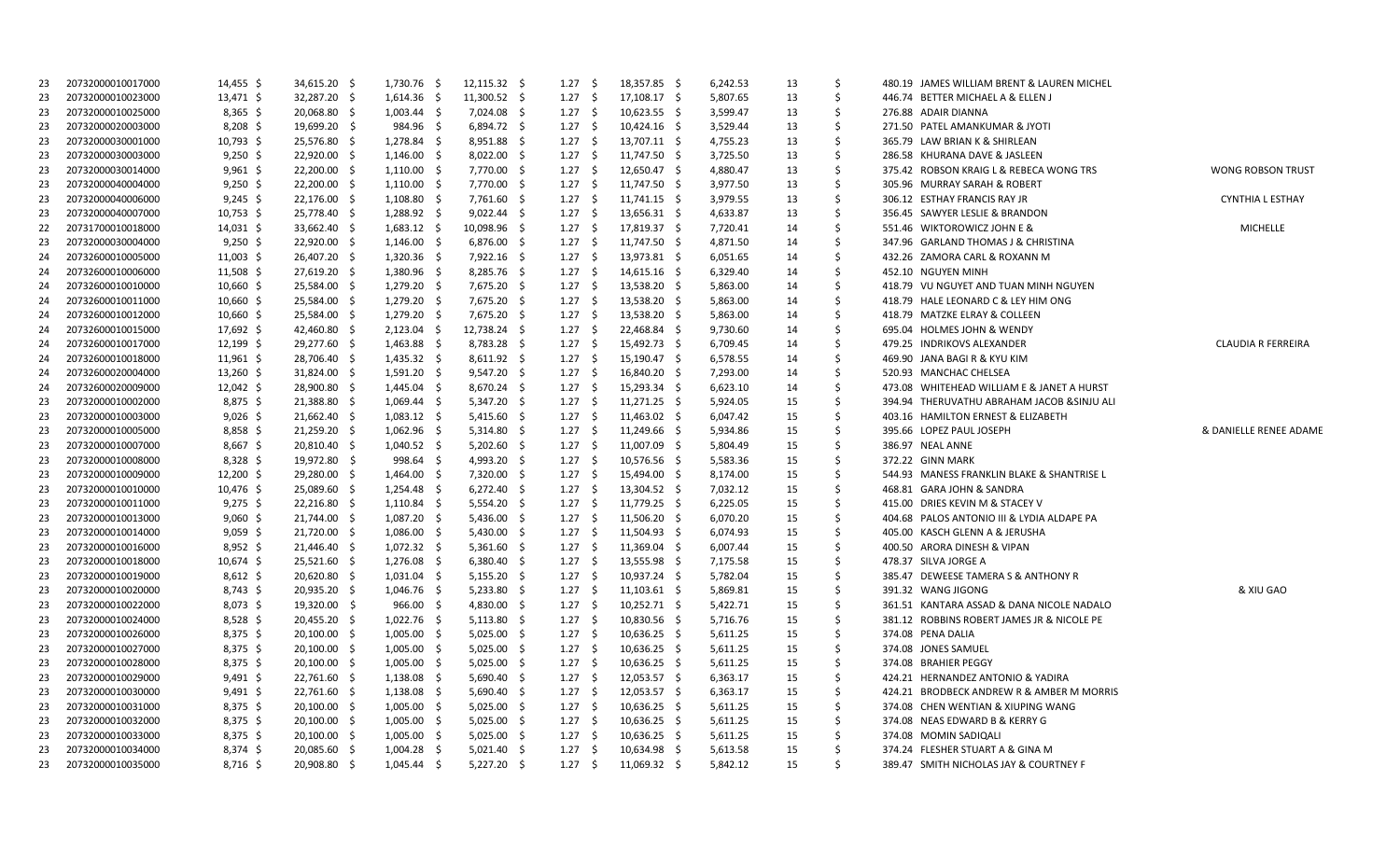| 23 | 20732000010036000 | $13,139$ \$          | 31,485.60      | $1,574.28$ \$       | 7,871.40 \$   | 1.27<br>- \$    | 16,686.53<br>- S     | 8,815.13  | 15 | \$ | 587.68 DE MARIA PAUL JOSEPH JR             |                                 |
|----|-------------------|----------------------|----------------|---------------------|---------------|-----------------|----------------------|-----------|----|----|--------------------------------------------|---------------------------------|
| 23 | 20732000010037000 | $8,784$ \$           | $21,021.60$ \$ | $1,051.08$ \$       | $5,255.40$ \$ | 1.27 \$         | $11,155.68$ \$       | 5,900.28  | 15 | \$ | 393.35 GILANI SYED A                       |                                 |
| 23 | 20732000010038000 | $8,407$ \$           | $20,150.40$ \$ | $1,007.52$ \$       | $5,037.60$ \$ | $1.27 \quad$ \$ | 10,676.89 \$         | 5,639.29  | 15 | \$ | 375.95 DENBOW BILLY WHAYNE & SELENA SNOW   |                                 |
| 23 | 20732000010039000 | $8,367$ \$           | 20,064.00 \$   | $1,003.20$ \$       | $5,016.00$ \$ | 1.27 \$         | $10,626.09$ \$       | 5,610.09  | 15 | \$ | 374.01 SAUCEDA SONNY E & HELGA GOMEZ       |                                 |
| 23 | 20732000010040000 | $8,327$ \$           | 19,972.80 \$   | 998.64 \$           | 4,993.20 \$   | $1.27 \quad$ \$ | 10,575.29 \$         | 5,582.09  | 15 | Ś. | 372.14 SIEVERT BRYAN J & JAMIE R           |                                 |
| 23 | 20732000010041000 | $8,286$ \$           | 19,879.20 \$   | $993.96$ \$         | 4,969.80 \$   | 1.27 \$         | 10,523.22 \$         | 5,553.42  | 15 | \$ | 370.23 PROPERTY OWNER OF RECORD            |                                 |
| 23 | 20732000010042000 | $8,247$ \$           | 19,788.00 \$   | 989.40 \$           | 4,947.00 \$   | $1.27 \quad$ \$ | 10,473.69 \$         | 5,526.69  | 15 | \$ | 368.45 RUHL DENNIS E & JUDY K              |                                 |
| 23 | 20732000010043000 | $8,170$ \$           | 19,608.00 \$   | 980.40 \$           | 4,902.00 \$   | $1.27 \quad$ \$ | $10,375.90$ \$       | 5,473.90  | 15 | \$ | 364.93 DUHON MATTHEW K JR & CANDICE B      |                                 |
| 23 | 20732000020001000 | $9,298$ \$           | 22,298.40 \$   | $1,114.92 \quad$ \$ | $5,574.60$ \$ | 1.27 \$         | 11,808.46 \$         | 6,233.86  | 15 | \$ | 415.59 FONSECA RAFAEL ANTONIO & KYRALESSA  |                                 |
| 23 | 20732000020002000 | $8,208$ \$           | 19,699.20 \$   | 984.96 \$           | 4,924.80 \$   | 1.27 \$         | $10,424.16$ \$       | 5,499.36  | 15 | \$ | 366.62 CANTU ARMANDO JR & AMANDA           |                                 |
| 23 | 20732000020004000 | $8,208$ \$           | 19,699.20 \$   | 984.96 \$           | $4,924.80$ \$ | 1.27 \$         | $10,424.16$ \$       | 5,499.36  | 15 | \$ | 366.62 WILLIAMS BOBBY & MARY               |                                 |
| 23 | 20732000020005000 | $9,298$ \$           | 22,298.40 \$   | $1,114.92 \quad$ \$ | $5,574.60$ \$ | 1.27 \$         | 11,808.46 \$         | 6,233.86  | 15 | \$ | 415.59 HOODA BARKAT & MEHNAZ               | TRUSTEES OF SHAMSUL HOODA TRUST |
| 23 | 20732000020006000 | $9,298$ \$           | 22,298.40 \$   | $1,114.92 \quad$ \$ | $5,574.60$ \$ | $1.27 \quad$ \$ | 11,808.46 \$         | 6,233.86  | 15 | Ŝ. | 415.59 SEBASTIAN BIJO & ANN                |                                 |
| 23 | 20732000020007000 | $8,208$ \$           | 19,699.20 \$   | 984.96 \$           | 4,924.80 \$   | $1.27 \quad$ \$ | $10,424.16$ \$       | 5,499.36  | 15 | Ś. | 366.62 SINHA MANISH & NUPUR                |                                 |
| 23 | 20732000020008000 | $8,208$ \$           | 19,699.20 \$   | 984.96 \$           | 4,924.80 \$   | $1.27 \quad$ \$ | $10,424.16$ \$       | 5,499.36  | 15 | \$ | 366.62 ALCORN DAVID L SR & WYNISHA R       |                                 |
| 23 | 20732000020009000 | $8,208$ \$           | 19,699.20 \$   | 984.96 \$           | 4,924.80 \$   | $1.27 \quad$ \$ | 10,424.16 \$         | 5,499.36  | 15 | \$ | 366.62 MUTHUKUMAR AKILA                    |                                 |
| 23 | 20732000020010000 | $9,298$ \$           | 22,298.40 \$   | $1,114.92 \quad$ \$ | $5,574.60$ \$ | 1.27 \$         | 11,808.46 \$         | 6,233.86  | 15 | \$ | 415.59 SCHIFANELLA THOMAS JOSEPH & MARY AN |                                 |
| 23 | 20732000030002000 | $9,250$ \$           | 22,200.00 \$   | $1,110.00$ \$       | $5,550.00$ \$ | 1.27 \$         | 11,747.50 \$         | 6,197.50  | 15 | \$ | 413.17 SEPEHRI SARAH & KOUROSH             |                                 |
| 23 | 20732000030005000 | $9,250$ \$           | 22,920.00 \$   | $1,146.00$ \$       | $5,730.00$ \$ | 1.27 \$         | 11,747.50 \$         | 6,017.50  | 15 | \$ | 401.17 BJORUM RYAN E                       |                                 |
| 23 | 20732000030006000 | $9,250$ \$           | 22,920.00 \$   | $1,146.00$ \$       | $5,730.00$ \$ | 1.27 \$         | 11,747.50 \$         | 6,017.50  | 15 | \$ | 401.17 CROCHET LARRY JAMES & TIFFANI BROOK |                                 |
| 23 | 20732000030007000 | $10,210 \; \text{S}$ | 24,492.00 \$   | $1,224.60$ \$       | $6,123.00$ \$ | 1.27 \$         | 12,966.70 \$         | 6,843.70  | 15 | \$ | 456.25 GONZALEZ RODOLFO & SONIA RAMOS      |                                 |
| 23 | 20732000030008000 | $10,218$ \$          | 24,492.00 \$   | $1,224.60$ \$       | $6,123.00$ \$ | 1.27 \$         | 12,976.86 \$         | 6,853.86  | 15 | \$ | 456.92 BOORE JOHN B & PRISCILLA            |                                 |
| 23 | 20732000030009000 | $9,250$ \$           | 22,200.00 \$   | $1,110.00$ \$       | $5,550.00$ \$ | 1.27 \$         | 11,747.50 \$         | 6,197.50  | 15 | Ś. | 413.17 PARTRIDGE THOMAS TYLER & DEBORAH LY |                                 |
| 23 | 20732000030010000 | $9,250$ \$           | 22,200.00 \$   | $1,110.00$ \$       | $5,550.00$ \$ | $1.27 \quad$ \$ | 11,747.50 \$         | 6,197.50  | 15 | \$ | 413.17 RODRIGUEZ DANIEL E                  |                                 |
| 23 | 20732000030011000 | $9,250$ \$           | 22,200.00 \$   | $1,110.00 \quad$ \$ | $5,550.00$ \$ | $1.27 \quad$ \$ | 11,747.50 \$         | 6,197.50  | 15 | \$ | 413.17 PEKAR WARREN & WENDY                |                                 |
| 23 | 20732000030012000 | $9,250$ \$           | $22,200.00$ \$ | $1,110.00$ \$       | $5,550.00$ \$ | $1.27 \quad$ \$ | 11,747.50 \$         | 6,197.50  | 15 | \$ | 413.17 WATKINS CRAYTON L & NANCY G         |                                 |
| 23 | 20732000030013000 | $9,235$ \$           | 22,176.00 \$   | 1,108.80 \$         | 5,544.00 \$   | 1.27 \$         | 11,728.45 \$         | 6,184.45  | 15 | \$ | 412.30 SWEETEN WILLIAM & LADONNA           |                                 |
| 23 | 20732000040001000 | $10,224$ \$          | 24,626.40 \$   | $1,231.32$ \$       | $6,156.60$ \$ | $1.27 \quad$ \$ | 12,984.48 \$         | 6,827.88  | 15 | \$ | 455.19 YOON JUNG-HOON &                    | <b>BOHYE JUNG</b>               |
| 23 | 20732000040002000 | $9,250$ \$           | 22,200.00 \$   | $1,110.00$ \$       | $5,550.00$ \$ | 1.27 \$         | 11,747.50 \$         | 6,197.50  | 15 | \$ | 413.17 JOSIAH DAVID N                      |                                 |
| 23 | 20732000040003000 | $9,250$ \$           | 22,200.00 \$   | $1,110.00$ \$       | $5,550.00$ \$ | 1.27 \$         | 11,747.50 \$         | 6,197.50  | 15 | \$ | 413.17 STILWELL DEE LEEANN                 |                                 |
| 23 | 20732000040005000 | $9,250$ \$           | 22,200.00 \$   | $1,110.00$ \$       | $5,550.00$ \$ | 1.27 \$         | 11,747.50 \$         | 6,197.50  | 15 | \$ | 413.17 BEARDEN TROY & PAULA                |                                 |
| 24 | 20732600010004000 | $11,003 \; \text{S}$ | 26,407.20 \$   | $1,320.36$ \$       | $6,601.80$ \$ | 1.27 \$         | 13,973.81 \$         | 7,372.01  | 15 | \$ | 491.47 CARAMES MANUEL                      |                                 |
| 24 | 20732600010008000 | $13,507$ \$          | 32,416.80 \$   | $1,620.84$ \$       | $8,104.20$ \$ | 1.27 \$         | 17,153.89 \$         | 9,049.69  | 15 | \$ | 603.31 ELKHALILI ABDELNASER                |                                 |
| 24 | 20732600010009000 | $10,741$ \$          | 25,778.40 \$   | $1,288.92 \quad$ \$ | $6,444.60$ \$ | 1.27 \$         | 13,641.07 \$         | 7,196.47  | 15 | \$ | 479.76 OSEI-MANU PHILIP & JENNIFER WILLIAM |                                 |
| 24 | 20732600010016000 | 13,800 \$            | 33,120.00 \$   | $1,656.00$ \$       | 8,280.00 \$   | $1.27 \quad$ \$ | 17,526.00 \$         | 9,246.00  | 15 | Ŝ. | 616.40 BOOTH GARRETT & ANDREA              |                                 |
| 24 | 20732600010019000 | $12,755$ \$          | 30,612.00 \$   | 1,530.60 \$         | 7,653.00 \$   | 1.27 \$         | 16,198.85 \$         | 8,545.85  | 15 | \$ | 569.72 HAMMERLE JASON L & COLLEEN A        |                                 |
| 24 | 20732600010020000 | $13,509$ \$          | 32,421.60 \$   | $1,621.08$ \$       | $8,105.40$ \$ | 1.27 \$         | $17,156.43 \quad$ \$ | 9,051.03  | 15 | \$ | 603.40 MEZA ANGELA & DAVID                 |                                 |
| 24 | 20732600010022000 | $10,660$ \$          | 25,584.00 \$   | $1,279.20$ \$       | $6,396.00$ \$ | 1.27 \$         | $13,538.20$ \$       | 7,142.20  | 15 | \$ | 476.15 READER ROBERT CHRISTOPHER & KATHERI |                                 |
| 24 | 20732600010023000 | $10,660$ \$          | 25,584.00 \$   | $1,279.20$ \$       | $6,396.00$ \$ | $1.27 \quad$ \$ | 13,538.20 \$         | 7,142.20  | 15 | Ś. | 476.15 KLIBERT RANDALL H & TAMARA S        |                                 |
| 24 | 20732600010024000 | $10,660$ \$          | 25,584.00 \$   | 1,279.20 \$         | $6,396.00$ \$ | $1.27 \quad$ \$ | 13,538.20 \$         | 7,142.20  | 15 | \$ | 476.15 WRIGHT STEWART R & MARIA A          |                                 |
| 24 | 20732600020001000 | $13,902 \div$        | 33,364.80 \$   | $1,668.24$ \$       | $8,341.20$ \$ | 1.27 \$         | 17,655.54 \$         | 9,314.34  | 15 | \$ | 620.96 BRONOLD CARL J & CHRISTY R          |                                 |
| 24 | 20732600020003000 | $14,493$ \$          | 34,783.20 \$   | $1,739.16$ \$       | $8,695.80$ \$ | 1.27 \$         | 18,406.11 \$         | 9,710.31  | 15 | \$ | 647.35 PROPERTY OWNER OF RECORD            |                                 |
| 24 | 20732600020031000 | 17,678 \$            | 42,427.20 \$   | $2,121.36$ \$       | 10,606.80 \$  | 1.27 \$         | 22,451.06 \$         | 11,844.26 | 15 | \$ | 789.62 HARDING ERIC L & KIMBERLY           |                                 |
| 24 | 20732600020033000 | $15,017$ \$          | 36,040.80 \$   | $1,802.04$ \$       | $9,010.20$ \$ | 1.27 \$         | 19,071.59 \$         | 10,061.39 | 15 | \$ | 670.76 LATHAM MIREO                        |                                 |
| 24 | 20732600010001000 | $11,003 \; \text{S}$ | 26,407.20 \$   | $1,320.36$ \$       | $5,281.44$ \$ | 1.27 \$         | 13,973.81 \$         | 8,692.37  | 16 | \$ | 543.27 BRAZEAL BRYANT S & IAN C BARRETT    |                                 |
| 24 | 20732600010002000 | $11,003$ \$          | 26,407.20 \$   | $1,320.36$ \$       | $5,281.44$ \$ | 1.27 \$         | 13,973.81 \$         | 8,692.37  | 16 | \$ | 543.27 LAVERDIERE MATTHEW & JENNIFER MARTI |                                 |
| 24 | 20732600010003000 | $11,003$ \$          | 26,407.20 \$   | 1,320.36 \$         | $5,281.44$ \$ | $1.27 \quad$ \$ | 13,973.81 \$         | 8,692.37  | 16 | Ŝ. | 543.27 STENSLIE DARREN & STEPHANIE BARESH  |                                 |
| 24 | 20732600010007000 | 13,816 \$            | 33,158.40 \$   | $1,657.92$ \$       | $6,631.68$ \$ | 1.27 \$         | 17,546.32 \$         | 10,914.64 | 16 | \$ | 682.17 DALEY CINDY                         |                                 |
|    |                   |                      |                |                     |               |                 |                      |           |    |    |                                            |                                 |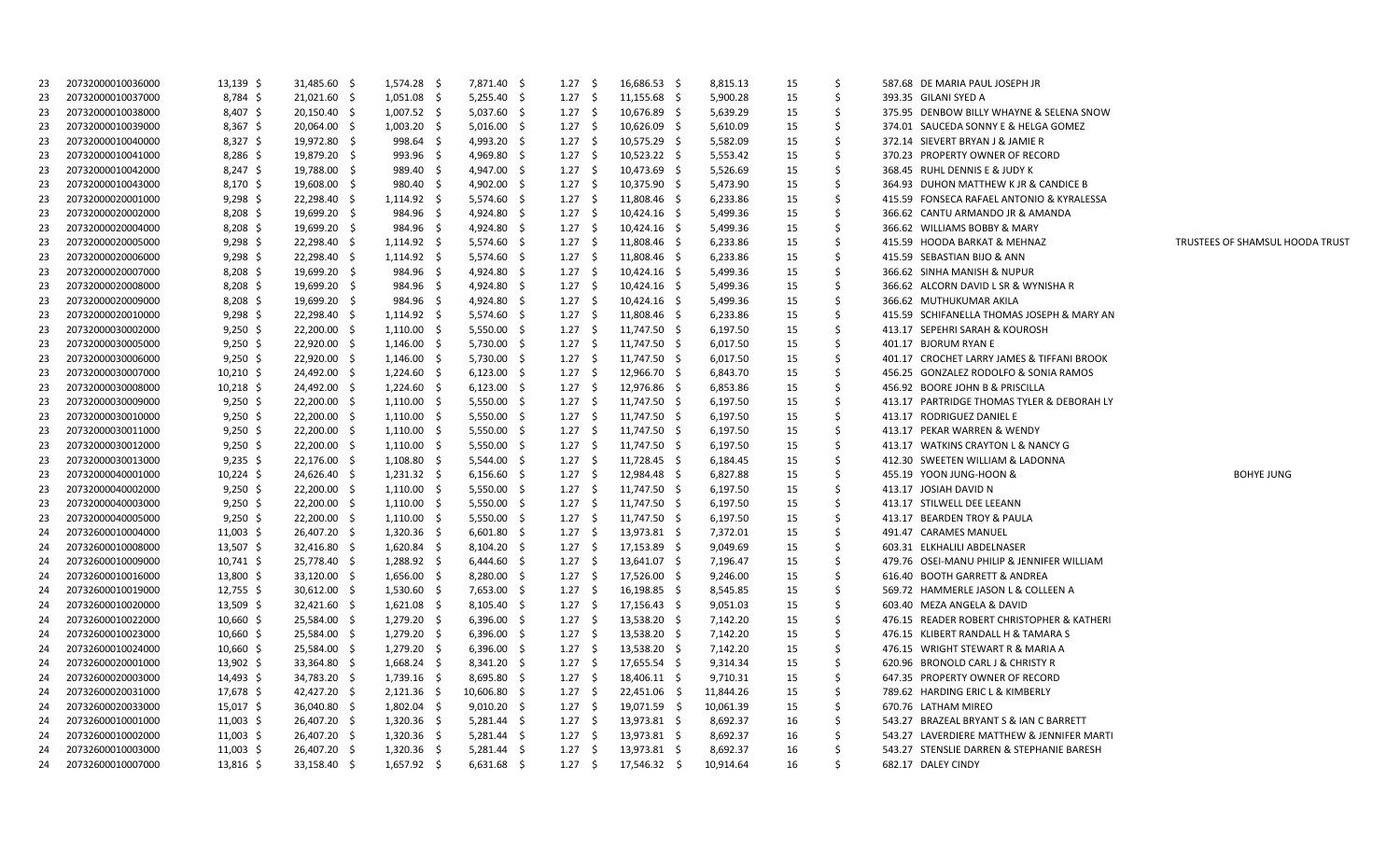| 24 | 20732600010013000 | $10,660$ \$    | 25,584.00 \$ | $1,279.20$ \$       |      | 5,116.80            | - \$ | 1.27            | -\$  | 13,538.20 \$   |      | 8,421.40  | 16 | \$       |        | 526.34 JOHNSON DELL JR & CARLA JANELL      |
|----|-------------------|----------------|--------------|---------------------|------|---------------------|------|-----------------|------|----------------|------|-----------|----|----------|--------|--------------------------------------------|
| 24 | 20732600010014000 | $13,154$ \$    | 31,569.60 \$ | $1,578.48$ \$       |      | $6,313.92$ \$       |      | 1.27 \$         |      | 16,705.58      | -\$  | 10,391.66 | 16 | \$       |        | 649.48 WANG MITCHELL & XIAO Y              |
| 24 | 20732600010021000 | $11,671$ \$    | 28,010.40 \$ | $1,400.52$ \$       |      | 5,602.08            | - \$ | 1.27            | - \$ | 14,822.17 \$   |      | 9,220.09  | 16 | Ś.       |        | 576.26 DESCHAMPS WALLACE & SANDRA          |
| 24 | 20732600010025000 | $10,660$ \$    | 25,584.00 \$ | $1,279.20$ \$       |      | $5,116.80$ \$       |      | 1.27S           |      | 13,538.20 \$   |      | 8,421.40  | 16 | \$       |        | 526.34 BALL KEITH AND TERESA               |
| 24 | 20732600010026000 | 10,660 \$      | 25,584.00 \$ | $1,279.20$ \$       |      | $5,116.80$ \$       |      | 1.27S           |      | 13,538.20 \$   |      | 8,421.40  | 16 | \$       | 526.34 | GREEN JEFFREY T & NATASHA M                |
| 24 | 20732600010027000 | $10,660$ \$    | 25,584.00 \$ | $1,279.20$ \$       |      | $5,116.80$ \$       |      | 1.27            | - \$ | 13,538.20 \$   |      | 8,421.40  | 16 | \$       |        | 526.34 TRAUTMANN JOHAN & SHERYL            |
| 24 | 20732600010028000 | $10,660$ \$    | 25,584.00 \$ | $1,279.20$ \$       |      | $5,116.80$ \$       |      | 1.27            | - \$ | 13,538.20 \$   |      | 8,421.40  | 16 | \$       |        | 526.34 ELLIOTT JASON & AMY                 |
| 24 | 20732600010029000 | 10,660 \$      | 25,584.00 \$ | $1,279.20$ \$       |      | $5,116.80$ \$       |      | 1.27            | -\$  | 13,538.20 \$   |      | 8,421.40  | 16 | \$       |        | 526.34 VALENTINE VINCENT & CATHY C         |
| 24 | 20732600010030000 | $10,893$ \$    | 26,143.20 \$ | $1,307.16$ \$       |      | $5,228.64$ \$       |      | 1.27            | - \$ | 13,834.11 \$   |      | 8,605.47  | 16 | \$       |        | 537.84 PATEL JANAK A & NISHA J             |
| 24 | 20732600010031000 | $13,733$ \$    | 32,959.20 \$ | $1,647.96$ \$       |      | $6,591.84$ \$       |      | 1.27            | - \$ | 17,440.91 \$   |      | 10,849.07 | 16 | \$       |        | 678.07 MAI HUNG T & MINDY DIEM             |
| 24 | 20732600010032000 | 11,957 \$      | 28,696.80 \$ | 1,434.84 \$         |      | 5,739.36 \$         |      | 1.27S           |      | 15,185.39 \$   |      | 9,446.03  | 16 | \$       |        | 590.38 PETITT MATTHEW & ELIZABETH K CARMIC |
| 24 | 20732600010033000 | $11,003$ \$    | 26,407.20 \$ | $1,320.36$ \$       |      | 5,281.44            | - \$ | 1.27S           |      | 13,973.81 \$   |      | 8,692.37  | 16 | \$       |        | 543.27 MAI MINH M & HOAN N NGUYEN          |
| 24 | 20732600010034000 | $11,003$ \$    | 26,407.20 \$ | $1,320.36$ \$       |      | $5,281.44$ \$       |      | 1.27 \$         |      | 13,973.81 \$   |      | 8,692.37  | 16 | \$       |        | 543.27 RATH GARY L & KATHERINE D           |
| 24 | 20732600010035000 | $11,003$ \$    | 26,407.20 \$ | $1,320.36$ \$       |      | $5,281.44$ \$       |      | 1.27            | - \$ | 13,973.81 \$   |      | 8,692.37  | 16 | \$       |        | 543.27 RADEMAKER GERALD C JR & CAROL E     |
| 24 | 20732600010036000 | $11,003$ \$    | 26,407.20 \$ | $1,320.36$ \$       |      | $5,281.44$ \$       |      | 1.27            | - \$ | 13,973.81 \$   |      | 8,692.37  | 16 | \$       |        | 543.27 OFFENBERG KC & JENNIFER KEMP        |
| 24 | 20732600010037000 | $11,003$ \$    | 26,407.20 \$ | $1,320.36$ \$       |      | $5,281.44$ \$       |      | 1.27            | - \$ | 13,973.81 \$   |      | 8,692.37  | 16 | \$       |        | 543.27 ARBOLEDA ANDRES & LILIANA RINCON    |
| 24 | 20732600010038000 | $11,003$ \$    | 26,407.20 \$ | $1,320.36$ \$       |      | $5,281.44$ \$       |      | 1.27            | - Ś  | 13,973.81 \$   |      | 8,692.37  | 16 | \$       |        | 543.27 DADA OLADIPO AYOWOLE & ATINUKE O    |
| 24 | 20732600010039000 | $10,894$ \$    | 26,145.60 \$ | $1,307.28$ \$       |      | $5,229.12$ \$       |      | 1.27S           |      | 13,835.38 \$   |      | 8,606.26  | 16 | \$       |        | 537.89 ARIWALA DINESHCHANDRA N & RAXABEN D |
| 24 | 20732600020002000 | 12,581 \$      | 30,194.40 \$ | $1,509.72$ \$       |      | $6,038.88$ \$       |      | 1.27            | - \$ | 15,977.87 \$   |      | 9,938.99  | 16 | \$       |        | 621.19 KING MICHAEL & SHAWN P E NISHI      |
| 24 | 20732600020005000 | 10,660 \$      | 25,584.00 \$ | $1,279.20$ \$       |      | $5,116.80$ \$       |      | 1.27S           |      | 13,538.20 \$   |      | 8,421.40  | 16 | Ś.       |        | 526.34 HANNON CESAR A & MARIBEL V          |
| 24 | 20732600020006000 | 10,660 \$      | 25,584.00 \$ | $1,279.20$ \$       |      | $5,116.80$ \$       |      | 1.27S           |      | 13,538.20 \$   |      | 8,421.40  | 16 | \$       |        | 526.34 BURINGTON ROBERT L                  |
| 24 | 20732600020007000 | $10,660$ \$    | 25,584.00 \$ | $1,279.20$ \$       |      | $5,116.80$ \$       |      | 1.27 \$         |      | 13,538.20 \$   |      | 8,421.40  | 16 | \$       |        | 526.34 EDWARDS JOSEPH & DORA TERAN EDWARDS |
| 24 | 20732600020008000 | $10,660$ \$    | 25,584.00 \$ | $1,279.20$ \$       |      | $5,116.80$ \$       |      | $1.27 \quad$ \$ |      | 13,538.20 \$   |      | 8,421.40  | 16 | \$       |        | 526.34 MALOTA ADAM J & JACQUELYN           |
| 24 | 20732600020010000 | $14,166$ \$    | 33,998.40 \$ | $1,699.92$ \$       |      | $6,799.68$ \$       |      | 1.27            | - \$ | 17,990.82 \$   |      | 11,191.14 | 16 | \$       |        | 699.45 FISHER MICHAEL A                    |
| 24 | 20732600020011000 | 11,442 \$      | 27,460.80 \$ | $1,373.04$ \$       |      | $5,492.16$ \$       |      | 1.27            | - \$ | 14,531.34 \$   |      | 9,039.18  | 16 | \$       |        | 564.95 NGUYEN TRUNG QUY & TAI THE          |
| 24 | 20732600020012000 | $11,440$ \$    | 27,456.00 \$ | $1,372.80$ \$       |      | $5,491.20$ \$       |      | 1.27            | -\$  | 14,528.80 \$   |      | 9,037.60  | 16 | \$       |        | 564.85 JOHNSTON JASON & KERRY              |
| 24 | 20732600020013000 | $14,065$ \$    | 33,756.00 \$ | 1,687.80 \$         |      | $6,751.20$ \$       |      | 1.27 \$         |      | 17,862.55 \$   |      | 11,111.35 | 16 | \$       |        | 694.46 COWAN BRYAN S & TRACI               |
| 24 | 20732600020014000 | 11,830 \$      | 28,392.00 \$ | $1,419.60$ \$       |      | $5,678.40$ \$       |      | 1.27 \$         |      | 15,024.10 \$   |      | 9,345.70  | 16 | \$       |        | 584.11 DELAUNE CHRISTIE                    |
| 24 | 20732600020015000 | $11,830$ \$    | 28,392.00 \$ | $1,419.60$ \$       |      | $5,678.40$ \$       |      | 1.27 \$         |      | 15,024.10 \$   |      | 9,345.70  | 16 | Ś.       |        | 584.11 DICELLO ANTHONY A & FAITH J         |
| 24 | 20732600020016000 | $11,830 \;$ \$ | 28,392.00 \$ | $1,419.60$ \$       |      | $5,678.40$ \$       |      | 1.27S           |      | 15,024.10 \$   |      | 9,345.70  | 16 | \$       |        | 584.11 OREAR CHRISTOPHER & SHANNON         |
| 24 | 20732600020017000 | $11,830 \;$ \$ | 28,392.00 \$ | $1,419.60$ \$       |      | $5,678.40$ \$       |      | 1.27            | - \$ | 15,024.10 \$   |      | 9,345.70  | 16 | \$       |        | 584.11 NEWELL DAVID & BROOKE               |
|    | 20732600020018000 | 11,830 \$      | 28,392.00 \$ | 1,419.60 \$         |      | 5,678.40 \$         |      | 1.27S           |      | 15,024.10 \$   |      |           |    | \$       |        | 584.11 PAGANUCCI GINO & LAURIE             |
| 24 |                   |                |              | 1,434.48 \$         |      |                     |      | 1.27            | - Ś  | 15,181.58 \$   |      | 9,345.70  | 16 | \$       |        | 590.23 DAVIS CHRISTOPHER S & ROBIN M       |
| 24 | 20732600020019000 | 11,954 \$      | 28,689.60 \$ |                     |      | $5,737.92$ \$       |      |                 |      |                |      | 9,443.66  | 16 |          |        |                                            |
| 24 | 20732600020020000 | $12,502$ \$    | 30,004.80 \$ | $1,500.24$ \$       |      | $6,000.96$ \$       |      | 1.27 \$         |      | 15,877.54 \$   |      | 9,876.58  | 16 | \$<br>\$ |        | 617.29 OBERGFELL MARK A & LISA M           |
| 24 | 20732600020021000 | $11,097$ \$    | 26,632.80 \$ | $1,331.64$ \$       |      | $5,326.56$ \$       |      | 1.27            | - \$ | 14,093.19 \$   |      | 8,766.63  | 16 | Ś.       |        | 547.91 LACKEY ELLEN                        |
| 24 | 20732600020022000 | $11,097$ \$    | 26,632.80 \$ | $1,331.64$ \$       |      | $5,326.56$ \$       |      | 1.27 \$         |      | 14,093.19 \$   |      | 8,766.63  | 16 |          |        | 547.91 ARNAO NICOLAS R & MARIA M           |
| 24 | 20732600020023000 | $11,097$ \$    | 26,632.80 \$ | 1,331.64            | - \$ | $5,326.56$ \$       |      | 1.27S           |      | 14,093.19 \$   |      | 8,766.63  | 16 | Ś.<br>\$ |        | 547.91 EYZAGUIRRE EDUARDO J                |
| 24 | 20732600020024000 | $11,097$ \$    | 26,632.80 \$ | $1,331.64$ \$       |      | $5,326.56$ \$       |      | 1.27S           |      | 14,093.19 \$   |      | 8,766.63  | 16 |          |        | 547.91 PATEL NARESHKUMAR & SADHNA          |
| 24 | 20732600020025000 | $12,500$ \$    | 30,000.00 \$ | $1,500.00$ \$       |      | $6,000.00$ \$       |      | 1.27            | - \$ | 15,875.00 \$   |      | 9,875.00  | 16 | \$       |        | 617.19 PRETTY ROSS D & SARAH MONIQUE       |
| 24 | 20732600020026000 | 14,701 \$      | 35,282.40 \$ | $1,764.12 \quad$ \$ |      | 7,056.48 \$         |      | 1.27            | - \$ | 18,670.27 \$   |      | 11,613.79 | 16 | \$       |        | 725.86 KLAGES CURTIS & NICOLE              |
| 24 | 20732600020027000 | $16,131$ \$    | 38,714.40 \$ | $1,935.72$ \$       |      | 7,742.88 \$         |      | 1.27            | - \$ | 20,486.37 \$   |      | 12,743.49 | 16 | \$       |        | 796.47 KIM HYUNG JU & JI                   |
| 24 | 20732600020028000 | 16,849 \$      | 40,437.60 \$ | $2,021.88$ \$       |      | 8,087.52 \$         |      | 1.27            | -\$  | 21,398.23      | - \$ | 13,310.71 | 16 | \$       |        | 831.92 AVERYT MICHAEL                      |
| 24 | 20732600020029000 | $13,367$ \$    | 32,080.80 \$ | $1,604.04$ \$       |      | $6,416.16$ \$       |      | 1.27 \$         |      | 16,976.09      | -\$  | 10,559.93 | 16 | \$       |        | 660.00 BERMONT TODD L & PAULA G            |
| 24 | 20732600020030000 | $12,247$ \$    | 29,392.80 \$ | 1,469.64            | - \$ | 5,878.56 \$         |      | 1.27S           |      | 15,553.69 \$   |      | 9,675.13  | 16 | Ś.       |        | 604.70 BROCARD GUILLAUME & ANNE-SOPHIE     |
| 24 | 20732600020032000 | 17,034 \$      | 40,881.60 \$ | 2,044.08 \$         |      | $8,176.32 \quad$ \$ |      | 1.27S           |      | $21,633.18$ \$ |      | 13,456.86 | 16 | \$       |        | 841.05 WATKINS RICKY G II & SHARMILA D     |
| 24 | 20732600020034000 | $11,700$ \$    | 28,080.00 \$ | $1,404.00$ \$       |      | $5,616.00$ \$       |      | $1.27 \quad$ \$ |      | 14,859.00 \$   |      | 9,243.00  | 16 | \$       |        | 577.69 JONES WILLARD JR & MARY J           |
| 24 | 20732600020035000 | 12,880 \$      | 30,912.00 \$ | $1,545.60$ \$       |      | $6,182.40$ \$       |      | 1.27            | -\$  | 16,357.60 \$   |      | 10,175.20 | 16 | Ś.       |        | 635.95 RILEY STEVE & MATTHEW KRUGER        |
| 24 | 20732600020036000 | 14,873 \$      | 35,695.20 \$ | 1,784.76 \$         |      | 7,139.04 \$         |      | 1.27            | S.   | 18,888.71 \$   |      | 11,749.67 | 16 | \$       |        | 734.35 EWING BENJAMIN BRYANT & JESSICA     |